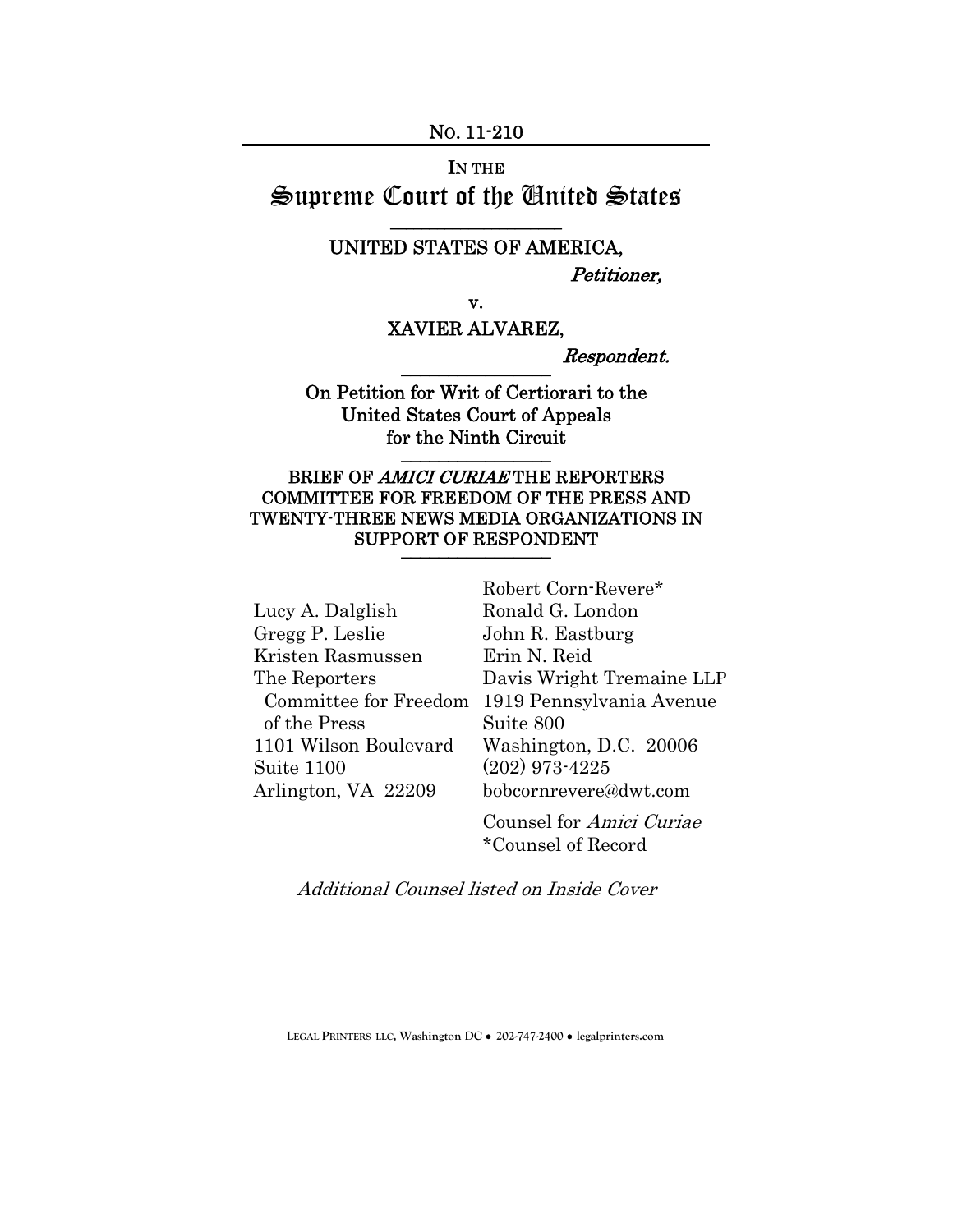Richard A. Bernstein Sabin, Bermant & Gould 4 Times Square New York, NY 10036 Counsel for Advance Publications, Inc.

Kevin M. Goldberg Fletcher Heald & Hildreth 1300 N. 17th St., 11th Fl. Arlington, VA 22209 Counsel for The American Society of News Editors

Karen Kaiser Associate General Counsel The Associated Press 450 W. 33rd Street New York, NY 10001

Lance Lovell, Managing Attorney, Disputes Cox Media Group, Inc. 6205 Peachtree Dunwoody Road Atlanta, GA 30328

Anne B. Carroll Vice President and Deputy General Counsel Daily News, L.P. 4 New York Plaza, 6th Floor New York, NY 10004

Mark H. Jackson Jason P. Conti Gail C. Gove Dow Jones & Company, Inc. 1211 Avenue of the Americas, 7th Floor New York, NY 10036

David M. Giles Vice President/Deputy General Counsel The E.W. Scripps Company 312 Walnut St., Suite 2800 Cincinnati, OH 45202

Barbara W. Wall Vice President/Senior Associate General Counsel Gannett Co., Inc. 7950 Jones Branch Drive McLean, VA 22107

James Cregan Magazine Publishers of America 1211 Connecticut Avenue NW, Suite 610 Washington, DC 20036

Karole Morgan-Prager Stephen J. Burns The McClatchy Company 2100 Q Street Sacramento, CA 95816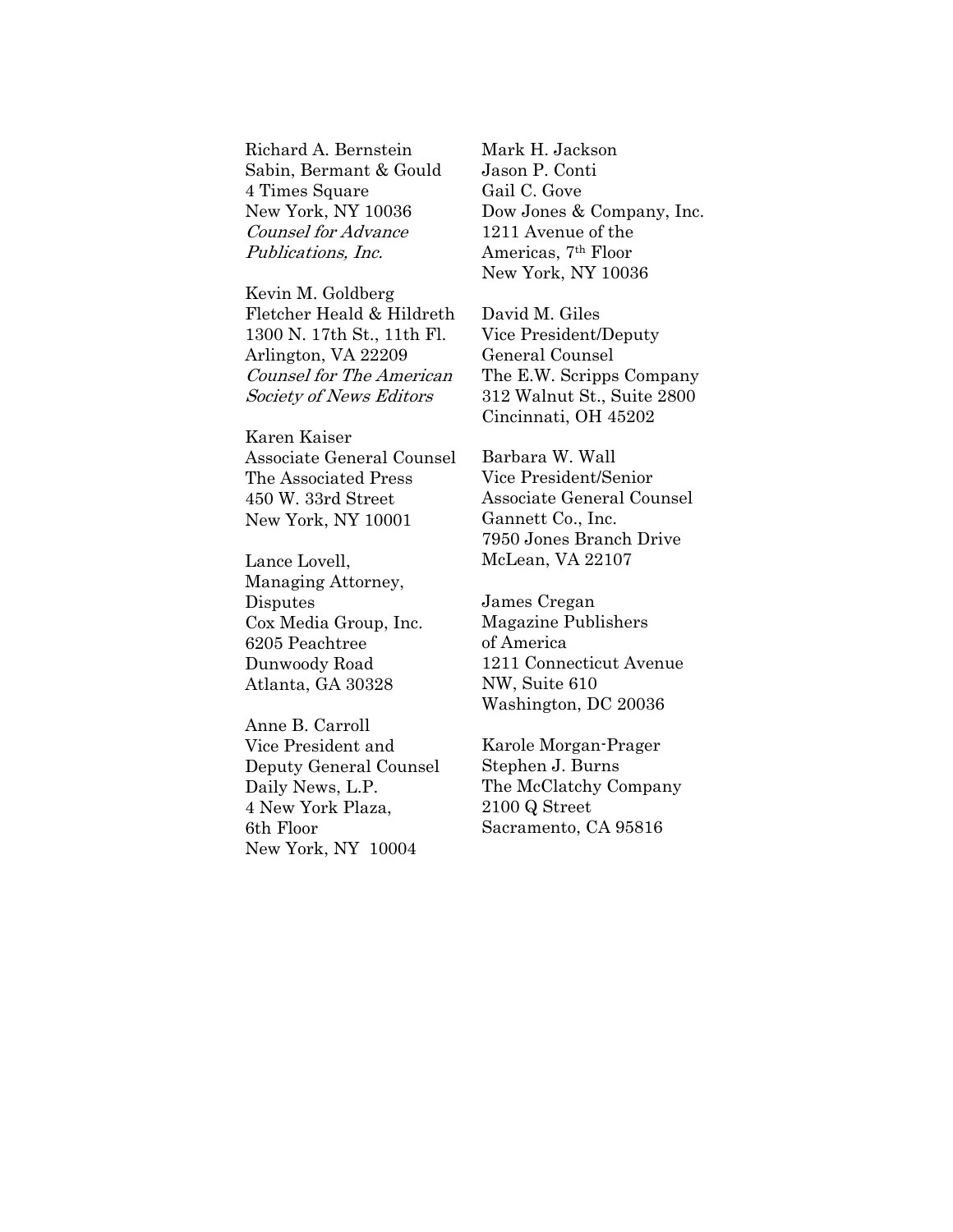Charles D. Tobin Holland & Knight 2099 Pennsylvania Avenue, N.W., Suite 100 Washington, DC 20006 Counsel for The National Press Club

Mickey H. Osterreicher Hiscock & Barclay, LLP, 1100 M&T Center 3 Fountain Plaza Buffalo, NY 14203 Counsel for The National Press Photographers Association

George Freeman David E. McCraw The New York Times Company 620 Eighth Avenue New York, NY 10018

Barbara L. Camens Barr & Camens 1025 Connecticut Avenue NW, Suite 712 Washington, DC 20036 Counsel for The Newspaper Guild – CWA

Joyce Slocum Denise Leary Ashley Messenger NPR, Inc. 635 Mass. Ave., NW Washington, DC 20001 Jonathan D. Hart Dow Lohnes PLLC 1200 New Hampshire Avenue, N.W. Washington, DC 20036 Counsel for The Online News Association

Richard J. Tofel General Manager ProPublica 55 Broadway, 23rd Floor New York, NY 10006

Kathleen A. Kirby Wiley Rein LLP 1776 K Street, NW Washington, DC 20006 Counsel for The Radio Television Digital News Association

Bruce W. Sanford Bruce D. Brown Laurie A. Babinski Baker & Hostetler LLP 1050 Connecticut Ave., NW Suite 1100 Washington, DC 20036 Counsel for The Society of Professional Journalists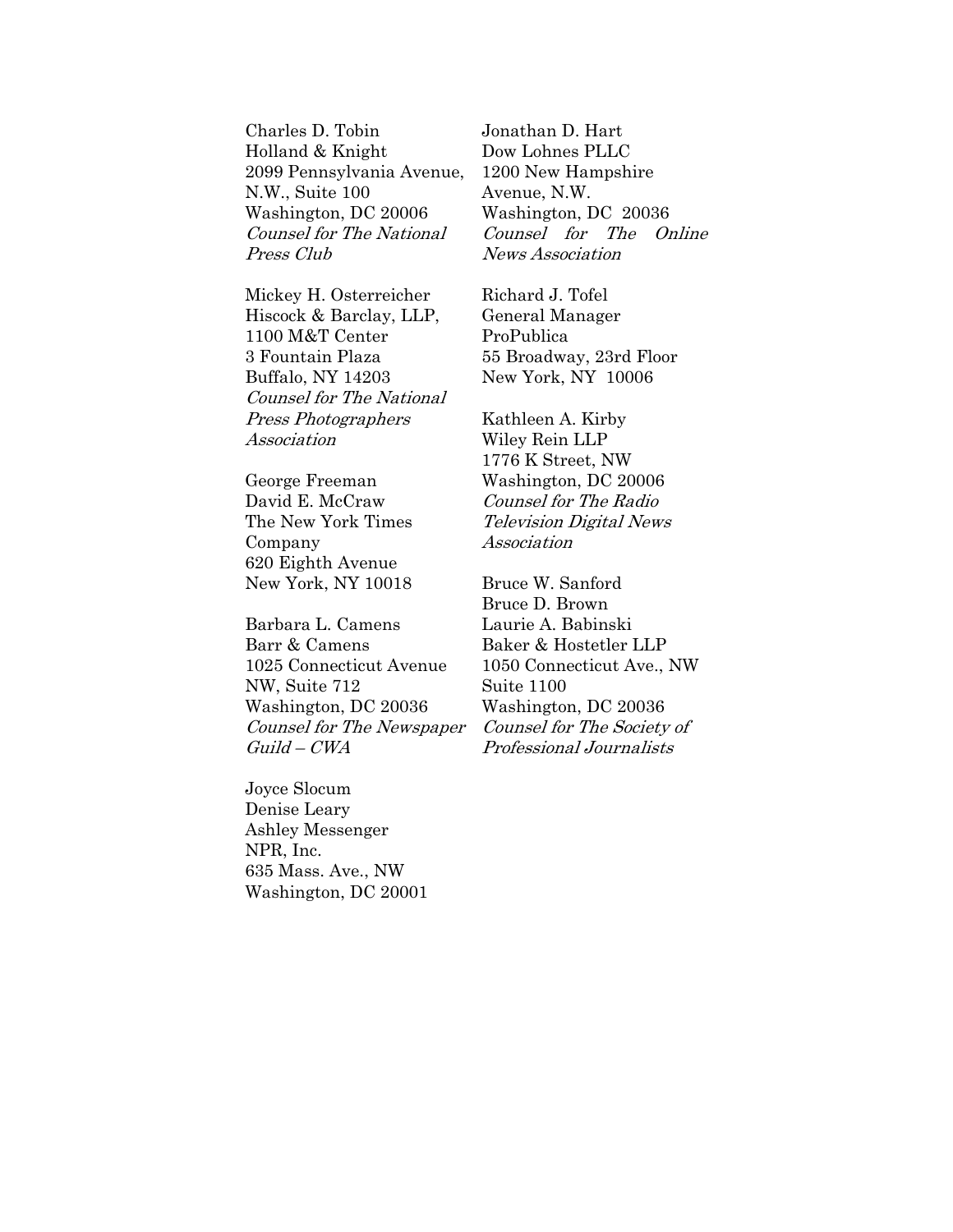Karlene W. Goller Vice President, Legal and Deputy General Counsel Los Angeles Times Communications LLC 202 West First Street, Fifth Floor Los Angeles, CA 90012 Counsel for Tribune Company

Eric N. Lieberman James A. McLaughlin Kalea S. Clark The Washington Post 1150 15th St., NW Washington, DC 20071

Bob Feinberg Vice President, General Counsel & Secretary WNET 825 8th Avenue New York, NY 10019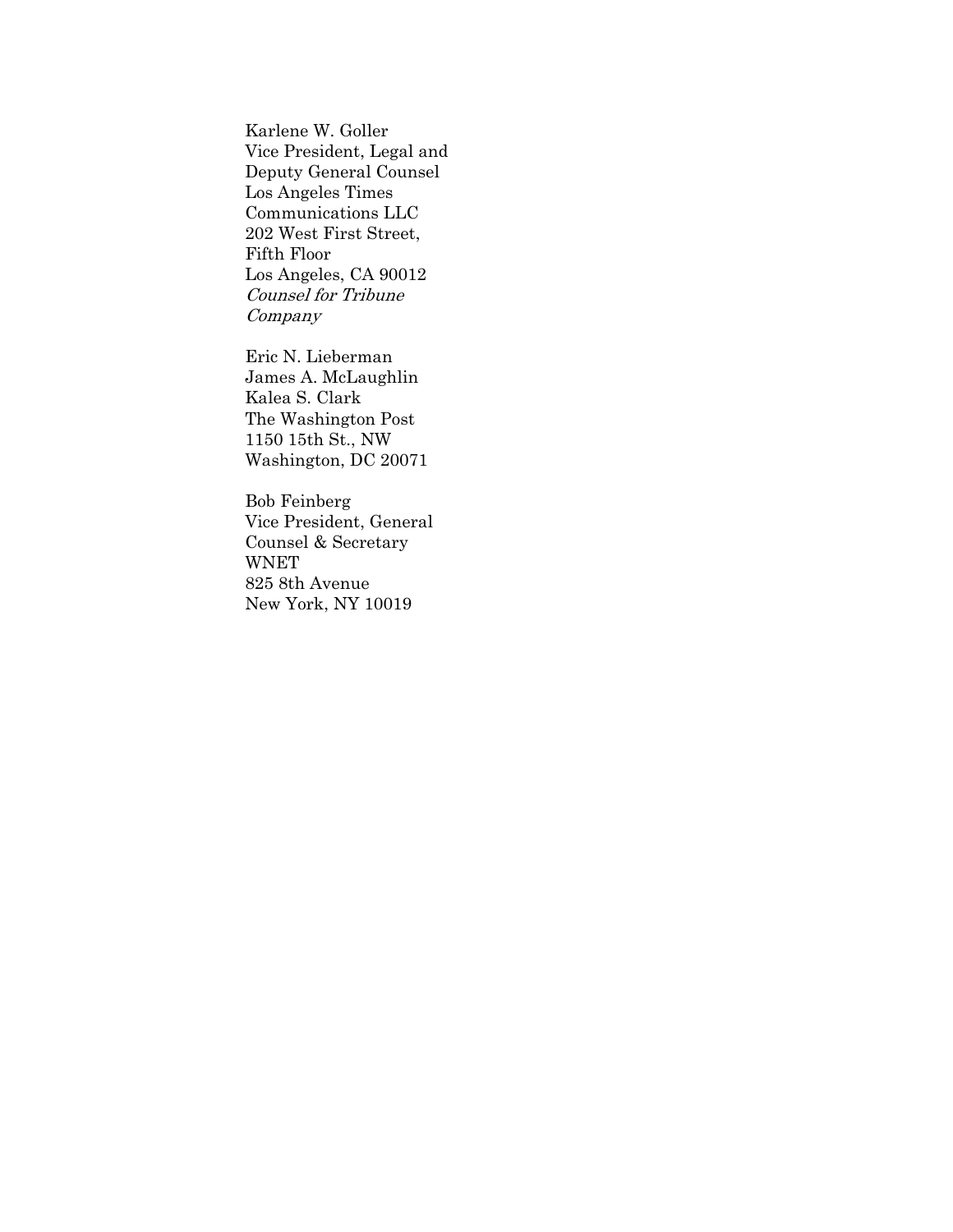## TABLE OF CONTENTS

| I. |    | DENYING GOVERNMENT AUTHORITY<br>TO PRESCRIBE TRUTH AND PUNISH<br><b>FALSITY IS ESSENTIAL TO PRESS</b>                  |
|----|----|------------------------------------------------------------------------------------------------------------------------|
|    | А. | The Stolen Valor Act Makes False                                                                                       |
|    | B. | The Stolen Valor Act Reverses the First<br>Amendment's Presumption and Makes                                           |
|    |    | 1.<br>The First Amendment Was Adopted<br>to Deprive Government Authority                                               |
|    |    | <b>First Amendment Freedoms Must</b><br>$2^{\circ}$<br>be Interpreted Broadly and<br>Exceptions Construed Narrowly  12 |
|    |    | 3.<br><b>Exceptions to First Amendment</b><br>Protection for Untruthful Speech<br>Require Falsity "Plus" 15            |
|    | C. | The Government's Open-Ended Test for<br>Punishing False Speech Would<br>Eviscerate Press Freedom 19                    |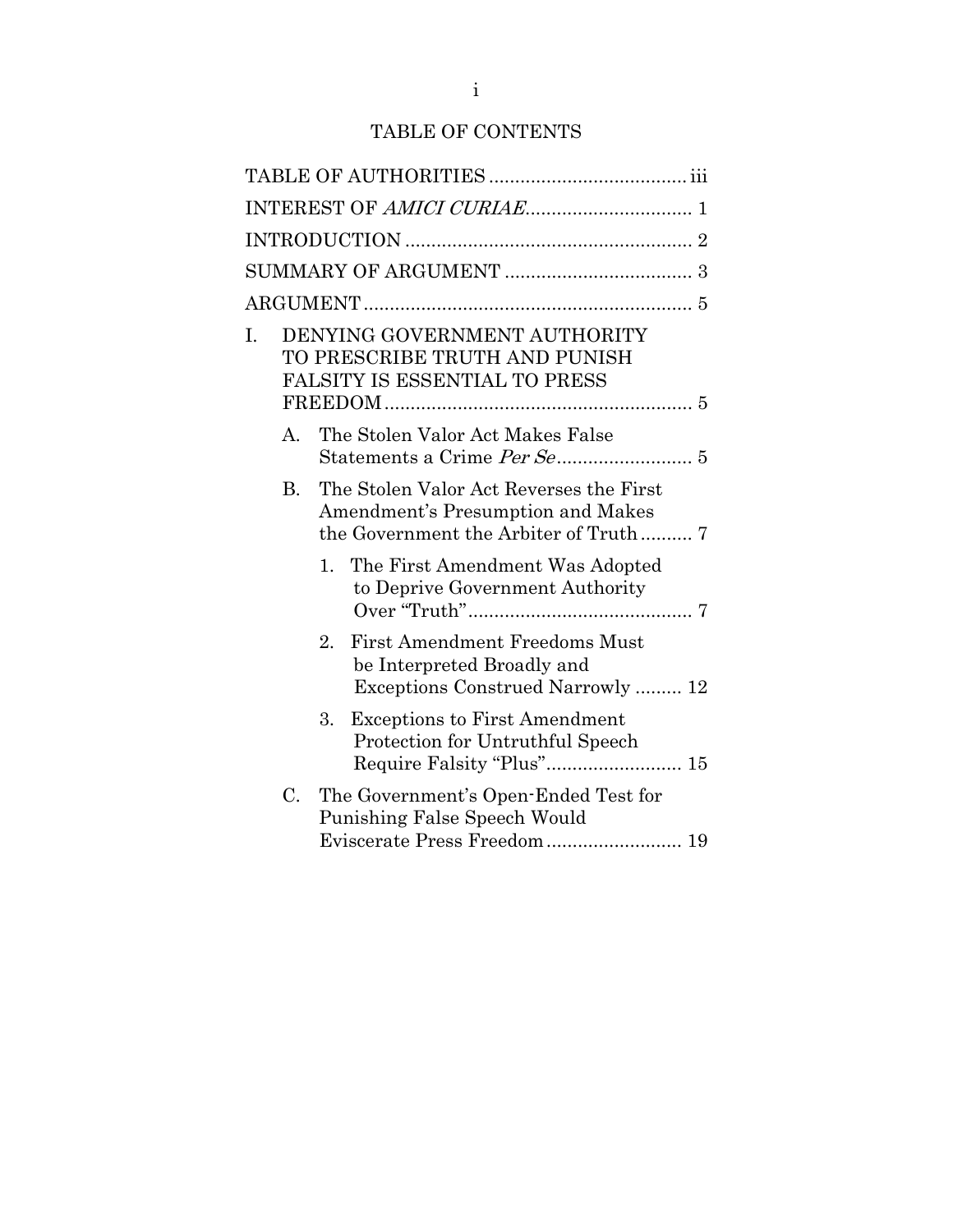|  | THE STOLEN VALOR ACT'S<br>PROHIBITION OF PURE SPEECH IS<br>NOT NEEDED TO PROTECT MILITARY<br>HONOR AND IT SIGNIFICANTLY<br>UNDERMINES FIRST AMENDMENT |
|--|-------------------------------------------------------------------------------------------------------------------------------------------------------|
|  | A. The Act Fails to Account for the                                                                                                                   |
|  | <b>B.</b> More Speech Effectively Remedies                                                                                                            |
|  | C. Public Policy Should Support the<br>Marketplace of Ideas, Not Undermine                                                                            |
|  |                                                                                                                                                       |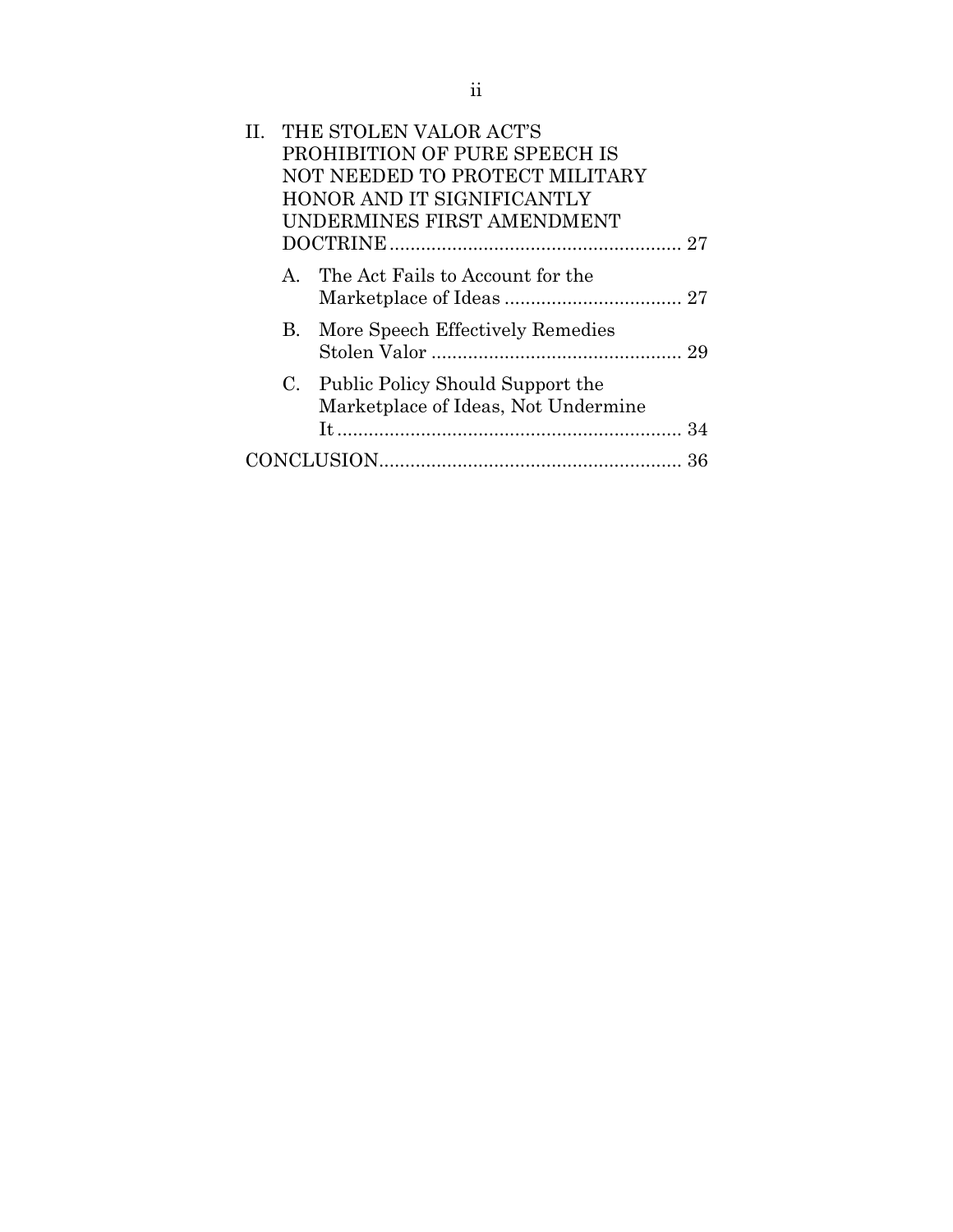## TABLE OF AUTHORITIES

## FEDERAL CASES

| 281 Care Comm. v. Arneson,                 |
|--------------------------------------------|
| 638 F.3d 621 (8th Cir. 2011), petition for |
| cert. pending, No. 11-535 (filed Oct. 25,  |
|                                            |
|                                            |
| Abrams v. United States,                   |
|                                            |
|                                            |
| Ashcroft v. Free Speech Coalition,         |
|                                            |
|                                            |
| Brandenburg v. Ohio,                       |
|                                            |
|                                            |
| Bridges v. California,                     |
|                                            |
|                                            |
| Brown v. Entertainment Merchs. Ass'n,      |
|                                            |
|                                            |
| Cantwell v. Connecticut,                   |
|                                            |
|                                            |
| Chaplinsky v. New Hampshire,               |
|                                            |
|                                            |
| Cohen v. California,                       |
|                                            |
|                                            |
| Gertz v. Robert Welch, Inc.,               |
|                                            |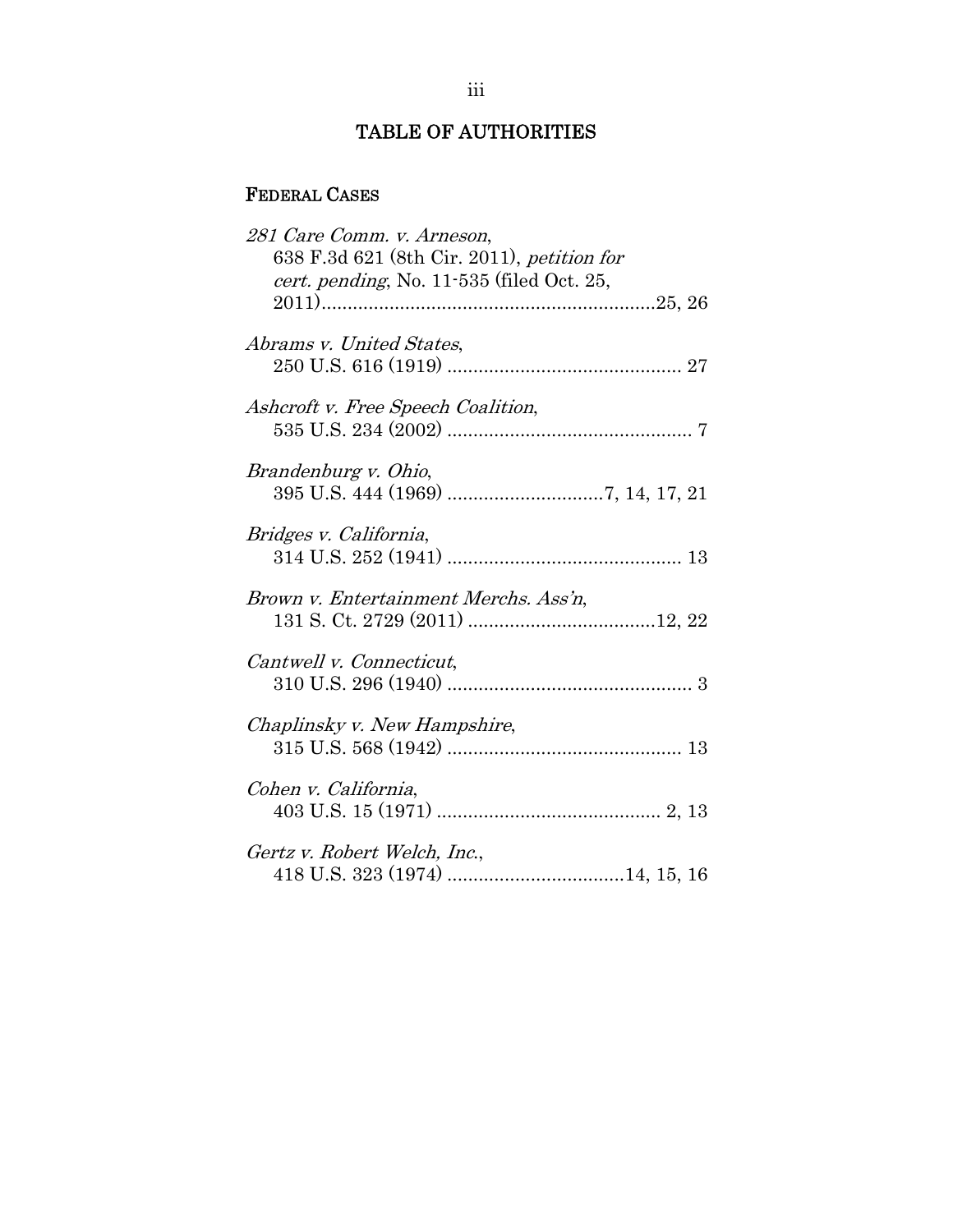| Gitlow v. New York,                                         |
|-------------------------------------------------------------|
| Herndon v. Lowry,                                           |
| Hustler Magazine v. Falwell,                                |
| Illinois ex rel. Madigan v. Telemarketing<br>Assocs., Inc., |
| Joseph Burstyn, Inc. v. Wilson,                             |
| Miller v. California,                                       |
| NAACP v. Button,                                            |
| Near v. Minnesota,                                          |
| New York Times v. Sullivan,                                 |
| Parker v. Levy,                                             |
| Pestrak v. Ohio Elections Comm'n,                           |
| Pierce v. United States,                                    |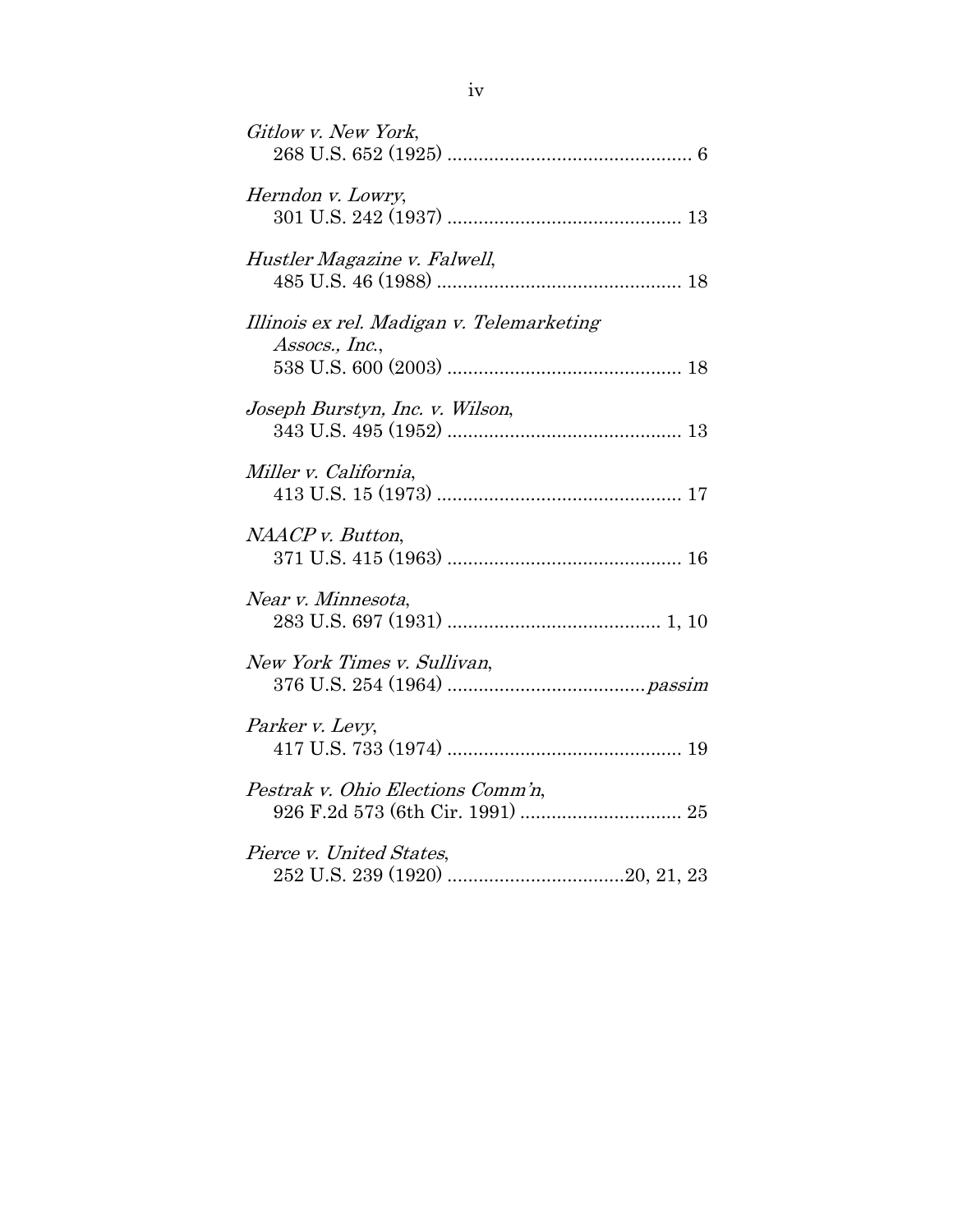| Reno v. ACLU,                                                            |
|--------------------------------------------------------------------------|
| Roth v. United States,                                                   |
| Schacht v. United States,                                                |
| Schaefer v. United States,                                               |
| Snyder v. Phelps,<br>580 F.3d 206 (4th Cir. 2009), aff'd,                |
| Terminiello v. Chicago,                                                  |
| Texas v. Johnson,                                                        |
| Time, Inc. v. Hill,                                                      |
| United States v. Alvarez,<br>638 F.3d 666 (9th Cir. 2011) 11, 23, 24, 25 |
| United States v. Alvarez,                                                |
| United States v. Eichman,                                                |
| United States v. Perelman,                                               |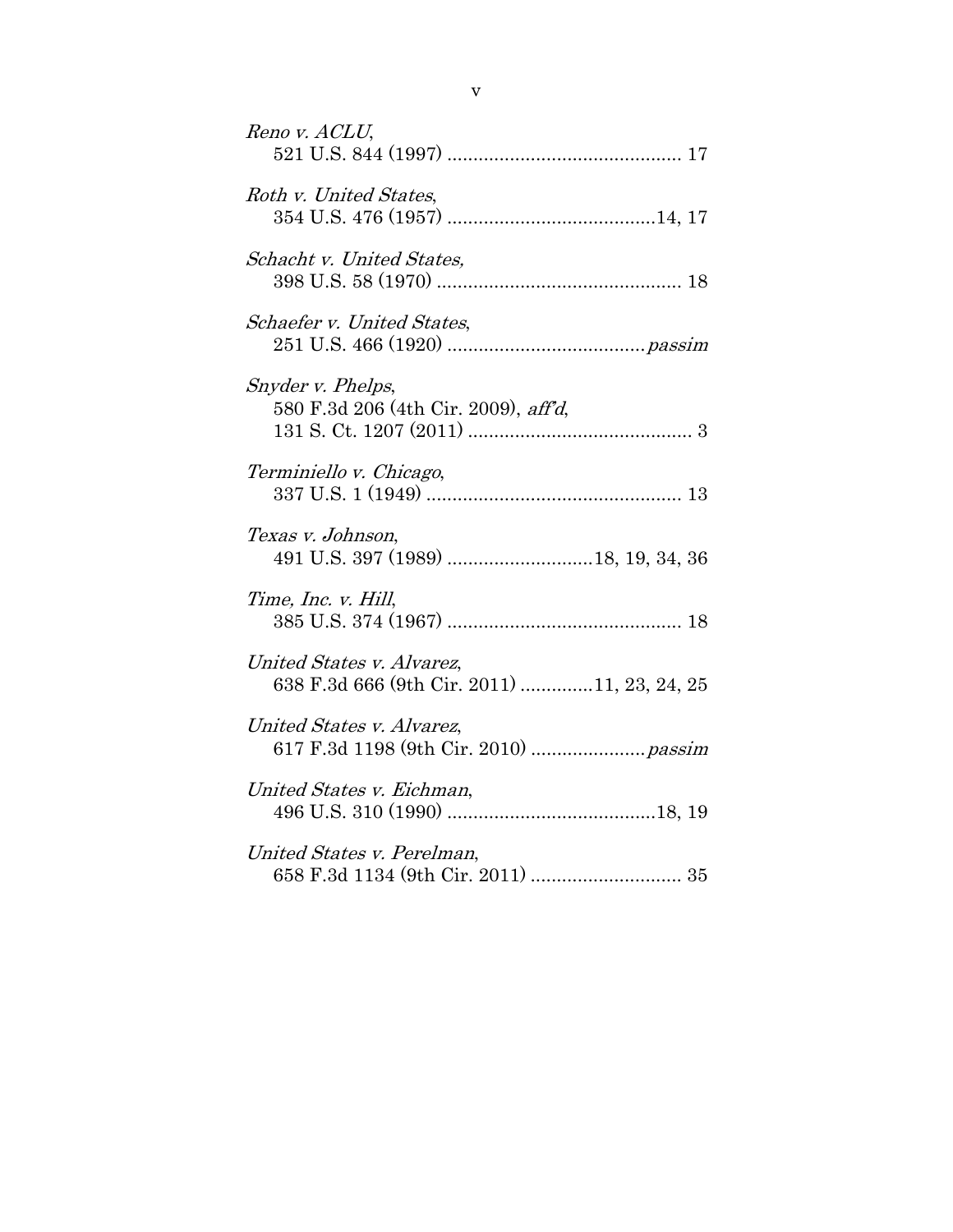| United States v. Playboy Entm't Group, Inc.,                                   |
|--------------------------------------------------------------------------------|
| United States v. Strandlof,<br>746 F. Supp. 2d 1183 (D. Colo. 2010)19, 28, 35  |
| United States v. Stevens,                                                      |
| United States v. Swisher,                                                      |
| Virginia State Bd. of Pharmacy v. Virginia<br>Citizens Consumer Council, Inc., |
| Whitney v. California,                                                         |

## STATE CASES

| People v. Alvarez,<br>2010 WL 3964595 (Cal. Ct. App. Oct. 12,           | 30 |
|-------------------------------------------------------------------------|----|
| State ex rel. Public Disclosure Comm'n v. 119<br><i>Vote No! Comm.,</i> |    |
| State v. Davis,                                                         |    |

# CONSTITUTIONAL PROVISIONS

U.S. CONST. amend. I ......................................... passim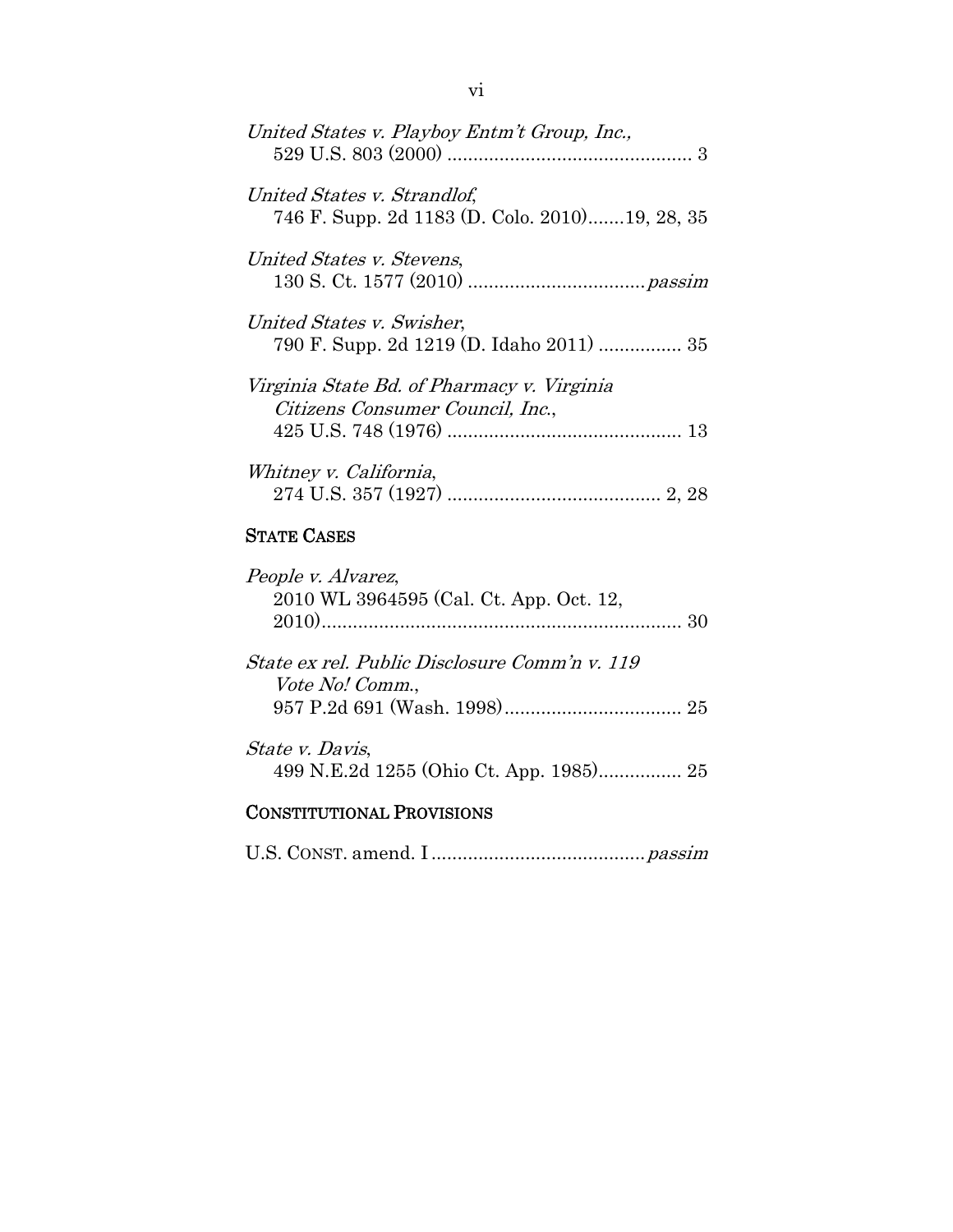## vii

## FEDERAL STATUTES AND LEGISLATION

| Stolen Valor Act of 2005, Pub. L. No. 109-437,                                                                     |
|--------------------------------------------------------------------------------------------------------------------|
| Stolen Valor Act of 2011, H.R. 1775 and                                                                            |
| <b>STATE STATUTES</b>                                                                                              |
| Minn. Stat. § 211B.06, subd. 1 (2008) 25                                                                           |
| <b>BOOKS</b>                                                                                                       |
| Philip I. Blumberg, REPRESSIVE<br><b>JURISPRUDENCE IN THE EARLY AMERICAN</b>                                       |
| B.G. Burkett & Glenna Whitley, STOLEN<br>VALOR: HOW THE VIETNAM GENERATION<br>WAS ROBBED OF ITS HEROES AND ITS     |
| Eric Burns, INFAMOUS SCRIBBLERS: THE<br>FOUNDING FATHERS AND THE ROWDY<br><b>BEGINNINGS OF AMERICAN JOURNALISM</b> |
| Zechariah Chafee, Jr., FREE SPEECH IN THE                                                                          |
| <b>4 ELLIOT'S DEBATES ON THE FEDERAL</b>                                                                           |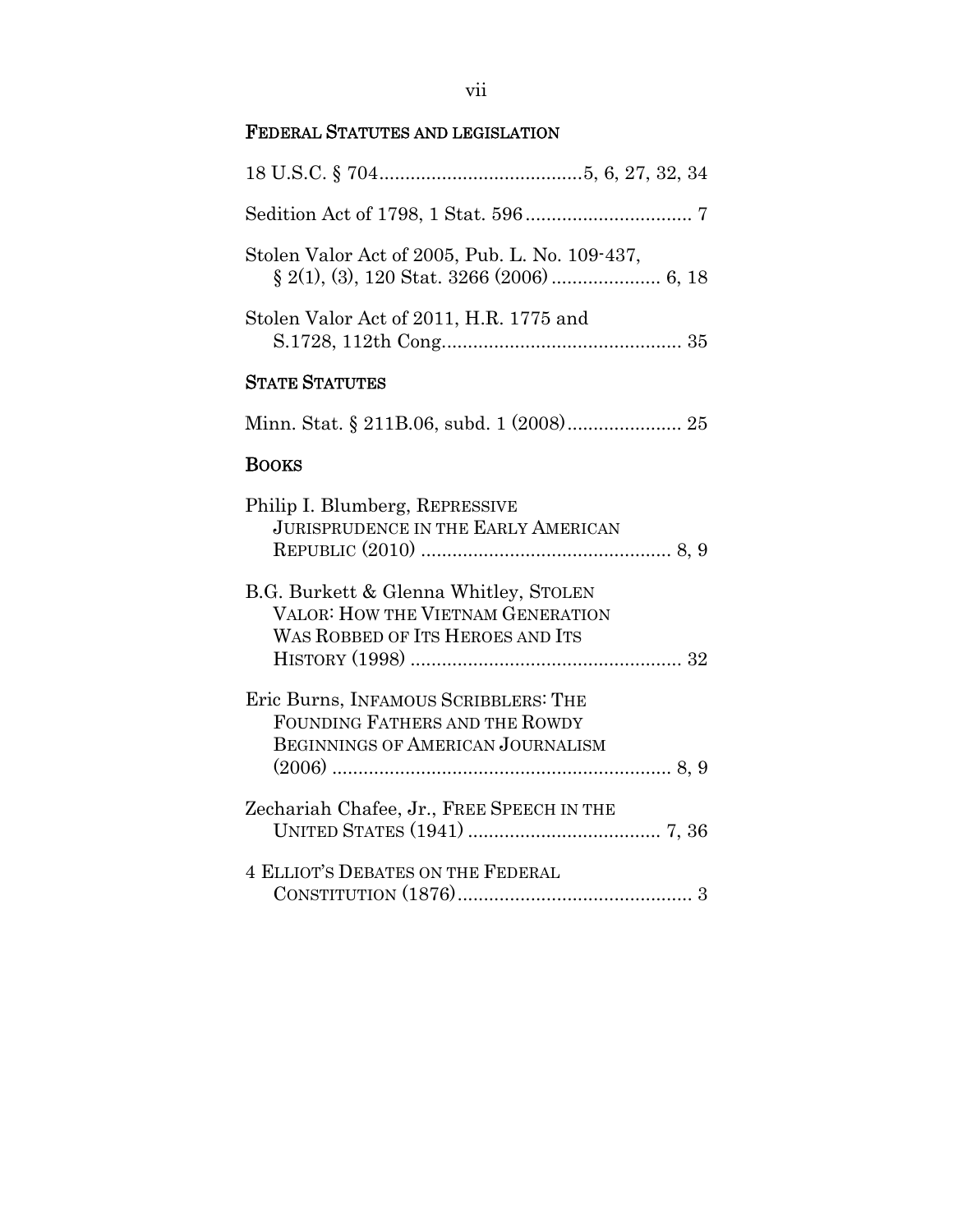| 4 JEFFERSON'S WORKS (Washington ed.)<br>(Letter to Abigail Adams, July 22, 1804) 9                                                                                   |
|----------------------------------------------------------------------------------------------------------------------------------------------------------------------|
| Leonard Levy, LEGACY OF SUPPRESSION (1960) 9                                                                                                                         |
| <b>OTHER AUTHORITIES</b>                                                                                                                                             |
| David Allen, <i>Pomona shocker: Meeting ends in</i><br>one hour, INLAND VALLEY DAILY BULLETIN,<br>Oct. 6, 2009, available at 2009 WLNR                               |
| Pam Belluck, On a Sworn Mission Seeking<br>Pretenders to Military Heroism, N.Y.<br>TIMES, Aug. 10, 2001, available at 2001                                           |
| Will Bigham, Water District Rep Requests<br>Alvarez Resign in Wake of False Medal<br>Claim, SAN BERNARDINO COUNTY SUN,<br>May 21, 2008, available at 2008 WLNR<br>29 |
| John Crewdson, False Courage: Claims for top<br>military honors don't hold up, CHI. TRIB.,<br>Oct. 26, 2008, available at 2008 WLNR                                  |
| Editorial, Making a Sham of Military Honors,<br>VIRGINIA-PILOT AND LEDGER-STAR, Aug. 9,<br>2004, available at 2004 WLNR 3452826  31                                  |
| Tom Farmer, Dishonorable Decoration;<br>Marine's Unearned Medal Exposed, Bos.<br>HERALD, Feb. 10, 2004, available at 2004                                            |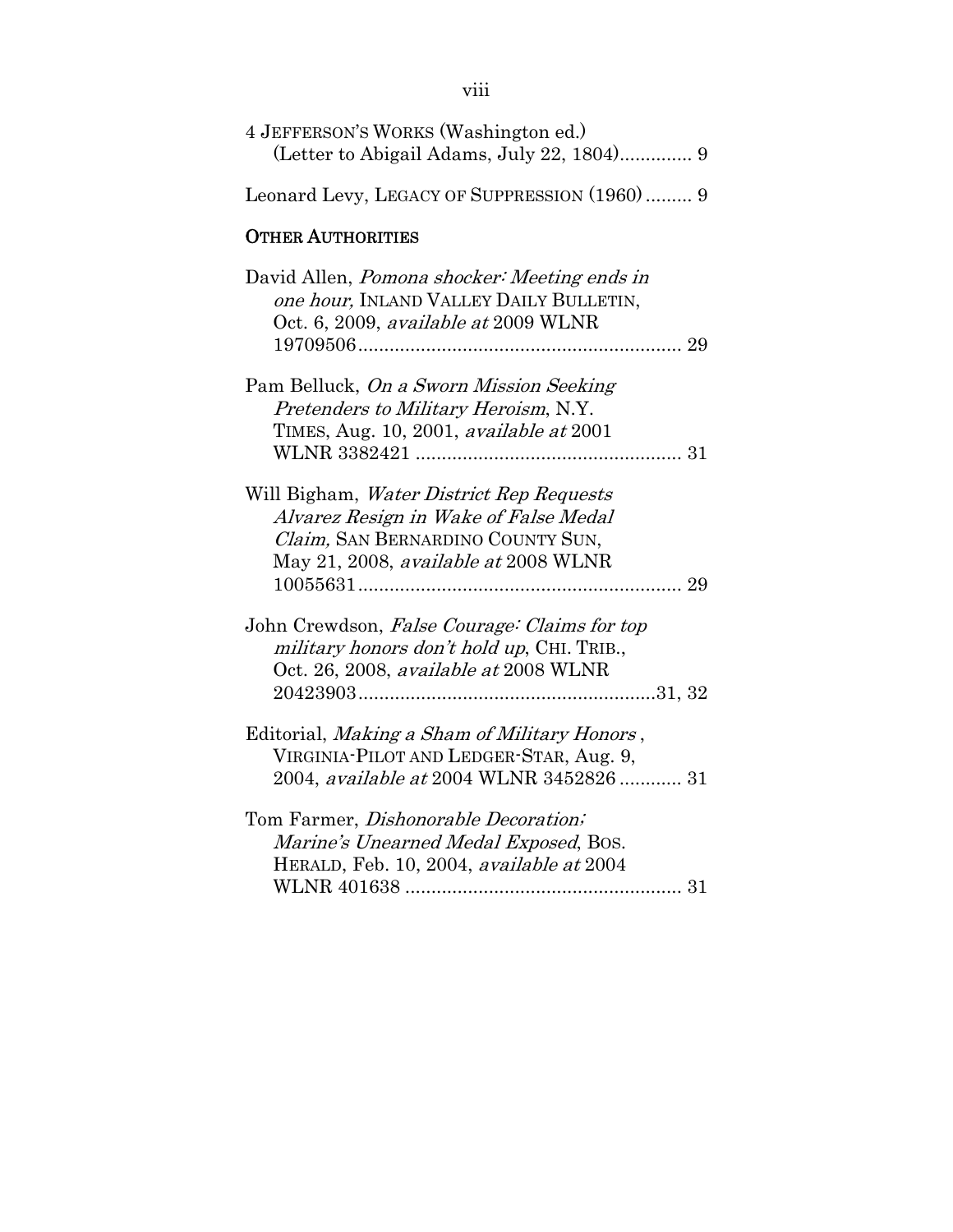| Stephen G. Gey, The First Amendment and               |
|-------------------------------------------------------|
| the Dissemination of Socially Worthless               |
| Untruths, 36 FLA. ST. U. L. REV. 1 (2008)  26         |
| David D. Kirkpatrick, After the War: the              |
| Rescue; Reports on Soldier's Capture Are              |
| <i>Partly Discounted by Paper, N.Y. TIMES,</i>        |
| June 18, 2003, available at 2003 WLNR                 |
|                                                       |
| Jonathan S. Landay, Marines Promoted                  |
| Inflated Story for Medal of Honor                     |
| Recipient, WASH. POST, Dec. 15, 2011,                 |
| available at 2011 WLNR 25813809 33                    |
|                                                       |
| Scott Lindlaw and Martha Mendoza, <i>General's</i>    |
| memo voiced doubts in Tillman's death,                |
| Associated Press, Aug. 4, 2007, available at          |
|                                                       |
|                                                       |
| Man held in Cole County on old warrant                |
| charged for wearing fake Medal of Honor,              |
| JEFFERSON CITY NEWS-TRIB., July 12, 2002,             |
| available at 20022 WLNR 15346628 31                   |
|                                                       |
| <i>Memorial planned for former judge, CHI. TRIB.,</i> |
| Apr. 9, 2005, <i>available at</i> 2005 WLNR           |
|                                                       |
|                                                       |
| MILITARY TIMES, Hall of Valor, available at           |
| http://militarytimes.com/citations-medals-            |
|                                                       |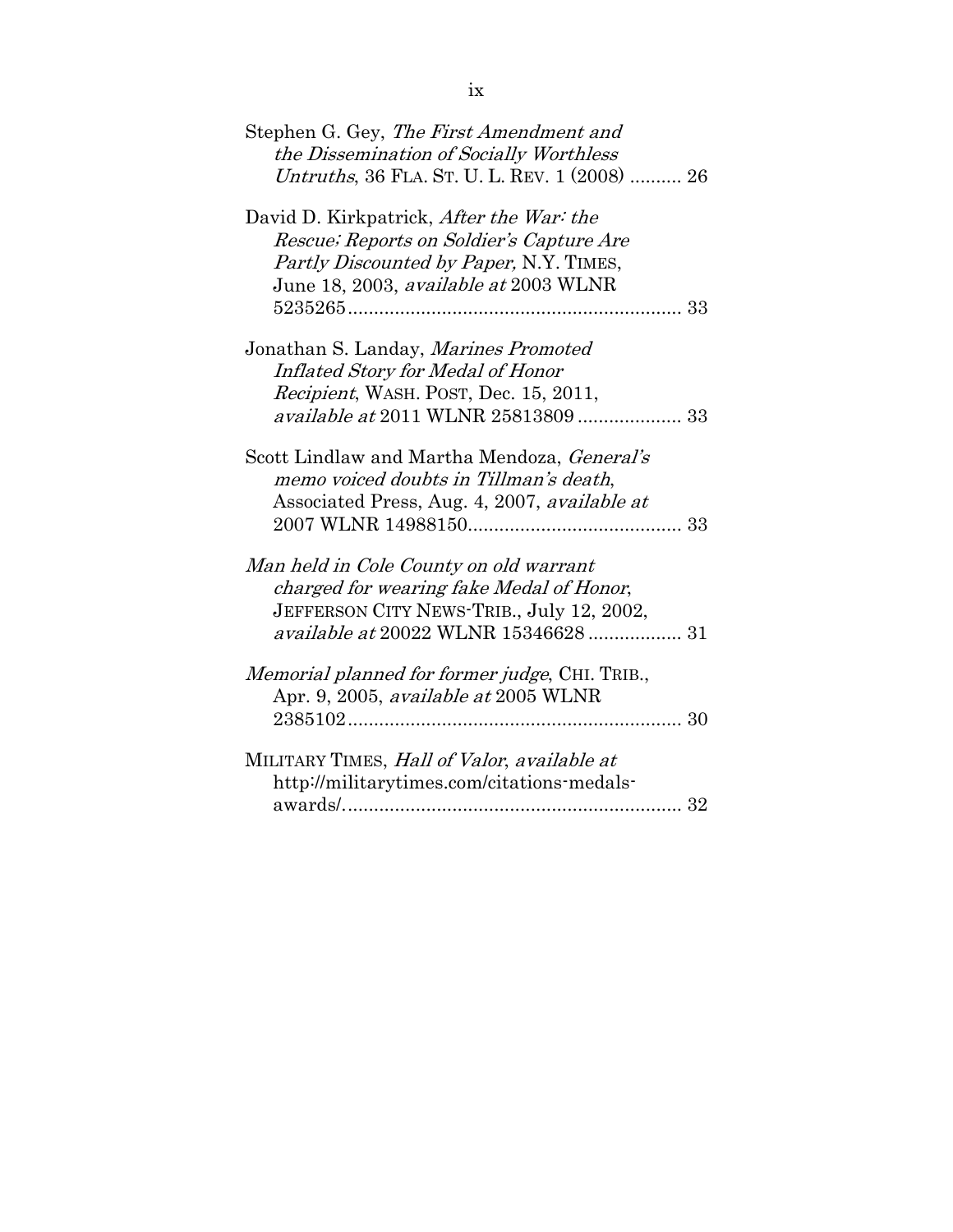| MILITARY TIMES, Hall of Stolen Valor,             |
|---------------------------------------------------|
| available at                                      |
| http://militarytimes.com/projects/                |
|                                                   |
| Steven Lee Myers, Admiral, a Suicide, Wins        |
| Some Vindication on Combat Awards, N.Y.           |
| TIMES, June 25, 1998, <i>available at</i> 1998    |
|                                                   |
| Philip Shenon, <i>His Medals Questioned</i> , Top |
| Admiral Kills Himself, N.Y. TIMES, May 17,        |
| 1996, <i>available at</i> 1996 WLNR 4362916 30    |
| Mike Stuckey, <i>Error</i> , fraud mar vets' oral |
| histories, critics say, available at              |
| www.msnbc.msn.com/id/ 20853588/ns/                |
|                                                   |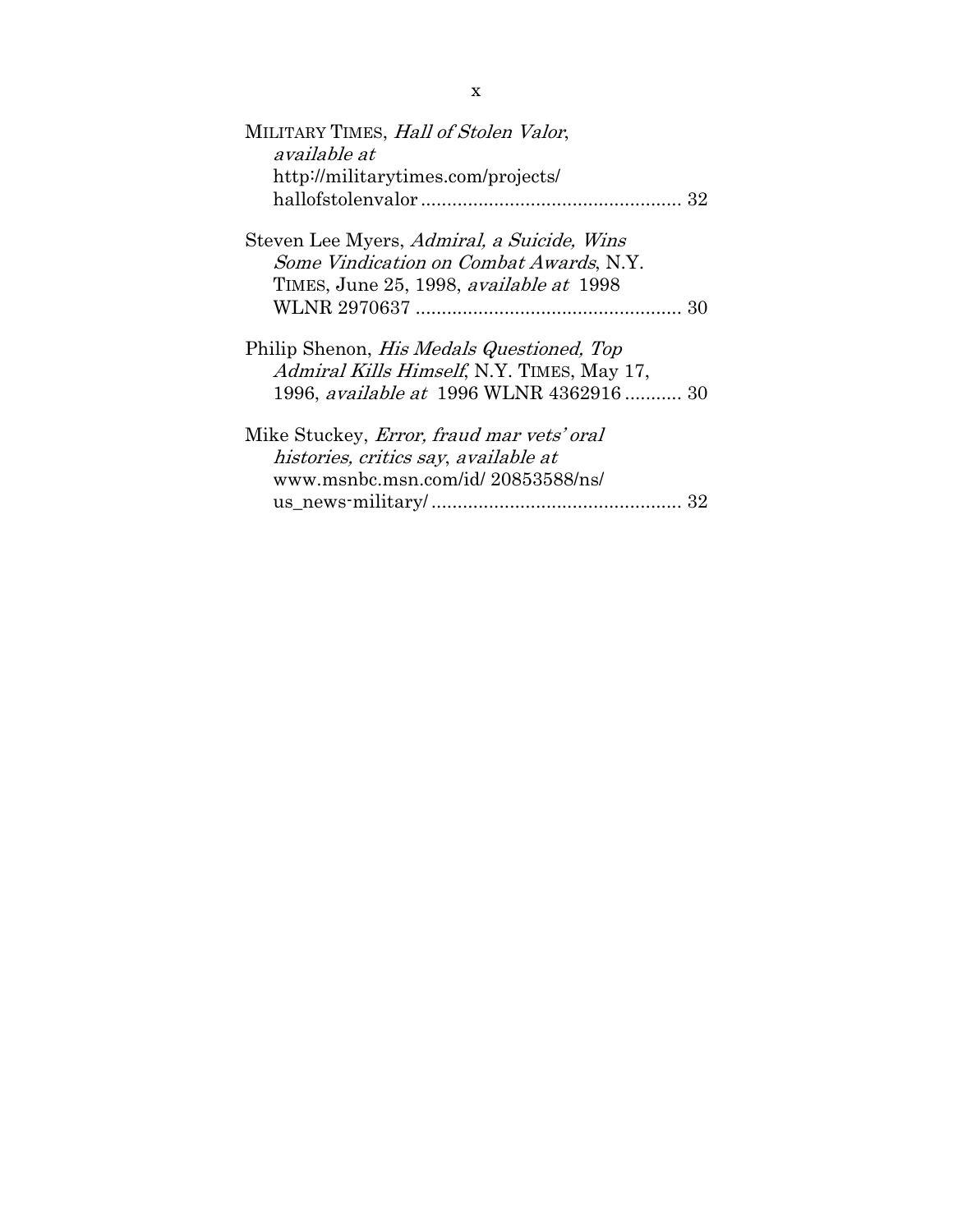#### INTEREST OF AMICI CURIAE<sup>1</sup>

Amici, described in Appendix A, are The Reporters Committee for Freedom of the Press and twenty-three of the nation's leading news organizations – Advance Publications, Inc., The American Society of News Editors, The Associated Press, Cox Media Group, Inc., Daily News, L.P., Dow Jones & Company, Inc., The E.W. Scripps Company, Gannett Co., Inc., Magazine Publishers of America, The McClatchy Company, The Media Institute, The National Press Club, The National Press Photographers Association, The New York Times Company, The Newspaper Guild – CWA, NPR, Inc., ProPublica, The Online News Association, The Radio Television Digital News Association, The Society of Professional Journalists, Tribune Company, The Washington Post, and WNET.

Amici write to make clear that the issues in this case go far beyond the fate of a serial prevaricator like Xavier Alvarez and strike at the heart of press freedom. The Government's defense of the Stolen Valor Act recalls the time before New York Times v. Sullivan, 376 U.S. 254 (1964), and Near v. Minnesota, 283 U.S. 697 (1931), when newspapers were prosecuted for publishing what the government called "false reports." Schaefer v. United States, 251 U.S. 466 (1920). It proposes making broad exclusions from constitutional protection more the rule than the

 $\overline{a}$ 

<sup>&</sup>lt;sup>1</sup> Both parties have consented to this *amici curiae* brief and letters of consent have been filed with the Clerk. No counsel for a party authored this brief in whole or in part, and no person or entity other than *Amici* and their counsel made a monetary contribution to the preparation or submission of this brief.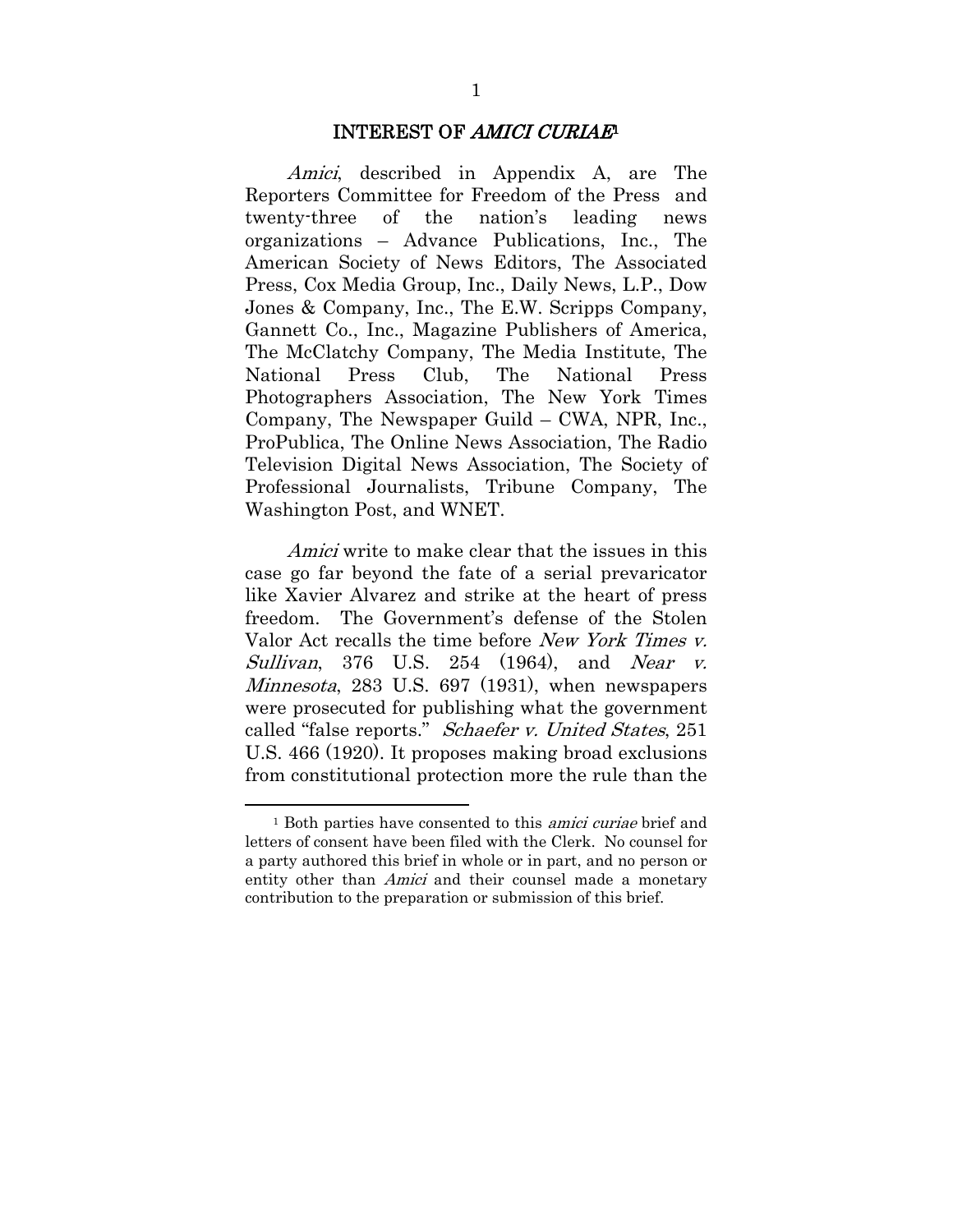exception, thus reversing the basic presumption of the First Amendment.

Amici have extensive experience with effective ways to expose false claims of military honors that do not involve unraveling decades of constitutional jurisprudence. Honoring the principle that the best remedy for false speech is "more speech, not enforced silence," Whitney v. California, 274 U.S. 357, 377 (1927) (Brandeis, J., concurring), the press has worked to discover and publicly shame people who claim false decorations – especially those, like Alvarez, in positions of public trust.

### INTRODUCTION

This nation owes an extraordinary debt of gratitude to its military heroes – especially our fallen heroes – whose valor is symbolized by military decorations. Because of this, it may be tempting to weaken constitutional principles to permit prosecution of a scoundrel like Alvarez, who dishonors their service by falsely claiming to be one of them. But it would devalue military sacrifices even more to limit freedom for this reason, because failure to understand and apply core constitutional precepts in cases involving the least worthy among us inherently undermines principles needed to safeguard the most worthy.

It therefore is essential that the First Amendment protect even the "distasteful abuse of a privilege" in order to preserve "these fundamental social values." Cohen v. California, 403 U.S. 15, 25 (1971). This Court has explained that "the law of free expression is one of vindication in cases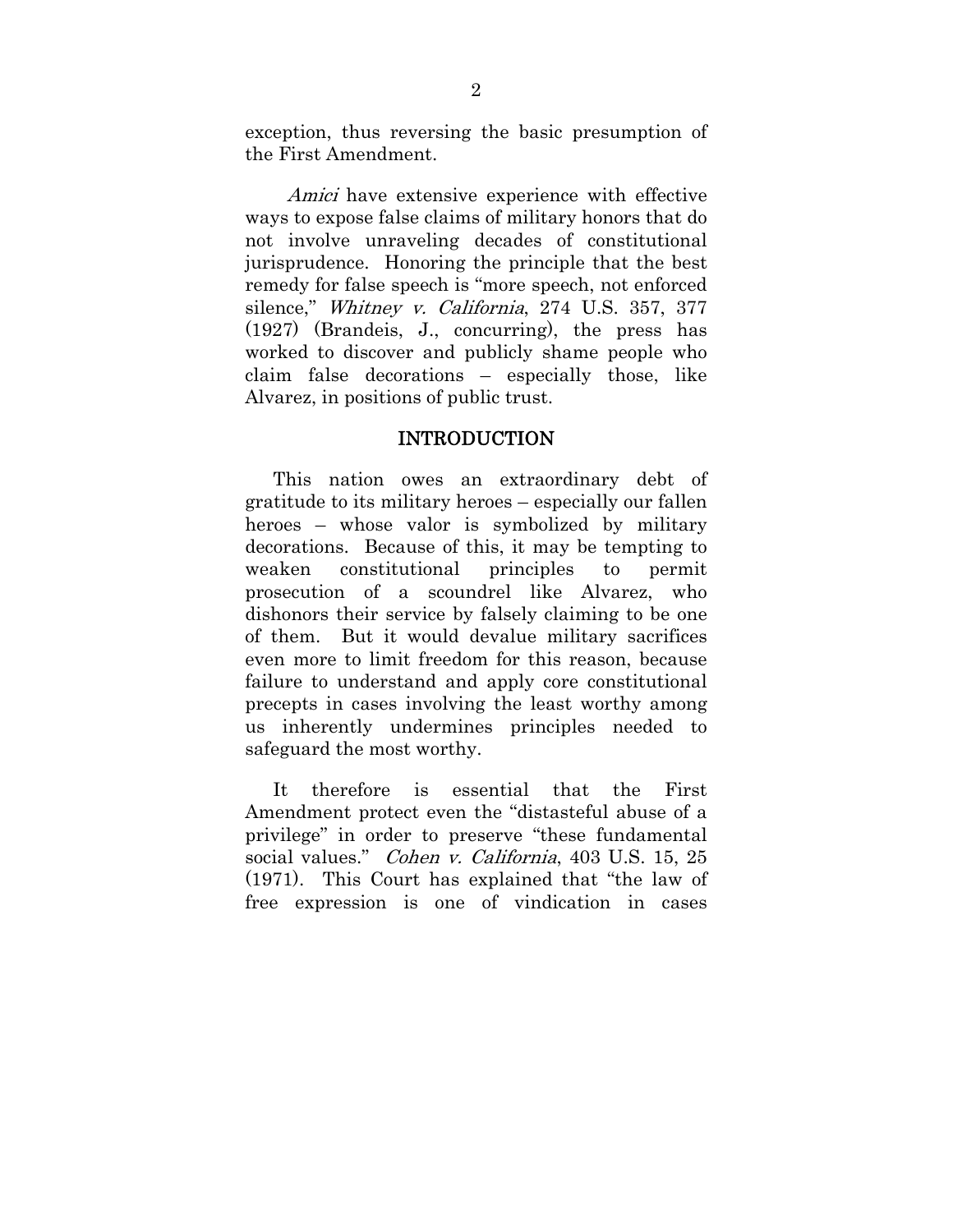involving speech that many citizens find shabby, offensive, or even ugly." United States v. Playboy Entm't Group, Inc., 529 U.S. 803, 826 (2000). Thus, history has shown that "safeguards of liberty have often been forged in controversies involving not very nice people." Snyder v. Phelps, 580 F.3d 206, 226 (4th Cir. 2009) (citation omitted), aff'd, 131 S. Ct. 1207 (2011). And so it is here.

Our "profound national commitment to the principle that debate on public issues should be uninhibited, robust, and wide-open" means that the government cannot be the arbiter of truth. New York Times, 376 U.S. at 270. "Authoritative interpretations of the First Amendment guarantees have consistently refused to recognize an exception for any test of truth" because, as James Madison wrote, "[s]ome degree of abuse is inseparable from the proper use of everything; and in no instance is this more true than in that of the press." Id. at 271 (quoting 4 ELLIOT'S DEBATES ON THE FEDERAL CONSTITUTION 571 (1876)). Consequently, First Amendment protection presumptively extends to "exaggeration . . . and even to false statement" except in rare and well-defined circumstances where limitations can be justified. Cantwell v. Connecticut, 310 U.S. 296, 310 (1940).

### SUMMARY OF ARGUMENT

I. The Stolen Valor Act is presumptively unconstitutional as a content-based regulation of pure speech. The government seeks to uphold the law by purporting to find a broad exception to First Amendment protection for any knowingly false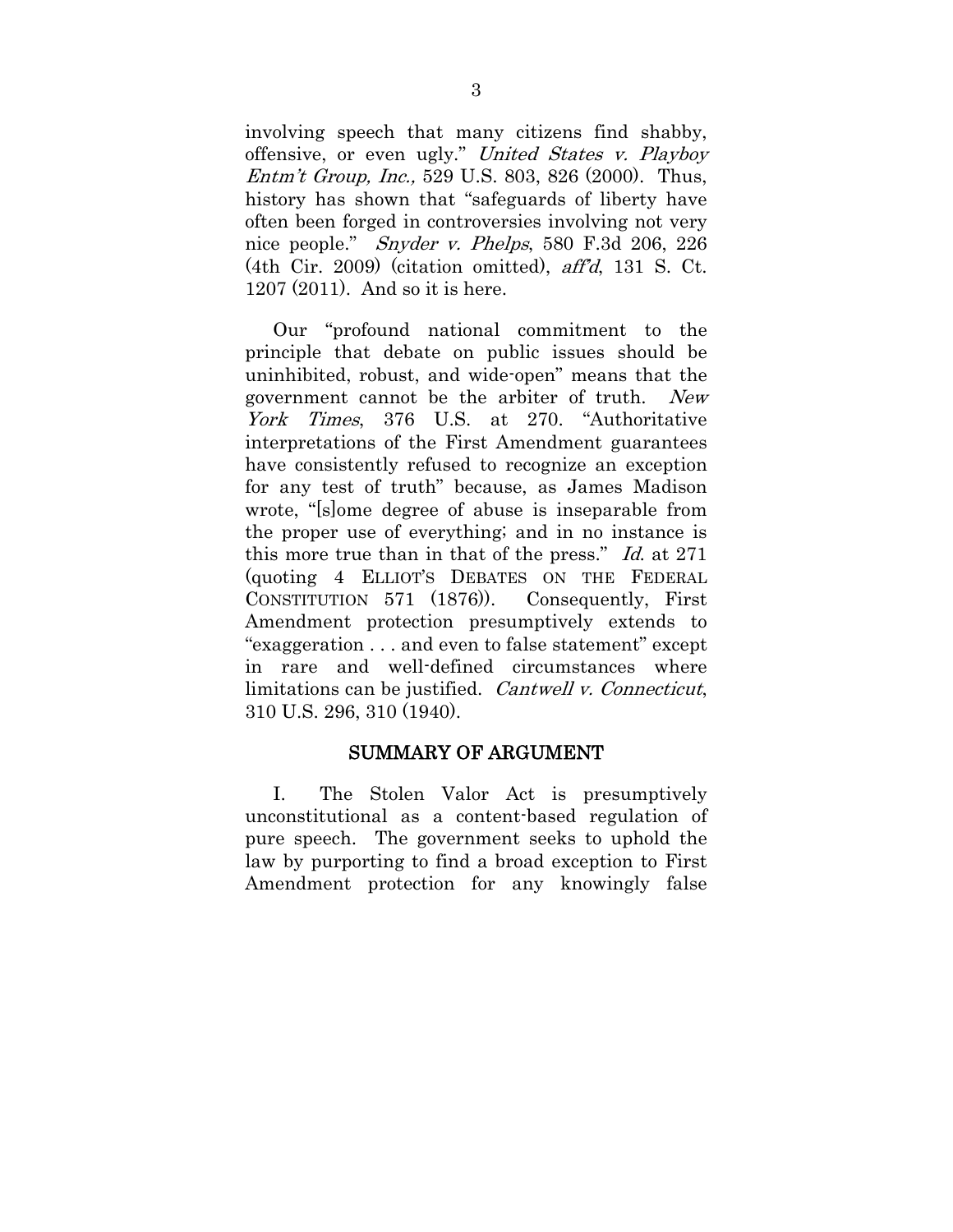statement of fact. According to this argument, such statements are devoid of constitutional protection except as necessary to provide "strategic protection" to avoid chilling "fully protected speech." Brief of Petitioner United States of America ("Gov't Br.") at 20. This theory of the First Amendment would undermine press freedom by adopting an exclusion from protection as its central premise, thus reversing the basic presumption against official oversight of expression. The government's theory fails to grasp that this Court's First Amendment jurisprudence has consistently limited such exceptions, and its backward reasoning creates what this Court most recently rejected – "a free-floating test for First Amendment coverage" that is "startling and dangerous." United States v. Stevens, 130 S. Ct. 1577, 1585 (2010).

This expansive view of First Amendment exceptions ignores the key events that have defined press freedom. Were this Court to accept the government's premise, it would mark a return to constitutional doctrine amenable to such abuses as the Sedition Act prosecutions during the administration of John Adams and the World War I Espionage Act cases, in which the "bad tendency" of false speech to cause social ill was sufficient to support censorship. This also would open the door for broad new classes of unprotected speech in which the only limiting principle is whatever degree of "instrumental protection" the government believes is enough to protect "speech that matters."

II. The purposes of the Stolen Valor Act are better served by reliance on the marketplace of ideas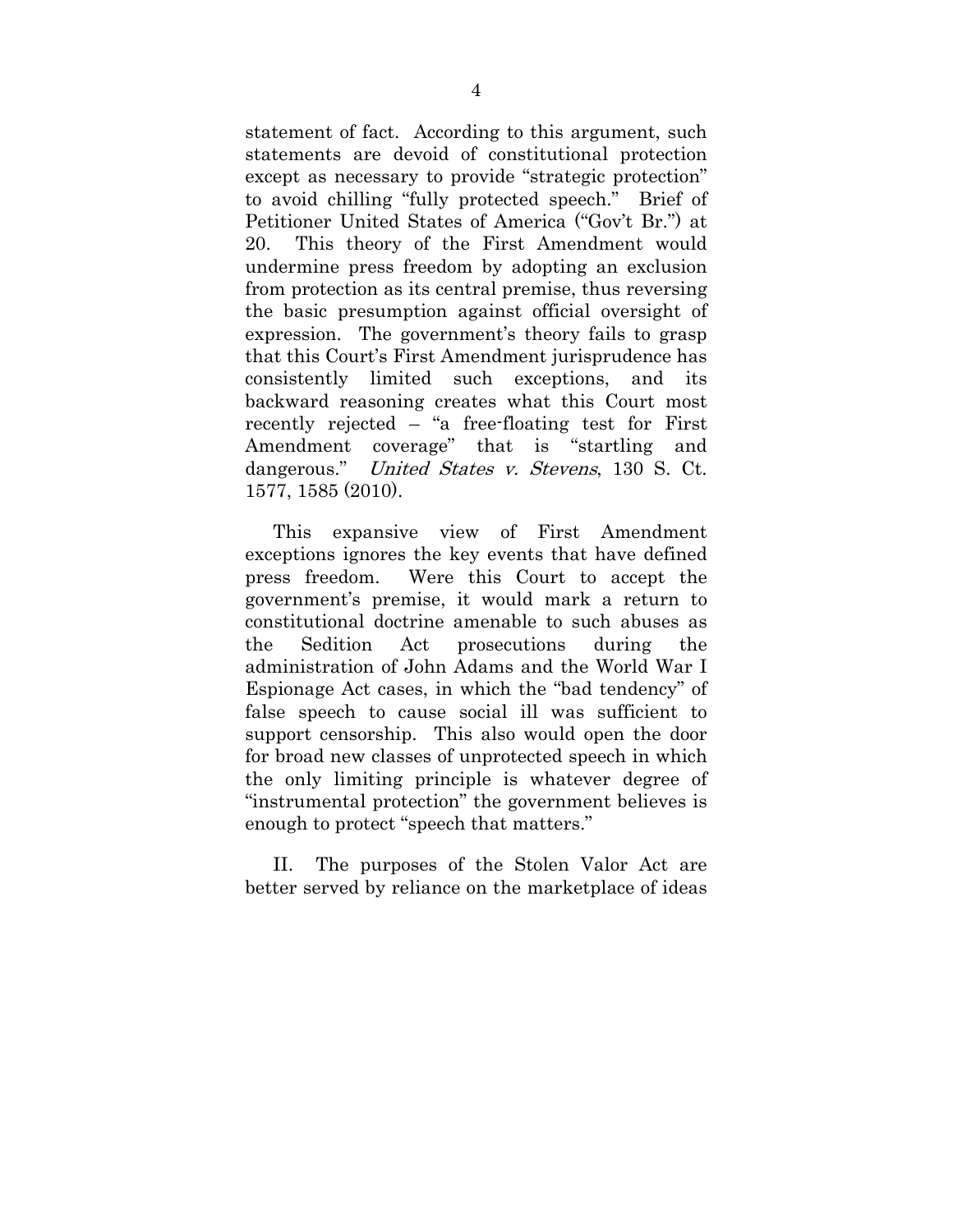than by criminalizing pure speech. As Alvarez and others like him have learned to their peril, veterans groups, medal winners, and the press work tirelessly to expose false claims of heroism. These efforts have been aided of late by creation of online databases of legitimate winners such as the Hall of Valor operated by Gannett's MILITARY TIMES newspapers. These same groups also expose instances when the government itself is lying about medal winners.

Public policy nevertheless may play a constructive role. It can support and incentivize projects that expose fakes. It can keep better public records of medal winners, so that verifying claims requires something short of a Freedom of Information Act request. And it can beef up efforts to enforce laws against lying about military honors as part of a fraudulent scheme. What it cannot do is prohibit speech because, in the government's estimation, the speech lacks sufficient merit.

#### ARGUMENT

## I. DENYING GOVERNMENT AUTHORITY TO PRESCRIBE TRUTH AND PUNISH FALSITY IS ESSENTIAL TO PRESS FREEDOM

### A. The Stolen Valor Act Makes False Statements a Crime Per Se

Section 704(b) of the Stolen Valor Act imposes criminal penalties on any person who falsely represents, "verbally or in writing, to have been awarded any decoration or medal authorized by Congress for the Armed Forces of the United States," including "any colorable imitation" thereof.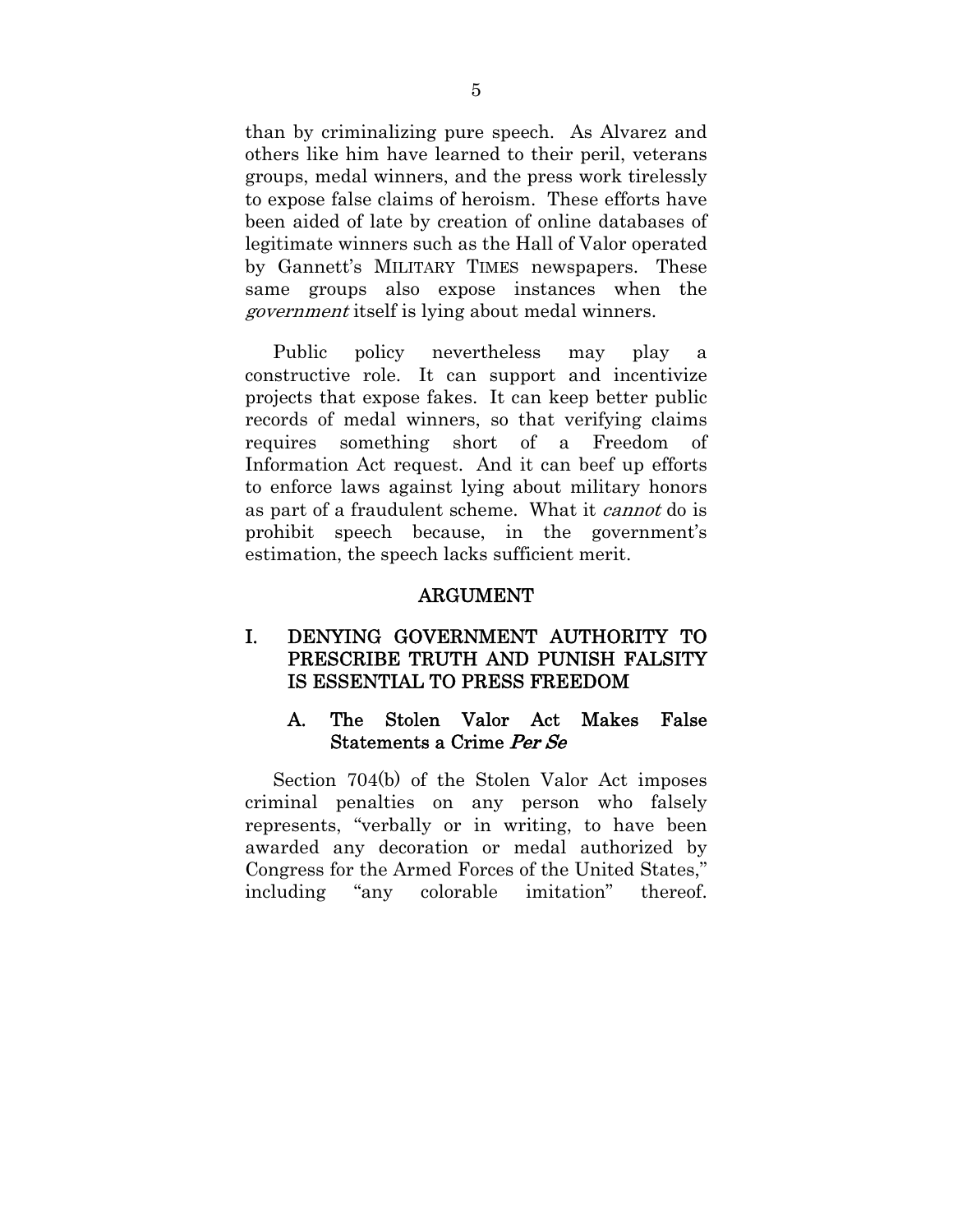18 U.S.C. § 704(b). Enhanced penalties are imposed for violations involving certain medals, including the Medal of Honor. *Id.* § 704(c), (d). The law's purpose is to "protect the reputation and meaning of military decorations and medals." Stolen Valor Act of 2005, Pub. L. No. 109-437, § 2(1), (3), 120 Stat. 3266, 3266 (2006).

The Ninth Circuit thus correctly characterized Section 704(b) as a content-based regulation of pure speech. The Stolen Valor Act "imposes a *criminal*" penalty of up to a year of imprisonment, plus a fine, for the mere utterance or writing of what is, or may be perceived as, a false statement of fact – without anything more." United States v. Alvarez, 617 F.3d 1198, 1200 (9th Cir. 2010). The court of appeals found no apparent reason "for assuming, without specific proof, that the reputation and meaning of military decorations is harmed every time someone lies about having received one," but the law requires no showing that the false statement was in fact publicized or had any actual victims. Id. at 1210.

Defending the law, the government asserts "Congress historically has acted to protect military awards from misappropriation" because "it is common sense that false representations have the tendency to dilute the value and meaning of military awards." Gov't Br. at 54. In this regard, the Stolen Valor Act revives the long-discredited "bad tendency" doctrine, under which the social harm of the speech Congress chose to prohibit simply is presumed. See, e.g., Gitlow v. New York, 268 U.S. 652, 670 (1925).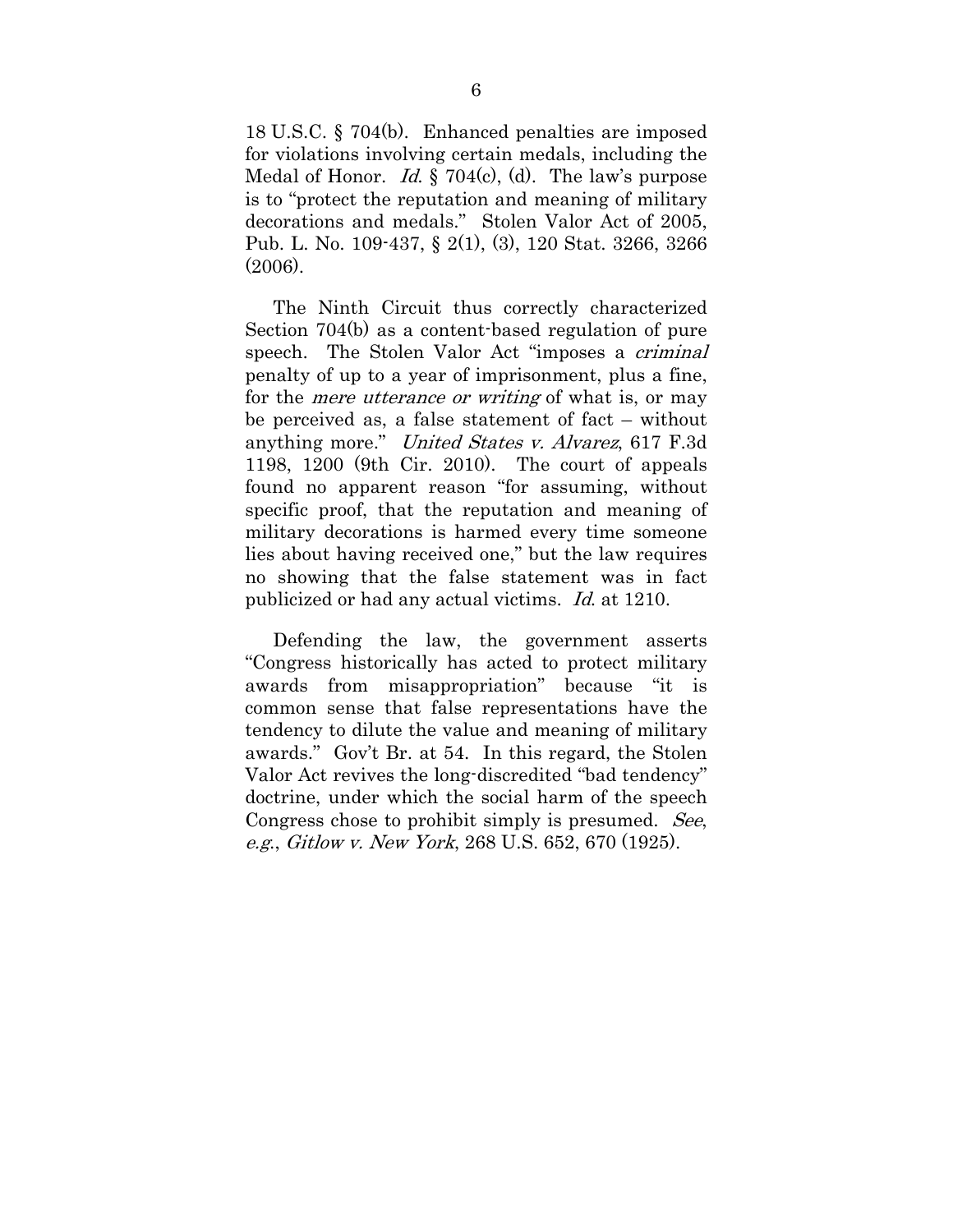That doctrine played a central role in the Espionage and Sedition Act prosecutions during World War I, prompting preeminent scholar Zechariah Chafee to observe that "revival of the doctrines of bad tendency and constructive intent always puts an end to genuine discussion of public matters." Zechariah Chafee, Jr., FREE SPEECH IN THE UNITED STATES 51 (1941). Accordingly, this Court has long since held the "mere tendency of speech to encourage unlawful acts is not a sufficient reason for banning it." Ashcroft v. Free Speech Coalition, 535 U.S. 234, 253 (2002); Brandenburg v. Ohio, 395 U.S. 444, 447-49 (1969). As a consequence, the Stolen Valor Act is presumptively unconstitutional.

## B. The Stolen Valor Act Reverses the First Amendment's Presumption and Makes the Government the Arbiter of Truth

#### 1. The First Amendment Was Adopted to Deprive Government Authority Over "Truth"

The earliest lessons of our republic confirmed the government could neither be trusted to protect only "truth" nor empowered to punish "falsity." The Sedition Act of 1798 made it a crime to "write, print, utter or publish ... any false, scandalous and malicious writing or writings against the government" with the intent to defame Congress or the President. Sedition Act of 1798, 1 Stat. 596. Although the law permitted truth as a defense, it was used aggressively to punish political opponents of the Adams Administration.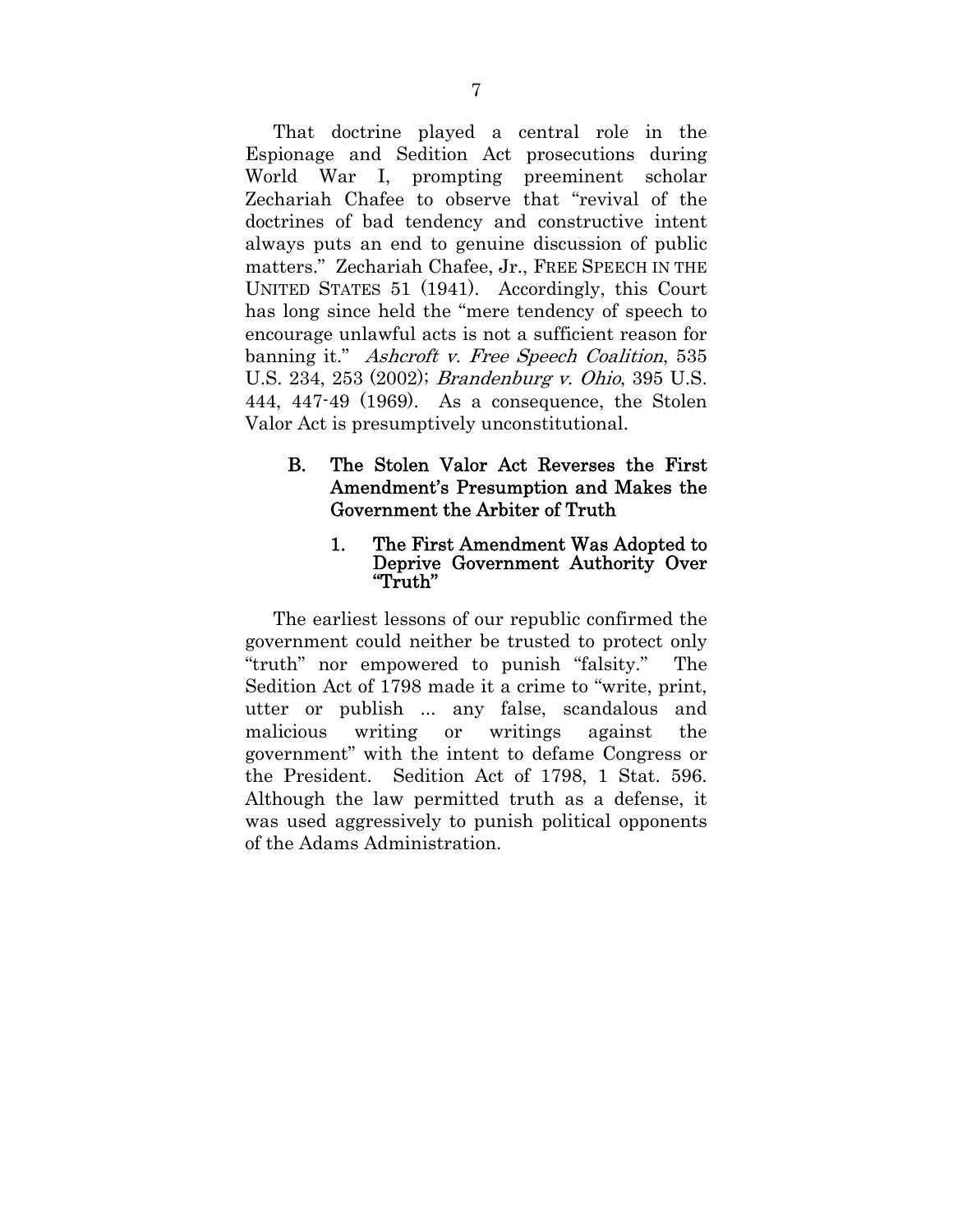The Sedition Act "was less a piece of legislation than an act of vengeance by federalist lawmakers who decided to strike back at the republican newspapers that they felt had been demonizing their intentions and slandering their character for far too long." Eric Burns, INFAMOUS SCRIBBLERS: THE FOUNDING FATHERS AND THE ROWDY BEGINNINGS OF AMERICAN JOURNALISM 356 (2006). Sedition Act prosecutions were instituted against editors of newspapers in major cities like Philadelphia, New York and Boston, as well as in smaller towns in Connecticut and Vermont. Philip I. Blumberg, REPRESSIVE JURISPRUDENCE IN THE EARLY AMERICAN REPUBLIC 101 (2010). Of the ten people convicted under the Act, seven were journalists, and one other editor was tried but acquitted. Id. See also Burns, supra, at 362. As a result, five republican papers were shuttered or ceased publication for at least some period during this time. Blumberg, supra, at 101.

Many of these prosecutions were prompted by partisan rants, but others were predicated on reports of "false" factual statements.2 After all, the law on its face clearly permitted prosecution of "false state-

l

<sup>2</sup> William Duane, editor of the Philadelphia Aurora, was summoned before the Senate to answer Sedition Act charges because he published the details of a leaked draft of a federalist bill that would have effectively superseded the Electoral College, and, unfortunately, "got some of his facts wrong." Blumberg, supra, at 119-20. Charles Holt, editor of the New London Bee, defended against Sedition Act charges by arguing he had published only opinion protected by the Constitution. He nevertheless was convicted and the Bee ceased publication while Holt was imprisoned. *Id.* at 113.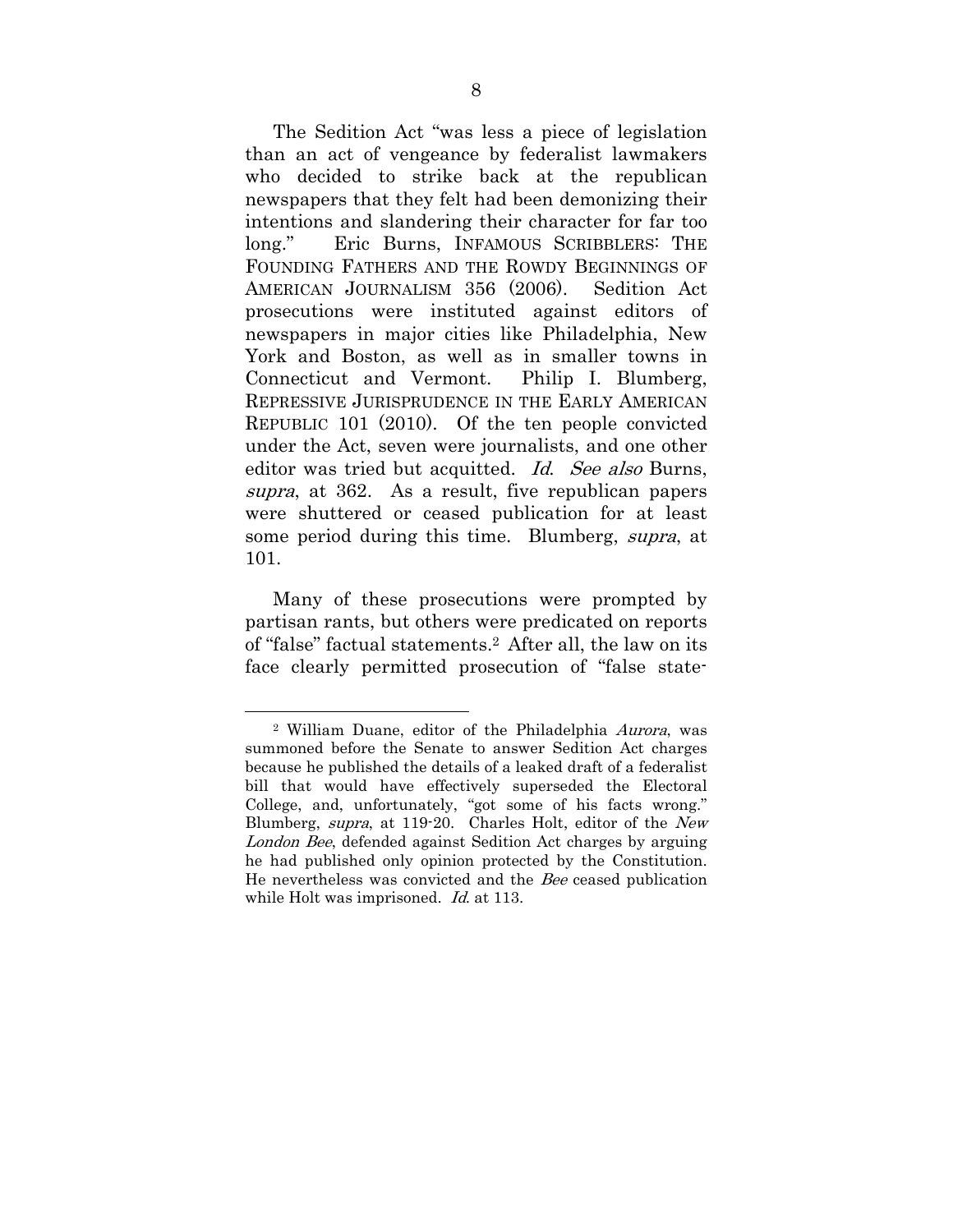ments," and, as Representative John Allen of Connecticut explained in advocating its passage, the Act was necessary to punish publication of "the most shameless falsehoods against the Representatives of the people of all denominations." Burns, supra, at 357.

These prosecutions illustrated vividly "how speedily an Act to protect national security at a time when an administration perceives the country to be on the brink of war can be used to suppress freedom of speech." Blumberg, supra, at 99. The experience prompted certain Framers, including Madison and Jefferson, to articulate a broad theory of freedom of expression to explain the meaning of the First Amendment. Leonard Levy, LEGACY OF SUPPRESSION 258-65 (1960). Such reactions exposed "the frailty of the argument that freedom of political expression implied freedom for 'truth' only." Id. at 263.

The Sedition Act expired by its own terms on the last day of the Adams Administration and was never tested in court, but the consensus of history is that it was fundamentally at odds with the First Amendment. As Thomas Jefferson put it as he pardoned and remitted the fines of those convicted under the law, "I considered ... that law to be a nullity, as absolute and as palpable as if Congress had ordered us to fall down and worship a golden image." 4 JEFFERSON'S WORKS 555-56 (Washington ed.) (Letter to Abigail Adams, July 22, 1804). This experience with the federal government's initial effort to criminalize false speech "first crystallized a national awareness of the central meaning of the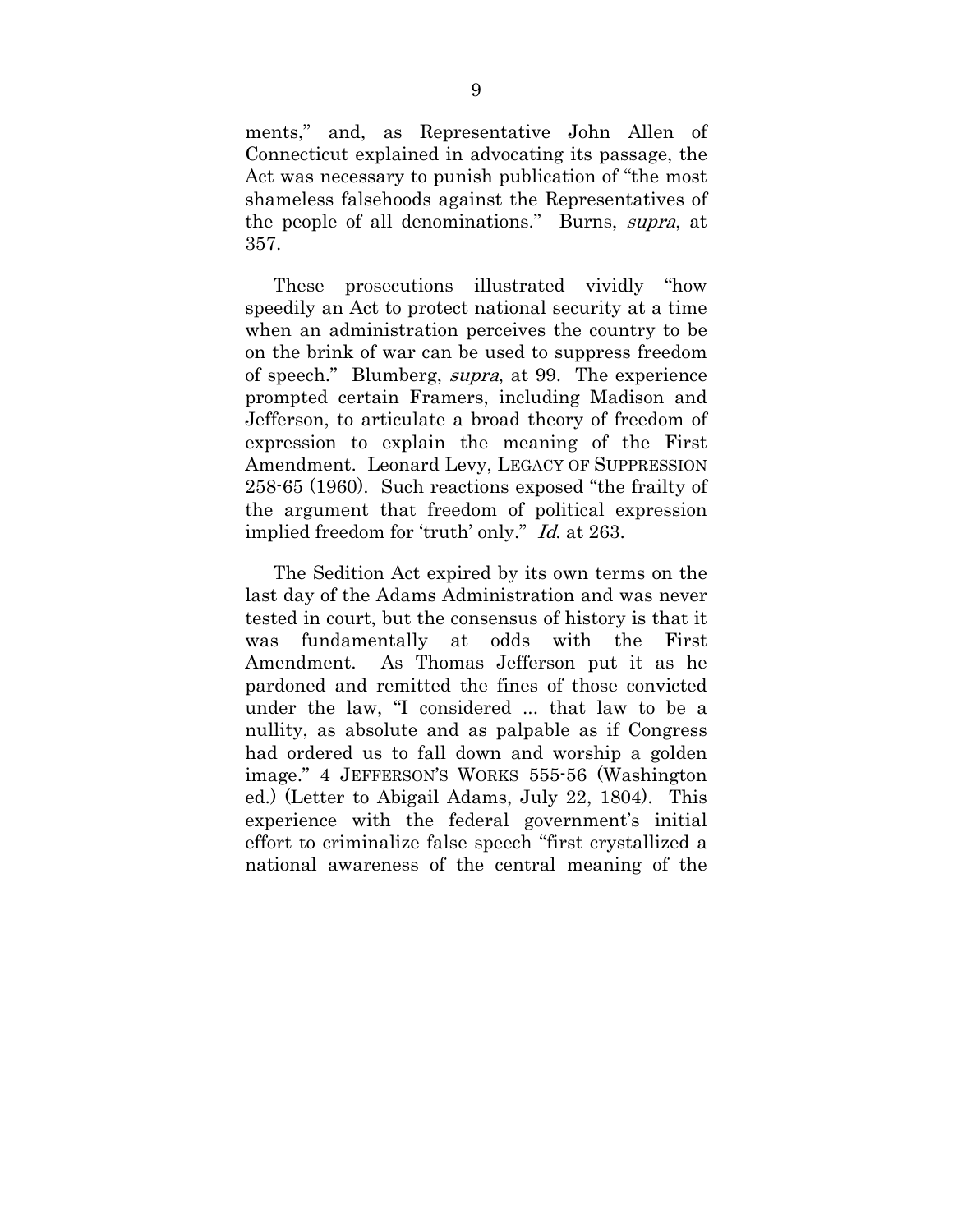First Amendment." New York Times, 376 U.S. at 273.

As it laid the foundation for modern First Amendment jurisprudence, this Court made clear that the government cannot be the arbiter of truth. In Near, 283 U.S. 697, it struck down a law that permitted the suppression of malicious, scandalous and defamatory newspapers, magazines or other periodicals. The case involved an injunction barring the publication of a "scandal sheet" called The Saturday Press, in which "[m]any of the statements" are so highly improbable as to compel a finding that they are false," and "[i]n every edition slanderous and defamatory matter predominates to the practical exclusion of all else." Id. at 724 (Butler, J., dissenting).

The statutory scheme was deemed "the essence of censorship" despite the fact it permitted the publisher to defend challenged news stories as "true and ... published with good motives and for justifiable ends." Id. at 713. Near is remembered primarily as the leading authority for the constitutional restriction on prior restraint, but is not limited to that proposition. This Court explained that the First Amendment is more expansive than the Blackstonian conception of press freedom as merely the absence of prior restraint. Id. at 713-14. It quoted James Madison's statement reacting to the Sedition Act that "[s]ome degree of abuse is inseparable from the proper use of everything," and noted that the preliminary freedom from restraint "extends as well to the false as to the true." Id. at 714, 716 (citations omitted).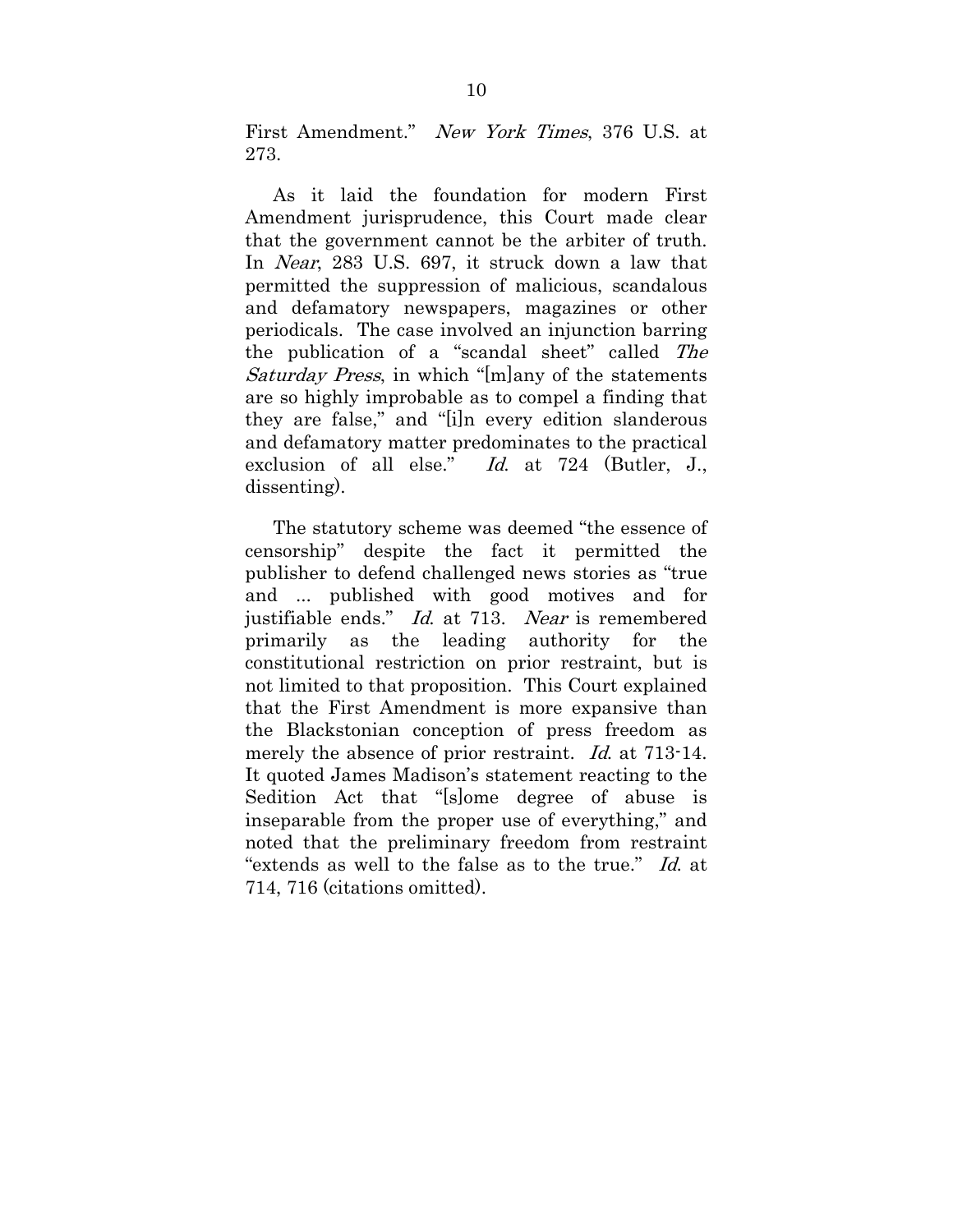This theme was further developed in New York Times Co. v. Sullivan where this Court made clear that false statements, standing alone, do not lack constitutional protection. In that case, it was undisputed in the underlying defamation claim that defendants had published a number of false factual statements. 376 U.S. at 258-59. But this Court observed that it has consistently "refused to recognize an exception for any test of truth" because "erroneous statement is inevitable in free debate." Id. at 271. It acknowledged certain categories of speech may lack protection, but stated the government cannot claim "talismanic immunity" from constitutional limitations simply by asserting certain speech falls within a designated category. Instead, any such exception "must be measured by standards that satisfy the First Amendment." Id. at 268-69.

Applying these lessons, the Ninth Circuit correctly reasoned that "the right to speak and write whatever one chooses – including, to some degree, worthless, offensive, and demonstrable untruths – without cowering in fear of a powerful government is ... an essential component of the protection afforded by the First Amendment." Alvarez, 617 F.3d at 1205. Chief Judge Kozinski observed that criminalizing pure speech simply because it is false would leave "wide areas of public discourse to the mercies of the truth police," a prospect he aptly described as "terrifying." United States v. Alvarez, 638 F.3d 666, 673, 674 (9th Cir. 2011) (denying motion for rehearing and rehearing en banc) (Kozinski, C.J., concurring).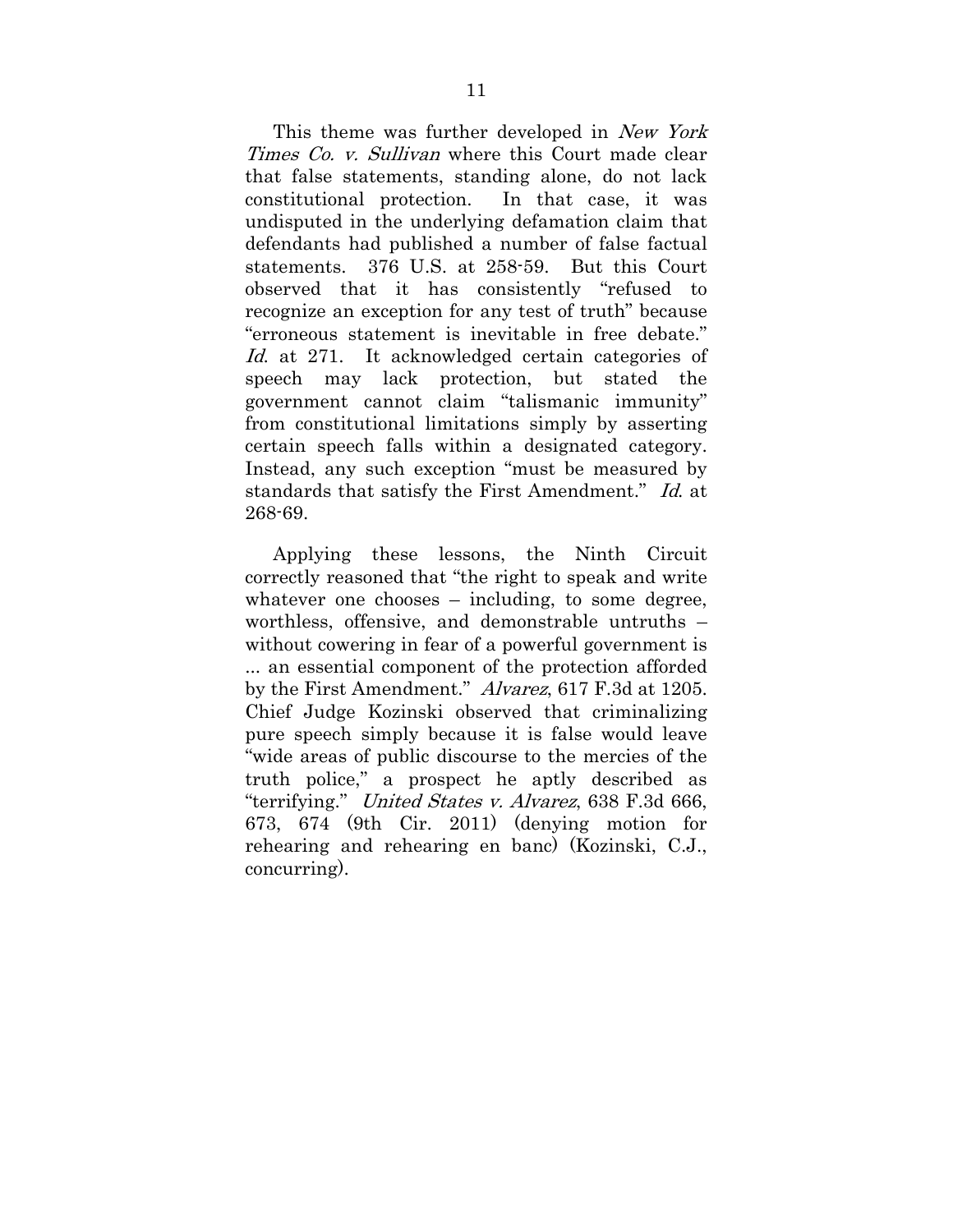#### 2. First Amendment Freedoms Must be Interpreted Broadly and Exceptions Construed Narrowly

From 1791 to the present, the First Amendment has permitted content restrictions on speech only in a few well-defined and narrowly limited classes of speech, and this Court recently disclaimed any "freewheeling authority to declare new categories of speech outside the scope of the First Amendment." Stevens, 130 S. Ct. at 1584, 1586. See Brown v. Entertainment Merchs. Ass'n, 131 S. Ct. 2729, 2734 (2011). In this case, the Ninth Circuit followed Stevens and held false factual speech is not a general category of unprotected speech unto itself. Alvarez, 617 F.3d at 1206.

Cognizant of this recent precedent, the government asserts "false statement of fact" is not a "new" category of unprotected expression, but instead is merely the generalized label for a broader category that includes traditional examples like fraud and defamation. Gov't Br. at 19-21. The government nods to Stevens and Brown and allows that "the broad general category of false factual statements has not historically been treated as completely unprotected by the First Amendment," but claims such speech is presumptively without constitutional immunity except for what it calls "limited instrumental protection" necessary for First Amendment "breathing space." Id.

The government reaches the wrong conclusion in this case because it begins with the wrong premise. It reasons not from the central command of the First Amendment, that "Congress shall make no law ...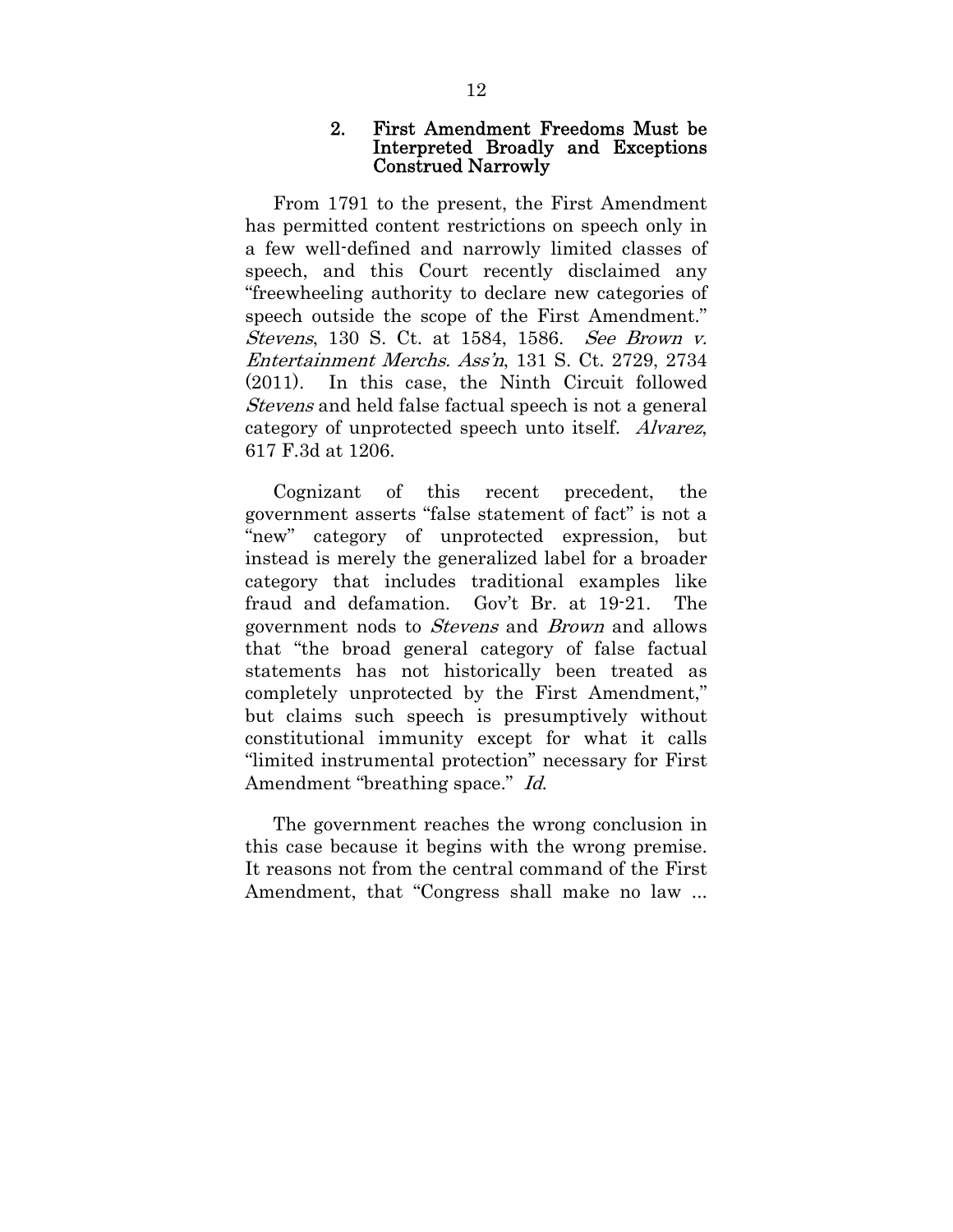abridging the freedom of speech, or of the press," but from what it believes to be a broad exception to that rule.

The government's theory ignores that the First Amendment "must be taken as a command of the broadest scope that explicit language, read in the context of a liberty-loving society, will allow." Bridges v. California, 314 U.S. 252, 263 (1941). Its ability to restrict speech "is the exception rather than the rule" and "penalizing … utterances of a defined character must find its justification in a reasonable apprehension of danger to organized government." Herndon v. Lowry, 301 U.S. 242, 258 (1937). This means "the substantive evil must be extremely serious and the degree of imminence extremely high before utterances can be punished." Bridges, 314 U.S. at 263.

By generalizing and thereby expanding categories of unprotected speech, the government's approach contradicts both the logic and historical trend of this Court's First Amendment jurisprudence. Ever since a number of categories of unprotected speech first were listed in *Chaplinsky v. New Hampshire*, 315 U.S. 568 (1942), they have been progressively narrowed and limited as each subject area was "constitutionalized." This Court has since eliminated most "unprotected" categories articulated at the time of Chaplinsky. See, e.g., Joseph Burstyn, Inc. v. Wilson, 343 U.S. 495, 502 (1952) (blasphemy); Terminiello v. Chicago, 337 U.S. 1 (1949) (insulting polemical speech); Cohen v. California, 403 U.S. 15 (1971) (offensive or "profane" speech); Virginia State Bd. of Pharmacy v. Virginia Citizens Consumer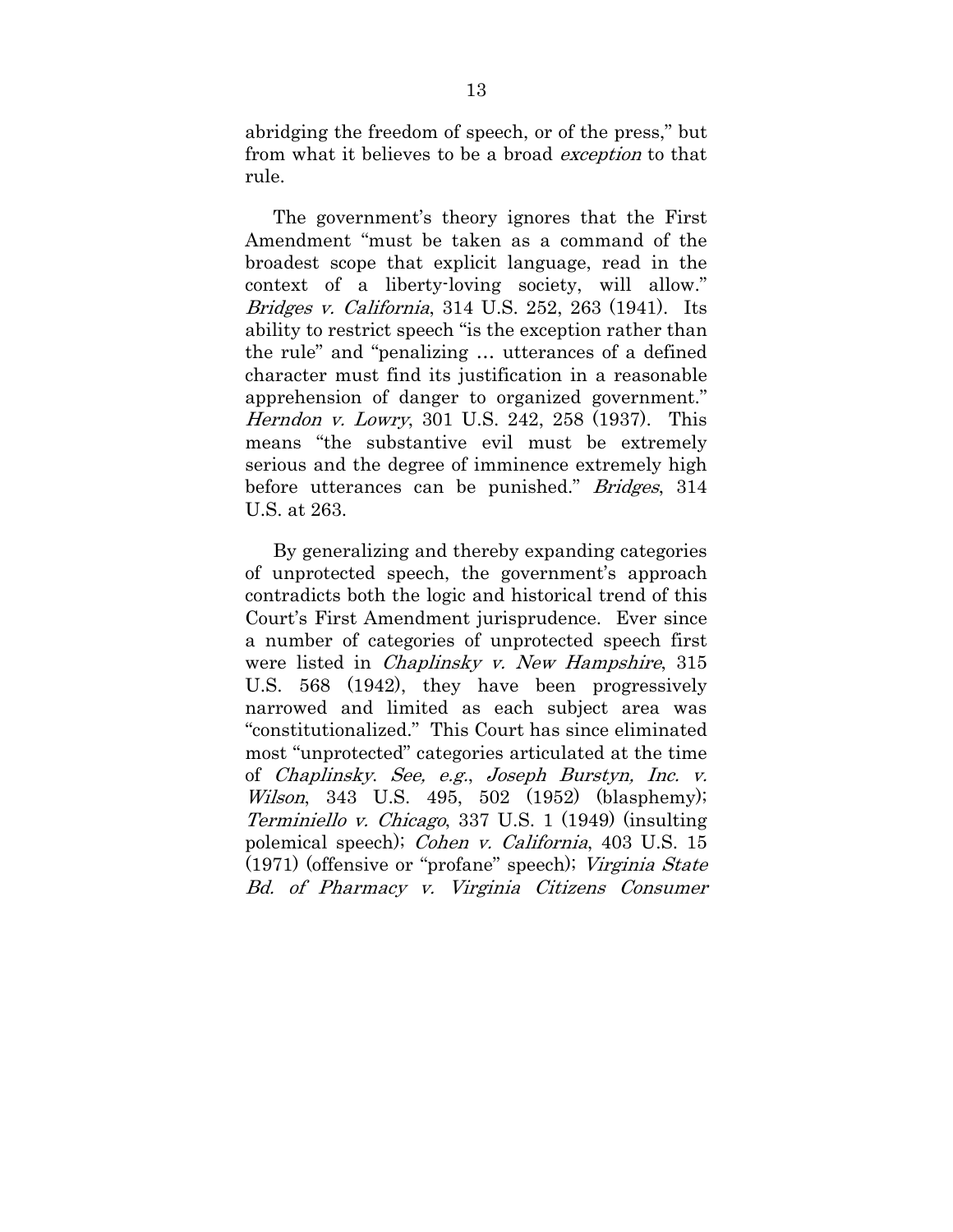Council, Inc., 425 U.S. 748 (1976) (commercial speech). For those few that remain, speech is presumptively protected unless the government can clear high constitutional hurdles to prove otherwise.  $E.g., New York Times, 376 U.S. at 283-84; Roth v.$ United States, 354 U.S. 476, 487-88 (1957); Brandenburg, 395 U.S. at 447-49.

The government asks this Court to invert this process. It starts with a broad category of false speech that it claims is beyond the First Amendment's reach and then adds back some limited protections on an ad hoc basis. This is illustrated by the dissent's statement below that "the general rule is that false statements of fact are not protected by the First Amendment" but that some important exceptions must be recognized "to protect speech that matters." Alvarez, 617 F.3d at 1220-21 (Bybee, J., dissenting) (quoting *Gertz v. Robert Welch, Inc.*, 418 U.S. 323, 341 (1974)). This theory cannot be reconciled with the uniform trend of this Court's rulings by which the unprotected categories of speech were rendered substantially narrower and more specific.

This reversal of the First Amendment's basic presumptions places the government in the position of defining not just what is "false," but also what speech has sufficient merit to be given "limited instrumental protection." Contrary to the government's inverted theory, the presumed value of speech cannot be a general precondition to First Amendment protection. This is because "[*m*] *ost* of what we say to one another lacks 'religious, political, scientific, educational, journalistic, historical, or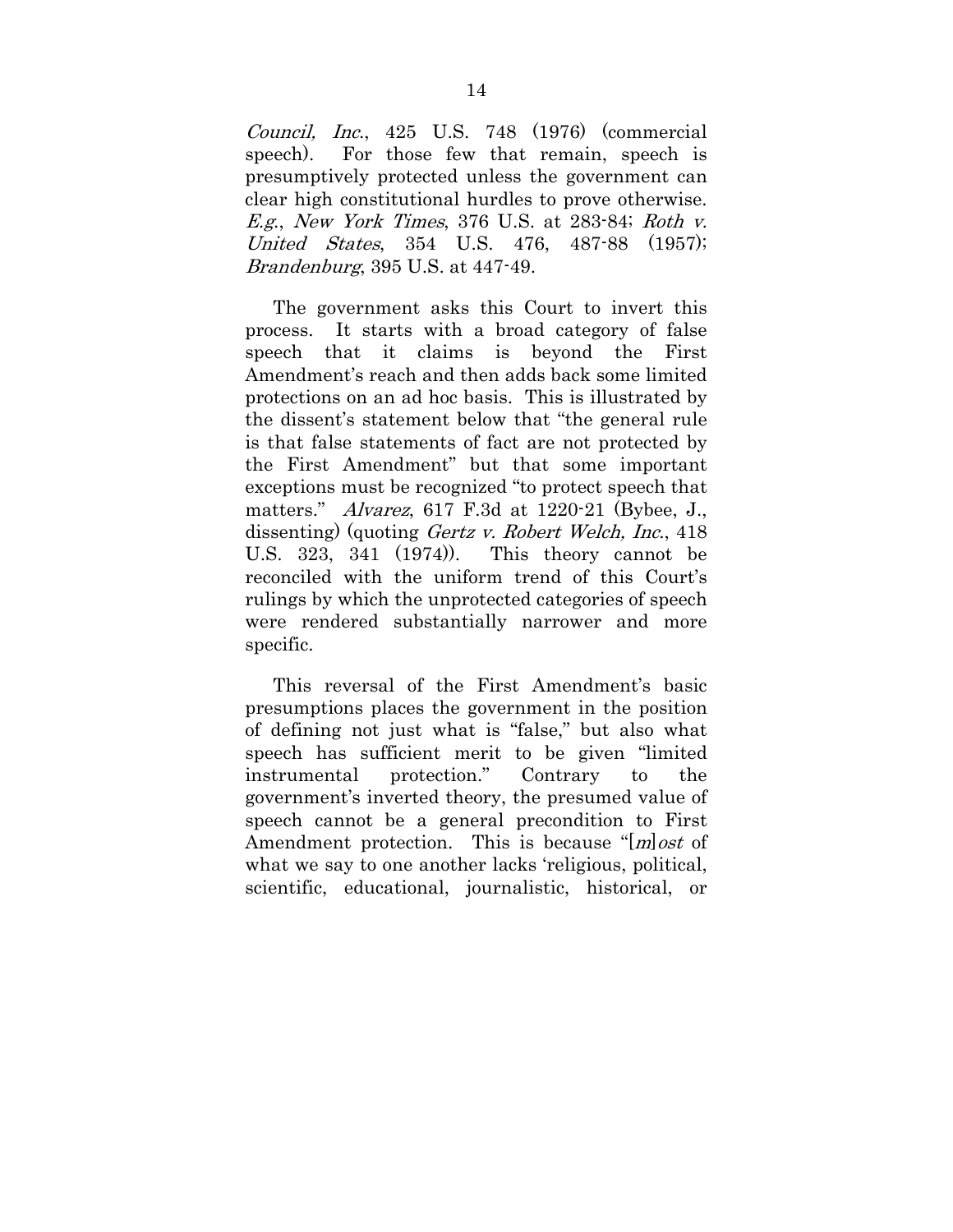artistic value' (let alone serious value), but it is still sheltered from government regulation." *Stevens*, 130 S. Ct. at 1591. The Ninth Circuit thus correctly rejected this theory as "turning customary First Amendment analysis on its head." Alvarez, 617 F.3d at 1204.

#### 3. Exceptions to First Amendment Protection for Untruthful Speech Require Falsity "Plus"

The government's defense of the Stolen Valor Act is based largely on misreading dictum in Gertz that "there is no constitutional value in false statements of fact." Gertz, 418 U.S. at 340. Notwithstanding such language, restrictions on libelous statements as well as speech in other unprotected categories still "must be measured by standards that satisfy the First Amendment." New York Times, 376 U.S. at 268. As this Court more recently explained, statements of this sort "do not set forth a test that may be applied as a general matter to permit the government to imprison any speaker so long as his speech is deemed valueless or unnecessary." Stevens, 130 S. Ct. at 1586.

It is not enough for a statement to be false or even knowingly false to exclude it from First Amendment protection. This Court "has never held that a person can be liable for defamation merely for spreading knowingly false statements." Alvarez, 617 F.3d at 1209. First Amendment exceptions for untruthful speech, such as defamation or fraud, exist not just because the expression is false, but because of some demonstrable harm. Id. at 1206-09.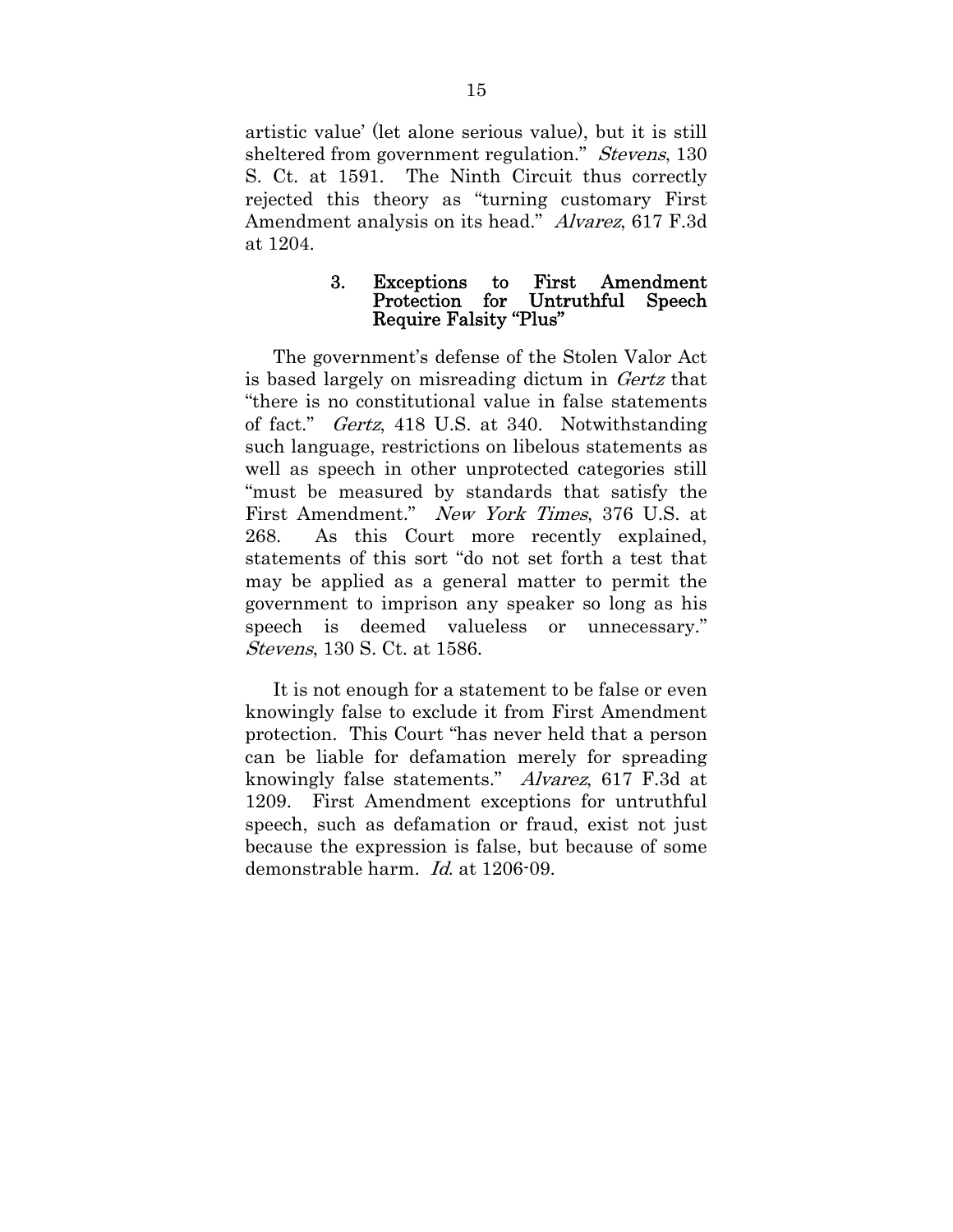Gertz underscores this point. The Court stressed that the state interest underlying the law of libel "is the compensation of individuals for the harm inflicted on them by defamatory falsehood." Gertz, 418 U.S. at 341. The case involved no question of whether "false" speech is protected by the First Amendment, but addressed only whether the New York Times actual malice standard applies to defamation cases brought by persons who are neither public officials nor public figures. Even in that context, the Court made clear that proof of actual injury is necessary "to reconcile state law with a competing interest grounded in the constitutional command of the First Amendment." Id. at 349. Thus, proof of personal injury is not just an element of the tort, it is constitutionally required.

This is true of all "unprotected" categories of speech. The First Amendment requires *all* elements of the relevant test to be met as a threshold matter before any speech may be relegated to an unprotected category. The government's "breathing space" theory gets it backwards by reasoning that certain types of speech are unprotected because they lack constitutional "value," but that "strategic protections" may be recognized for "speech that matters."

This approach hardly provides "breathing space."3 For example, it would be incorrect to assert sexually

 $\overline{a}$ 

<sup>3</sup> In every other case where this Court has construed the First Amendment as requiring "breathing space," it has expanded protections. E.g., New York Times, 376 U.S. at 271- 72; NAACP v. Button, 371 U.S. 415, 433 (1963). Here, the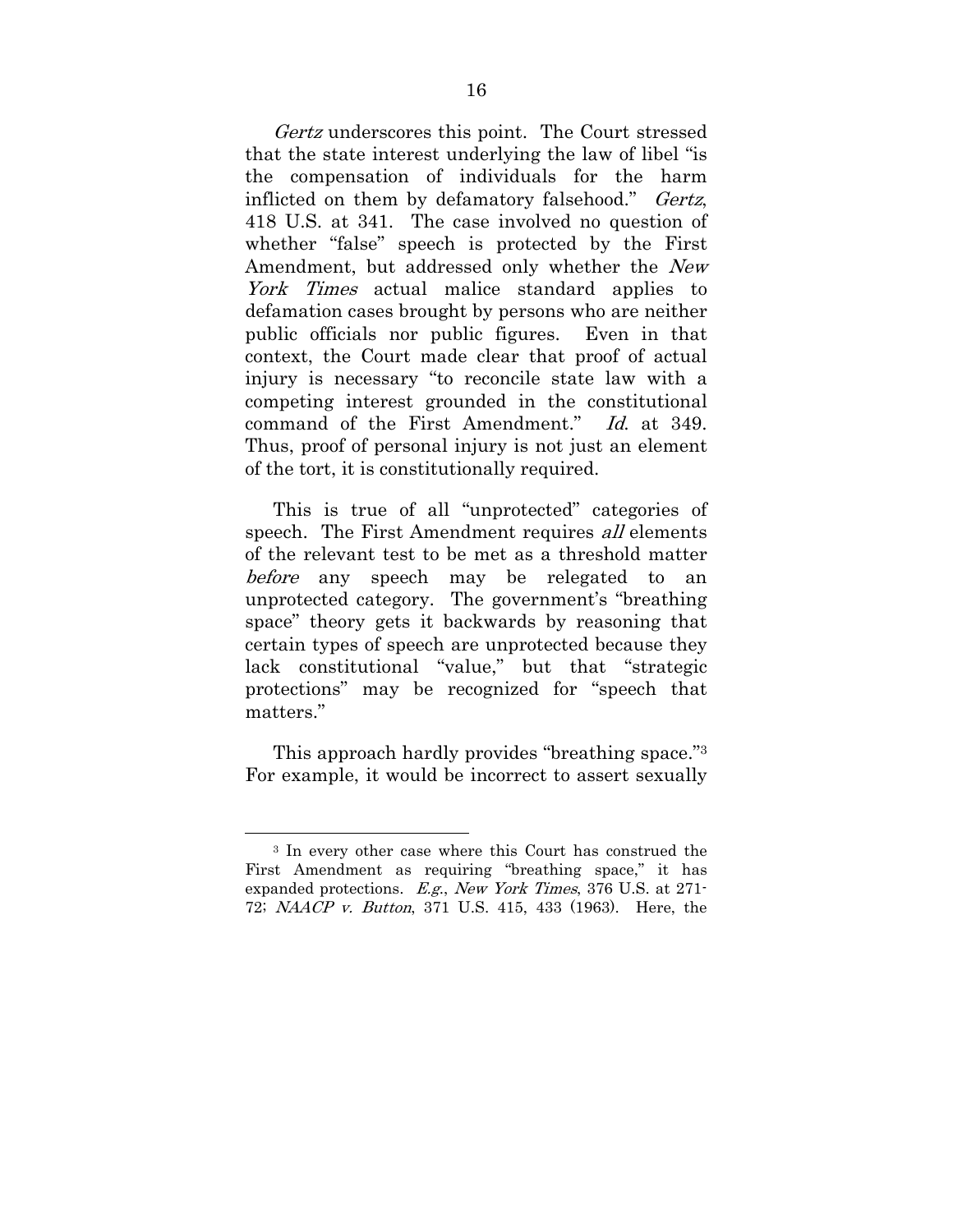explicit speech lacks First Amendment protection, but that, in order to provide "breathing space," case law requires the government to prove the work as a whole appeals to the prurient interest, that it violates contemporary community standards, and that it lacks serious literary, artistic, political, or scientific merit. Miller v. California, 413 U.S. 15, 24 (1973). Rather, the elements of the obscenity test are "specific prerequisites" to a prosecution. Id. at 27. As this Court has explained, "sex and obscenity are not synonymous" and the portrayal of sex alone "is not itself sufficient reason to deny material the constitutional protection of freedom of speech and press." Roth, 354 U.S. at 487. See also Reno v. ACLU, 521 U.S. 844, 873-74 (1997) (all three elements of obscenity test are essential to limit its "uncertain sweep").

Likewise, speech does not constitute "incitement" until the government proves advocacy was intended to provoke imminent lawless action *and* such imminent action is likely. *Brandenburg*, 395 U.S. at 447-49. Mere words of incitement are not enough.

For the same reason, falsity alone is insufficient to eliminate the presumption of First Amendment protection for pure speech. The government claims "the First Amendment permits false-statement restrictions in a variety of contexts," Gov't Br. at 21, but each of them, including fraud, intentional infliction of emotional distress, and false-light

 $\overline{a}$ 

government tries to use the concept to shrink the First Amendment's presumptive reach.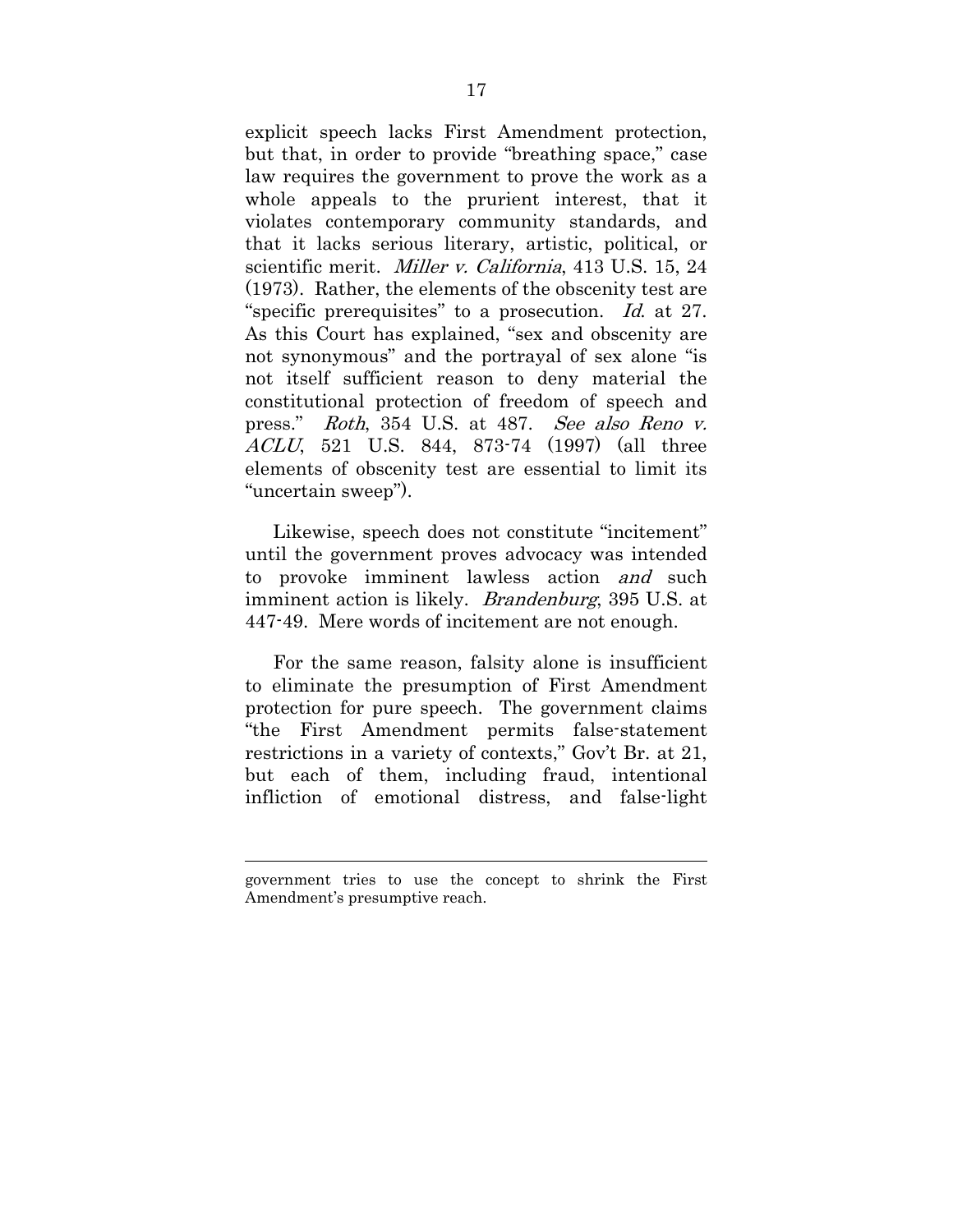invasion of privacy, requires proof of actual injury.4 Likewise, laws about perjury or fraudulent administrative filings "require at a minimum that the misrepresentation be willful, material, and uttered under circumstances in which the misrepresentation is designed to cause an injury, either to the proper functioning of government ... or to the government's or a private person's economic interests." Alvarez, 617 F.3d at 1211.

The injury the Stolen Valor Act tries to remedy is of an entirely different nature. The law was passed "to protect the reputation and meaning of military decorations and medals," Stolen Valor Act, § 2, 120 Stat. 3266, but this asserted interest cannot justify restrictions on freedom of expression. While this Court has acknowledged the government may "create national symbols, promote them, and encourage their respectful treatment," it has also held that the First Amendment prohibits restricting speech to preserve their intended meanings. United States v. Eichman, 496 U.S. 310, 318 (1990). See also Texas v. Johnson, 491 U.S. 397, 417 (1989) ("We never before have held that the Government may ensure that a symbol be used to express only one view of that symbol or its referents."); Schacht v. United States, 398 U.S. 58, 63 (1970). It therefore rejected the argument that

 <sup>4</sup> See, e.g., Illinois ex rel. Madigan v. Telemarketing Assocs., Inc., 538 U.S. 600, 620 (2003) ("False statement alone does not subject a [speaker] to fraud liability."); Hustler Magazine v. Falwell, 485 U.S. 46, 51-53 (1988) (constitutional limits on defamation also restrict claims for intentional infliction of emotional distress); Time, Inc. v. Hill, 385 U.S. 374, 394-96 (1967) (constitutional limits on damages articulated in defamation cases also apply to false light invasion of privacy).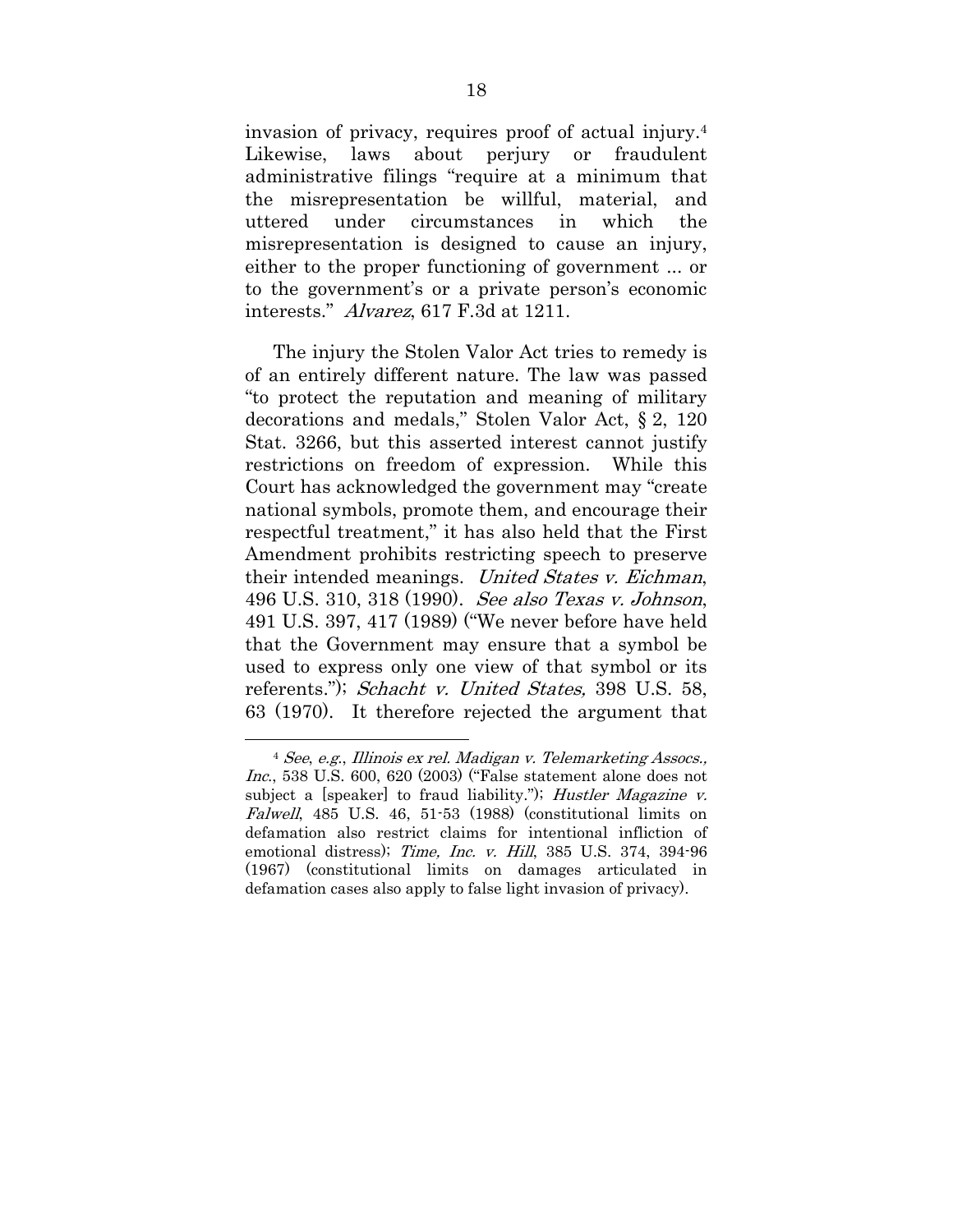"flag-burning as a mode of expression, like obscenity or 'fighting words,' does not enjoy the full protection of the First Amendment." Eichman, 496 U.S. at 315.

The same logic applies here. The government may have an undoubted interest in preserving the meaning of military honors, particularly within the military itself, but that does not mean that it may use criminal law to compel that result.5 "To conclude that the government may permit designated symbols to be used to communicate only a limited set of messages would be to enter territory having no discernable or defensible boundaries." United States v. Strandlof, 746 F. Supp. 2d 1183, 1189-90 (D. Colo. 2010) (quoting Johnson, 491 U.S. at 2546-47). Thus, the type of false statements proscribed by the Stolen Valor Act do not qualify for exclusion from First Amendment protection.

## C. The Government's Open-Ended Test for Punishing False Speech Would Eviscerate Press Freedom

Upholding the Stolen Valor Act under the government's "breathing space" theory would strike at the heart of press freedom by heralding a return to

<sup>&</sup>lt;sup>5</sup> Johnson, 491 U.S. at 418 ("To say that the government has an interest in encouraging proper treatment of the flag, however, is not to say that it may criminally punish a person for burning a flag as a means of political protest."). The government's interest, and the constitutionally permissible tools at its disposal, differ within the military command structure compared to civilian life.  $E.g., Parker \, v. \, Levy, 417$ U.S. 733, 758-61 (1974) (speech in the military environment does not receive full First Amendment scrutiny).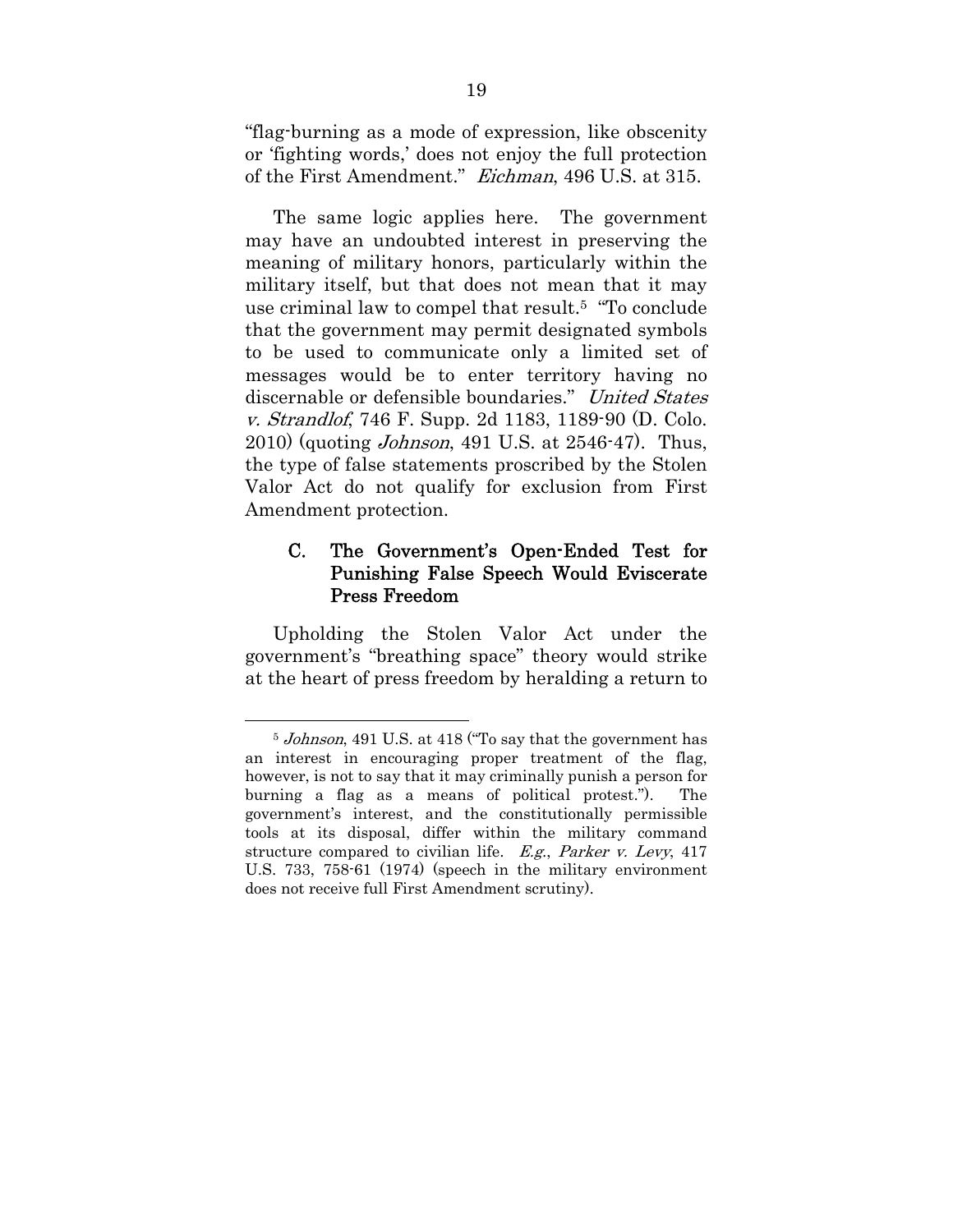the early First Amendment jurisprudence of this Court's post-World War I Espionage Act cases. Newspaper publishers and others were convicted, and the convictions upheld prior to development of current constitutional doctrine, for publishing "false reports" that might have a tendency to impede the war effort. The government's expansive view of First Amendment exceptions not only would revive the potential for such prosecutions, it would pave the way for broad new classes of unprotected speech.

In 1920, this Court upheld the conviction of a German-language newspaper for violating an Espionage Act provision prohibiting willfully making and conveying "false reports and statements with intent to interfere with the military and naval operations and success of the United States and to promote the success of its enemies." *Schaefer v.* United States, 251 U.S. 466, 469 (1920). See also Pierce v. United States, 252 U.S. 239 (1920) (conviction upheld for false statements in anti-draft pamphlets).

The charge in *Schaefer* stemmed from a number of articles and editorials the government alleged contained statements that were "deliberate and willfully false" intended to represent "that the war was not demanded by the people but was the result of the machinations of executive power."6 As with

 <sup>6</sup> Schaefer, 251 U.S. at 478, 481. The charge of making false statements rested primarily on errors or omissions in translating English language reports to German. In one instance, the newspaper translated a speech by Senator Robert La Follette as mentioning "brotriots" (bread riots) rather than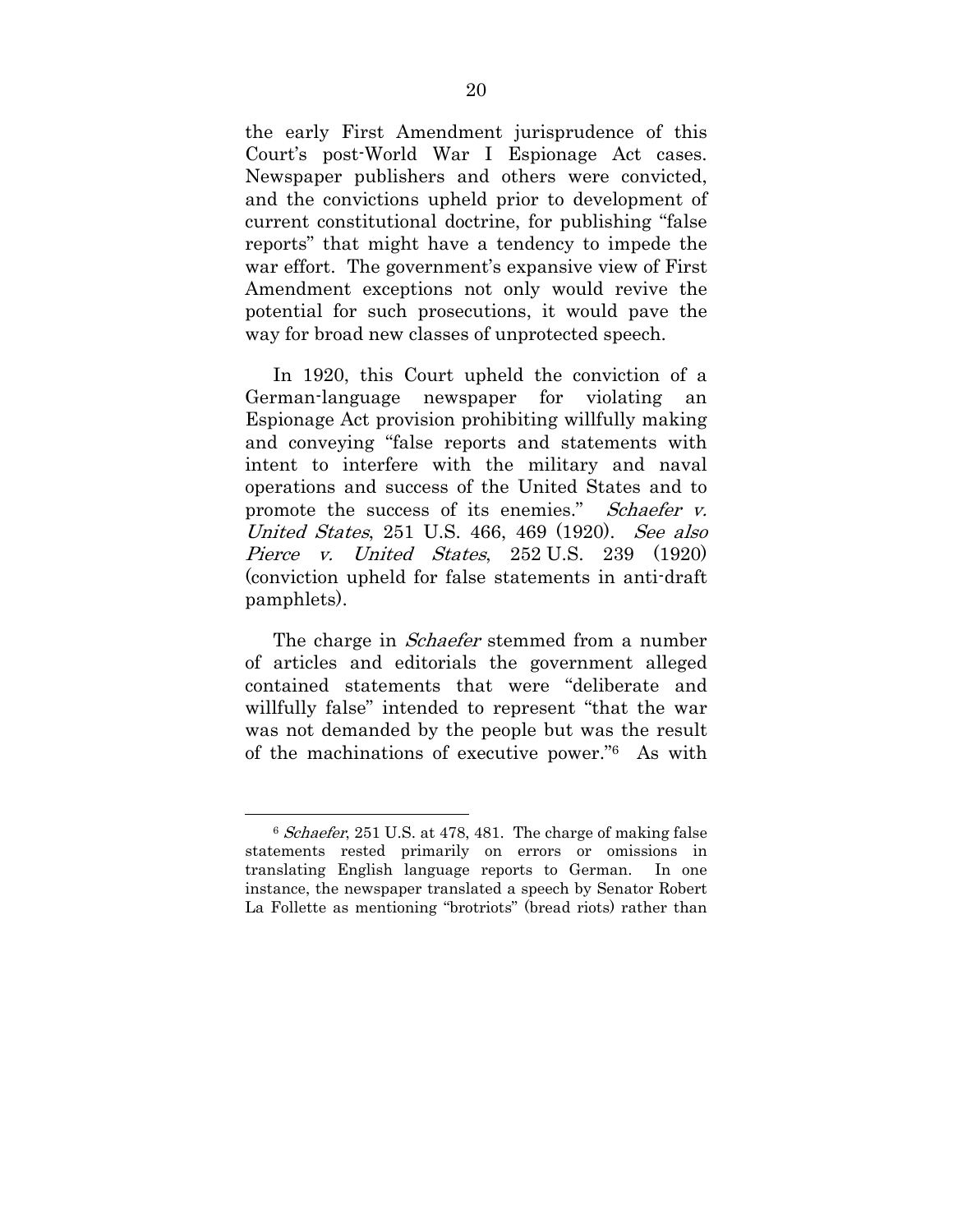the Stolen Valor Act, it was unnecessary for the government to show any actual harm or adverse impact on the war effort – "the tendency of the articles and their efficacy were enough for offense." Schaefer, 251 U.S. at 479.

Justices Brandeis and Holmes in dissent wrote that such prosecutions for false news items were reminiscent of the days "when men were hanged for constructive treason" and will "doubtless discourage criticism of the policies of the Government." Id. at 493-94 (Brandeis, J., dissenting). They would have required the government to meet a more demanding First Amendment standard, requiring proof of a "clear and present danger" – a nascent form of strict scrutiny for its day. *Id.* at 486; *Pierce*, 252 U.S. at 271 (Brandeis, J., dissenting). Although neither Schaefer nor *Pierce* has been overruled formally, the principles of the Brandeis-Holmes dissent became controlling as First Amendment doctrine evolved. Brandenburg, 395 U.S. at 447-49.

The government's "breathing space" theory would not just halt such evolution, it would turn back the clock to a time when false reports were presumed to be outside the First Amendment's protective umbrella. Little would be left of press freedom if the government could again prosecute criticism of official policies to the extent news reports contain what the government alleges to be deliberate false statements of fact. The government's jaundiced conception of

 $\overline{a}$ 

<sup>&</sup>quot;brotreihen" (bread lines). See id. at 486-93 (Brandeis, J., dissenting).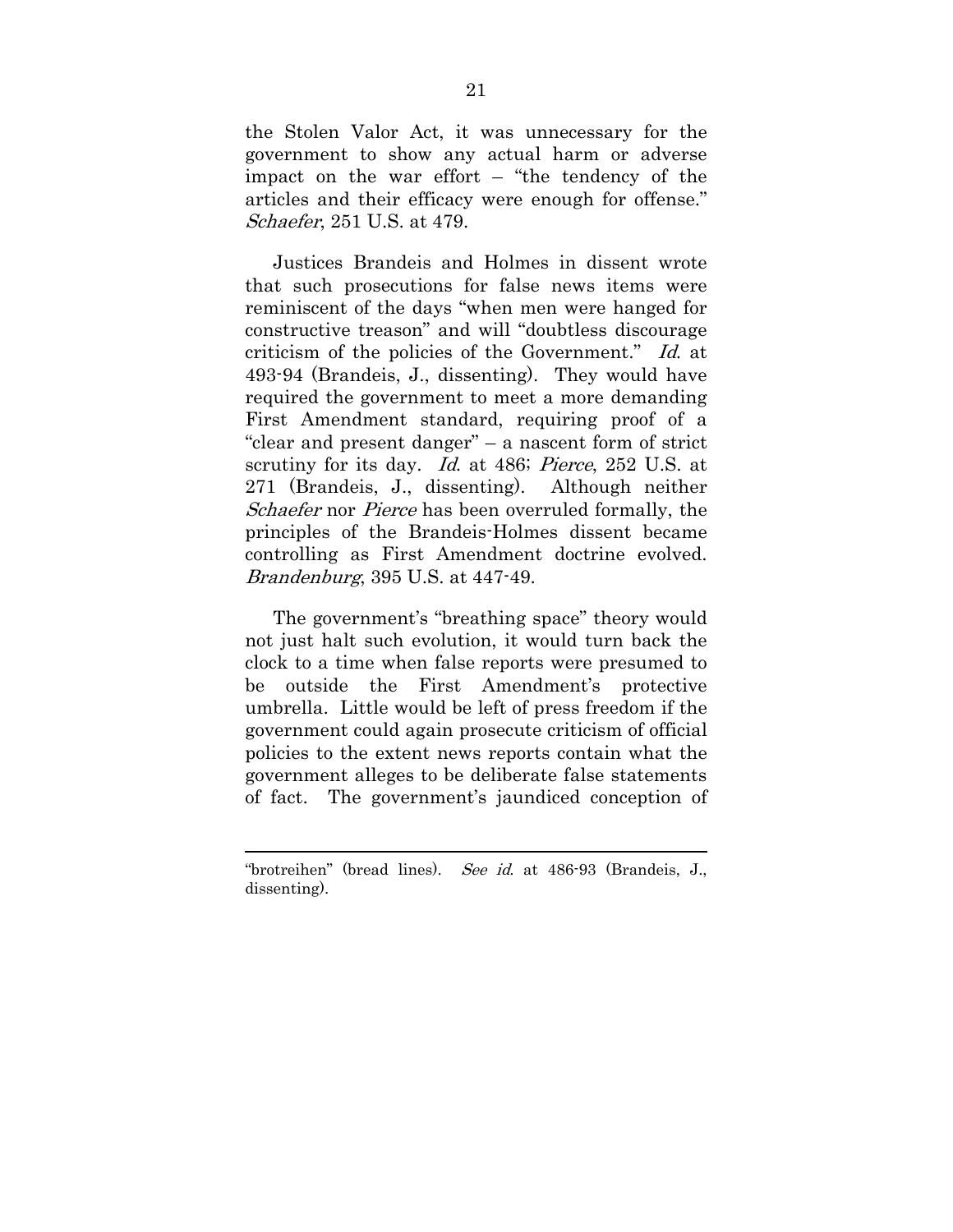"breathing space" paradoxically would suck all the oxygen from the marketplace of ideas.

The Solicitor General does not discuss the Espionage Act cases, but amici supporting the government suggest that cases like Schaefer "should ... come out in favor of First Amendment protection today." Brief of Professors Eugene Volokh and James Weinstein as Amicus Curiae in Support of Petitioner ("Professors' Br.") at 25. No doubt, such cases should come out differently than before. But it is possible to be confident they would only if this Court rejects the government's "breathing space" formulation as well as the various theories offered by supporting *amici*.<sup>7</sup>

What the government now labels "breathing space analysis" is every bit as "freewheeling" as the balancing test for unprotected speech proposed – and overwhelmingly rejected – in Stevens. Under this new theory, the government would be able to prohibit speech whenever: (1) "the government has a strong interest in restricting the false statements;" (2) the reviewing court considers whether "the restriction risks chilling protected speech;" and (3) the restriction extends no further than necessary to protect the government interest at stake. Gov't Br.

 <sup>7</sup> For example, Amici Professors argue First Amendment exemptions should be made "capacious" so as to forestall an increasing number of demands for new exceptions. Professors' Br. at 14-18. This odd "destroy the village in order to save it" theory of the First Amendment ignores that this Court has had no difficulty in seeing demands to create new exceptions for what they are, and soundly rejecting them. *Stevens*, 130 S. Ct. at 1584, 1586; Brown, 131 S. Ct. at 2734.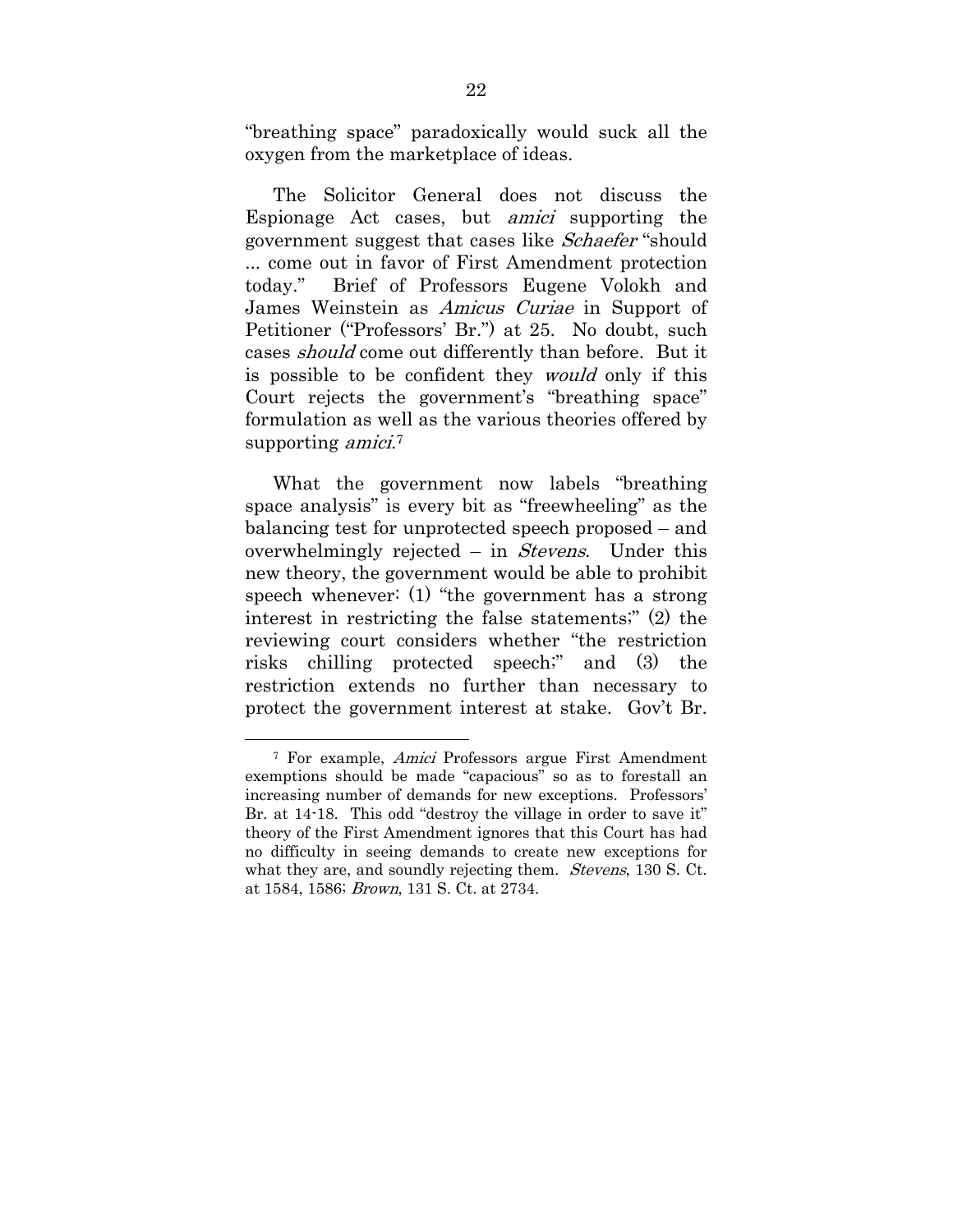at 28. As in Stevens, this is "a free-floating test for First Amendment coverage" based on "ad hoc balancing of relative social costs and benefits." And, as before, it is "startling and dangerous." Stevens, 130 S. Ct. at 1585.

This test would not prevent prosecutions like those in Schaefer and Pierce since it begins with the presumption that all false statements are outside the First Amendment's protection. Gov't Br. 19-21, 35. Judge Bybee's dissent below sought to minimize the censorial impact of this approach by recognizing "certain limited exceptions" and "exceptions-toexceptions," Alvarez, 617 F.3d at 1222 (Bybee, J., dissenting), but this is no more satisfactory than the statutory exceptions clause discounted in *Stevens*. This Court made clear that serious value cannot be made a "general precondition" to protecting speech that may otherwise fall into an unprotected category. Stevens, 130 S. Ct. at 1591.

Thus, the government's First Amendment theory lacks any meaningful limiting principle. The Ninth Circuit majority recognized such an approach "simply invites courts to complete an ever-expanding list" of false speech acts that lack First Amendment protection. Alvarez, 638 F.3d at 673. As Chief Judge Kozinski explained, "[e]xceptions to categorical rules, once created, are difficult to cabin; the logic of the new rule, like water, finds its own level, and it's hard to keep it from covering far more than anticipated." Id. at 677 (Kozinski, C.J., concurring in denial of rehearing).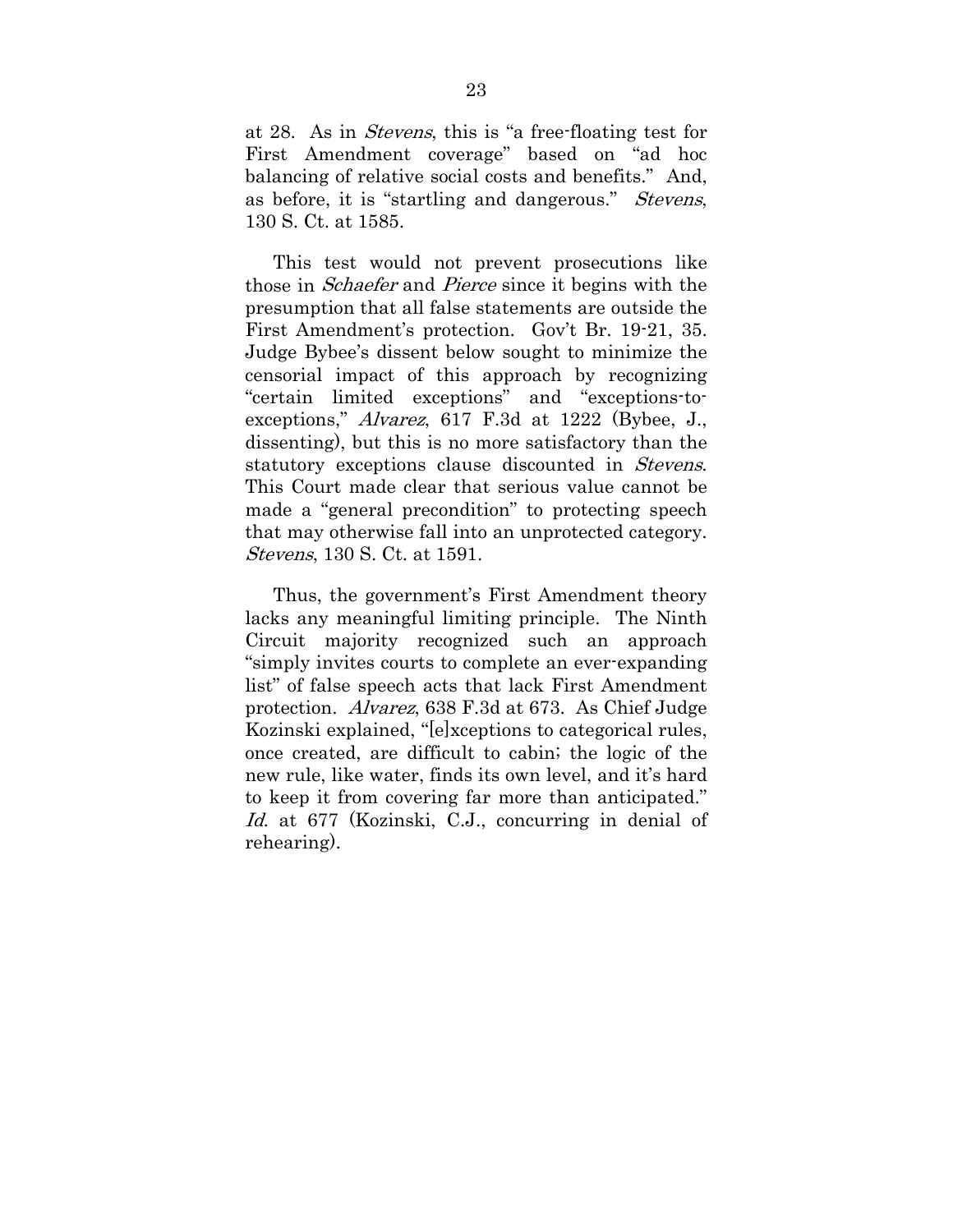The government has no serious response to the prospect that it will seek to create new subsets within "the larger category of false factual statements" whenever it perceives an interest in doing so. Gov't Br. at 28, 35. Indeed, amici supporting the government frankly admit that "when lawmakers think that a particular kind of lie is harmful enough, they should generally be free to prohibit it." Professors' Br. at 29. This inevitably would lead to what the Ninth Circuit described as a "Kafkaesque world" in which "the government can prosecute not only the man who tells tall tales of winning the Congressional Medal of Honor, but also the JDater who falsely claims he's Jewish or the dentist who assures you it won't hurt a bit." *Alvarez*, 638 F.3d at 686; id. at 673 (Kozinski, C.J., concurring).

The government's supporting *amici* do not shrink from promoting what Chief Judge Kozinski dubbed an "ever-truthful utopia," id., as they find no more First Amendment protection for "knowing falsehoods to get sex, friendship, votes, information, or even respect and attention" than for fraud. Professors' Br. at 20. But they argue the First Amendment is safe because "the political process can generally be trusted to prevent the imposition of criminal liability for casual social lies." *Id.* at 29. This overlooks that "the First Amendment protects against the Government; it does not leave us at the mercy of noblesse oblige." Stevens, 130 S. Ct. at 1591. The state cannot be trusted with broad power to restrict speech based on nothing more than the promise "to use it responsibly." Id.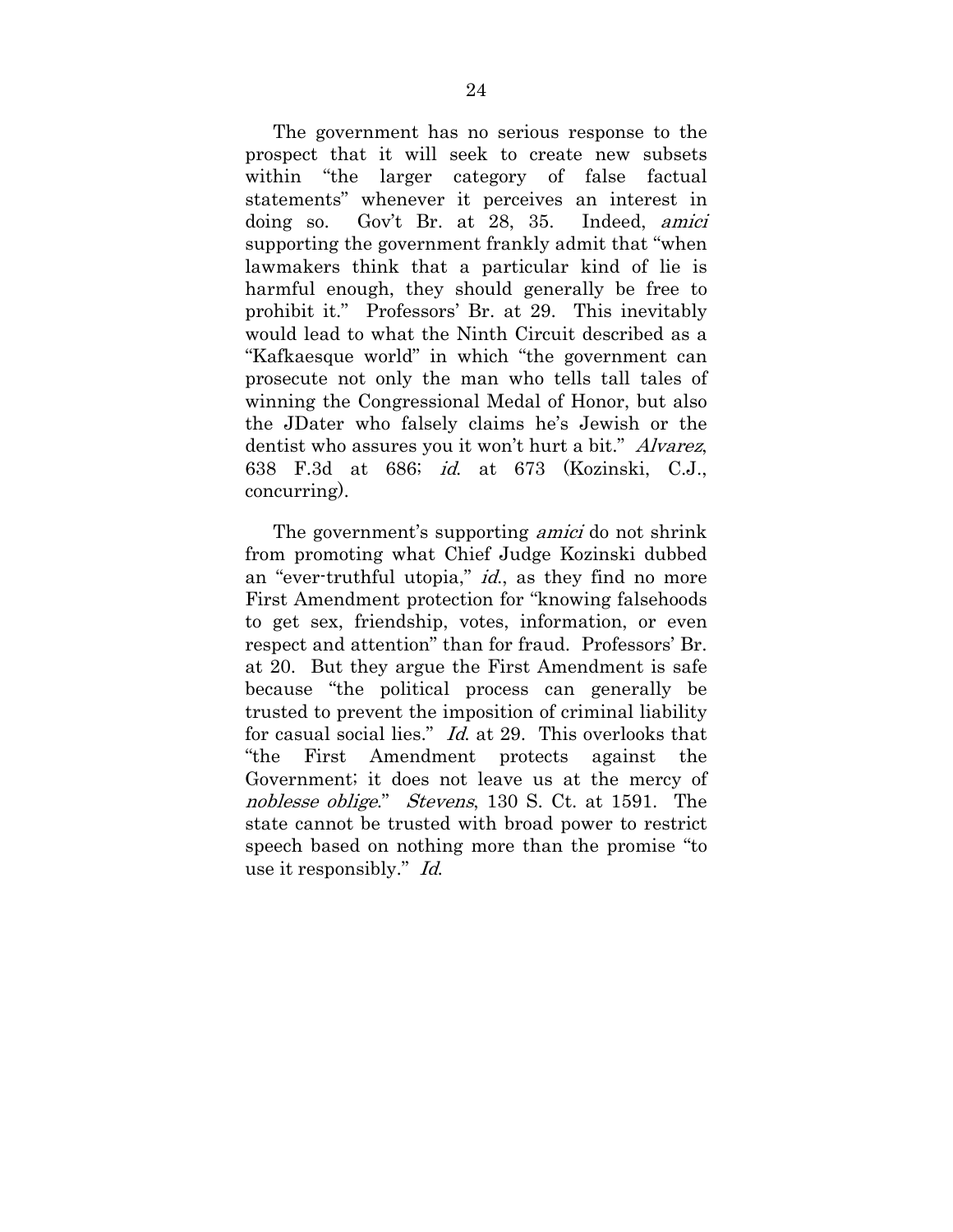The danger is not limited to the various "white lies, exaggerations, and deceptions" contained in Chief Judge Kozinski's seemingly whimsical examples. Making false speech presumptively unprotected places the burden on speakers to establish that their speech "matters" enough to qualify for "breathing space" protections. Such a constitutional regime undermines First Amendment protection for "wide areas of public discourse." Alvarez, 638 F.3d at 674 (Kozinski, C.J., concurring).

This concern is not theoretical. Minnesota adopted a "Fair Campaign Practices Act" that prohibits paid political advocacy about ballot issues "that is false, and that the person knows is false or communicates to others with reckless disregard of whether it is false." Minn. Stat. § 211B.06, subd. 1 (2008). The Eighth Circuit held that strict scrutiny applies, expressly following the reasoning of the Ninth Circuit in this case. 281 Care Comm. v. Arneson, 638 F.3d 621, 634-36 (8th Cir. 2011), petition for cert. pending, No. 11-535 (filed Oct. 25, 2011). But Minnesota is seeking review by this Court, and it is not the only state to adopt such a law.<sup>8</sup> Amici supporting the government even argue the First Amendment should not prohibit laws

 <sup>8</sup> Some such laws have been upheld, others struck down. See, e.g., Pestrak v. Ohio Elections Comm'n, 926 F.2d 573 (6th Cir. 1991); State v. Davis, 499 N.E.2d 1255 (Ohio Ct. App. 1985) (upholding criminal sanctions for knowingly false statements in political campaigns). But see State ex rel. Public Disclosure Comm'n v. 119 Vote No! Comm., 957 P.2d 691, 695 (Wash. 1998) (law violates First Amendment because it "presupposes the State possesses an independent right to determine truth and falsity in political debate").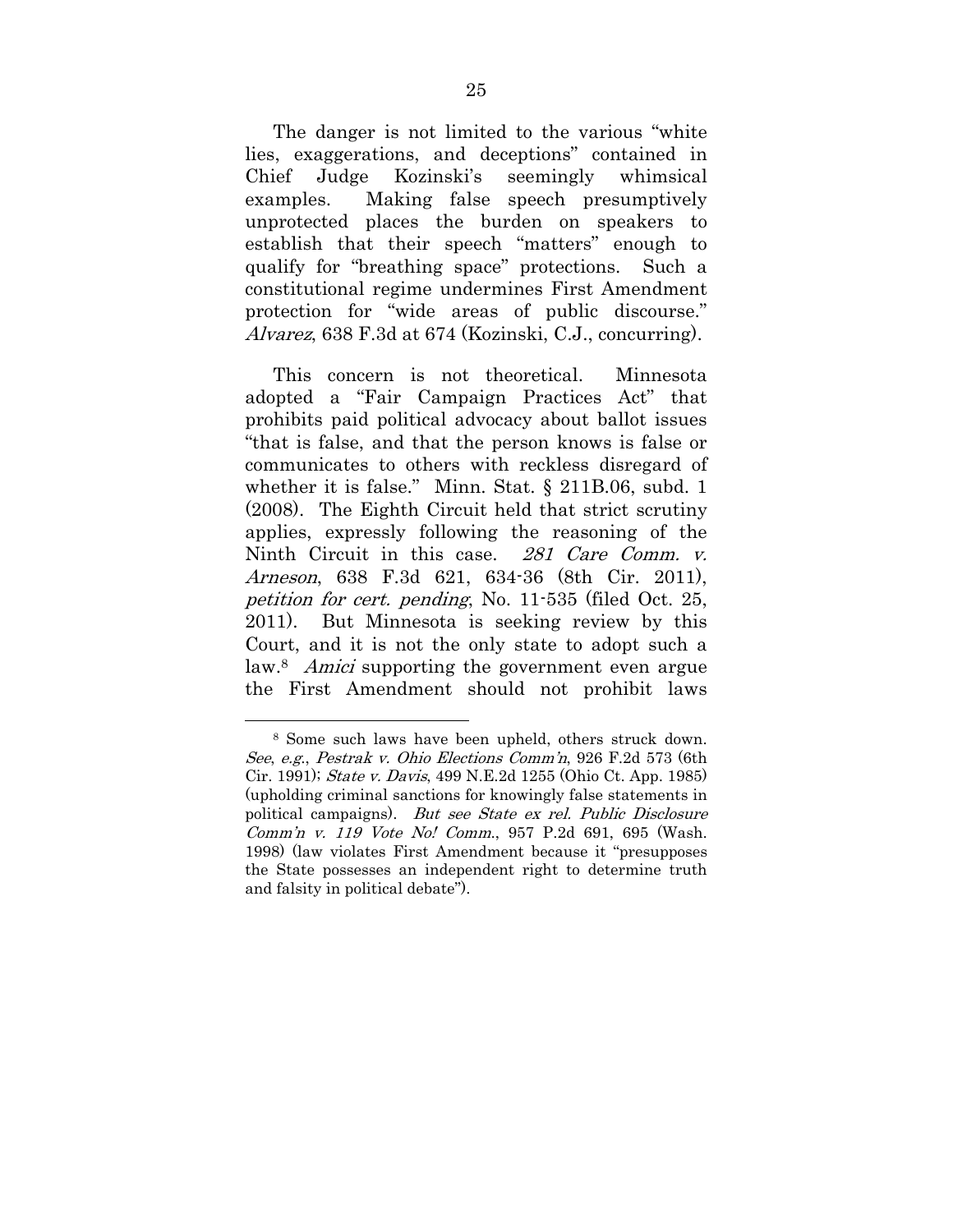against lying to get votes, Professors' Br. at 20, 26, and no doubt many more such laws would be enacted if this Court were to agree.

The possibility that politicians could be prosecuted for lying to voters conjures images of nonstop court sessions and overcrowded jails. But while the current level of political discourse is not always easy to defend, it is quite clear that allowing the government to police "truth" would be far worse.

The Solicitor General's attempt to distinguish regulation of political or historical "truth" from restrictions on false "factual" statements, Gov't Br. 53-54, fails to set forth a reliable test for distinguishing between them and simply ignores our history. The falsehoods at issue in cases like Schaefer, New York Times, and the state campaign cases are not statements of "false doctrine;" they typically involve nothing more than mundane facts that become weapons in the hands of the government when it is constitutionally empowered to punish "falsity."

For that reason, the First Amendment constrains "the collective authority of temporary political majorities to exercise their power by determining for everyone what is true and false, as well as what is right and wrong." Arneson, 638 F.3d at 636 (quoting Stephen G. Gey, The First Amendment and the Dissemination of Socially Worthless Untruths, 36 FLA. ST. U. L. REV. 1, 3 (2008)). Accordingly, this Court should reject the government's attempt to rewrite First Amendment doctrine.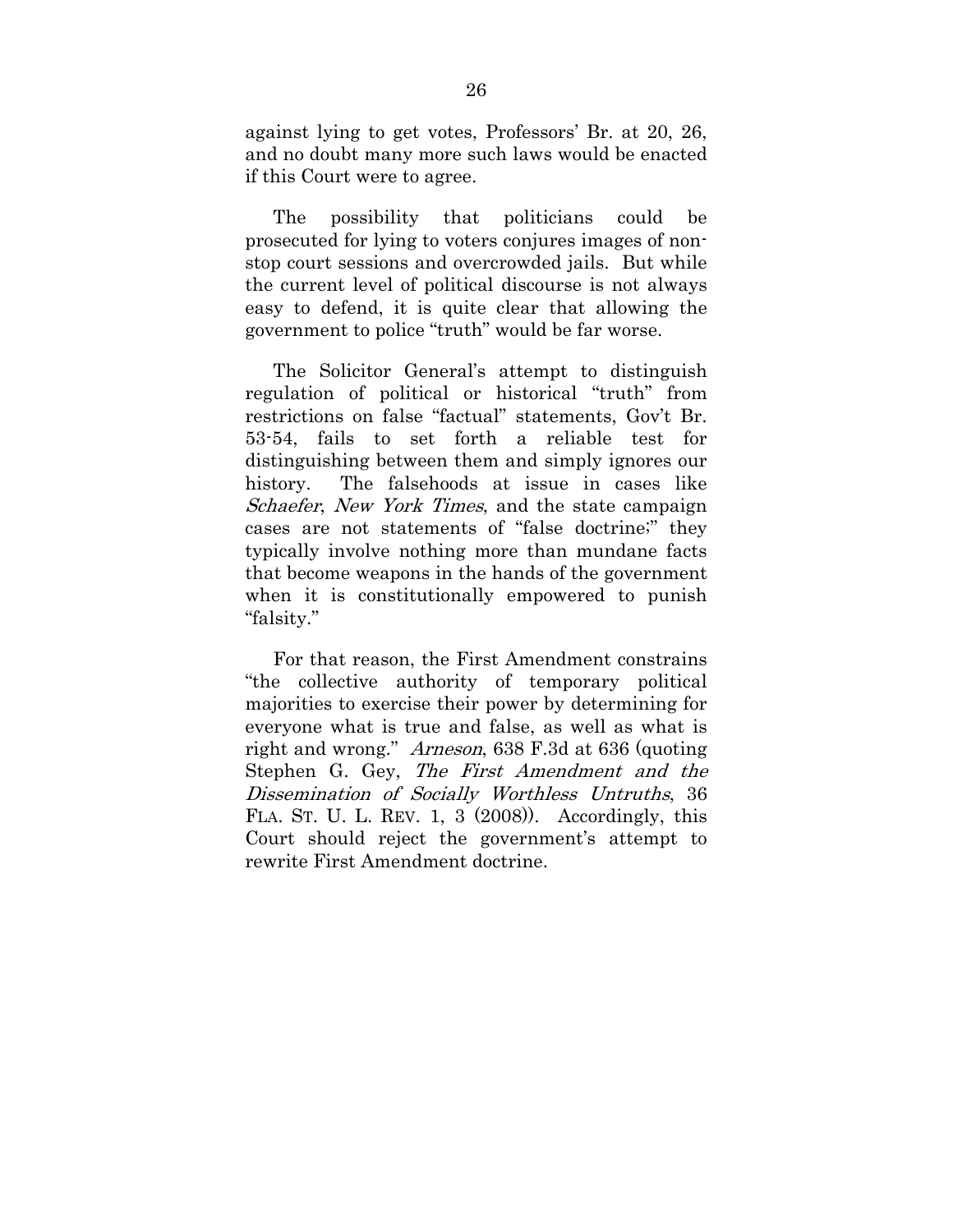## II. THE STOLEN VALOR ACT'S PROHIBITION OF PURE SPEECH IS NOT NEEDED TO PROTECT MILITARY HONOR AND IT SIGNIFICANTLY UNDERMINES FIRST AMENDMENT DOCTRINE

### A. The Act Fails to Account for the Marketplace of Ideas

The government's defense of Section 704(b) of the Stolen Valor Act erroneously assumes it is necessary to enact a federal law and fundamentally alter constitutional interpretation in order to safeguard the esteem in which this nation holds military heroes. This is wrong both because it presumes the impact of false claims of heroism and because it fails to take into account the responses such claims engender.

Although the government argues it is "common sense" to believe those who lie about having won medals will "tend" to undermine military morale and public gratitude, Gov't Br. at 54, the Ninth Circuit was correct to doubt that the reputation and meaning of medals is adversely affected by such tall tales. Alvarez, 617 F.3d at 1227. Justice Oliver Wendell Holmes believed "poor and puny anonymities" who published "silly leaflet[s]" should not be prosecuted under the Espionage Act, in part, because "the best test of truth is the power of the thought to get itself accepted in the competition of the market." Abrams v. United States, 250 U.S. 616, 628-30 (1919) (Holmes, J., dissenting). This reasoning applies here in spades.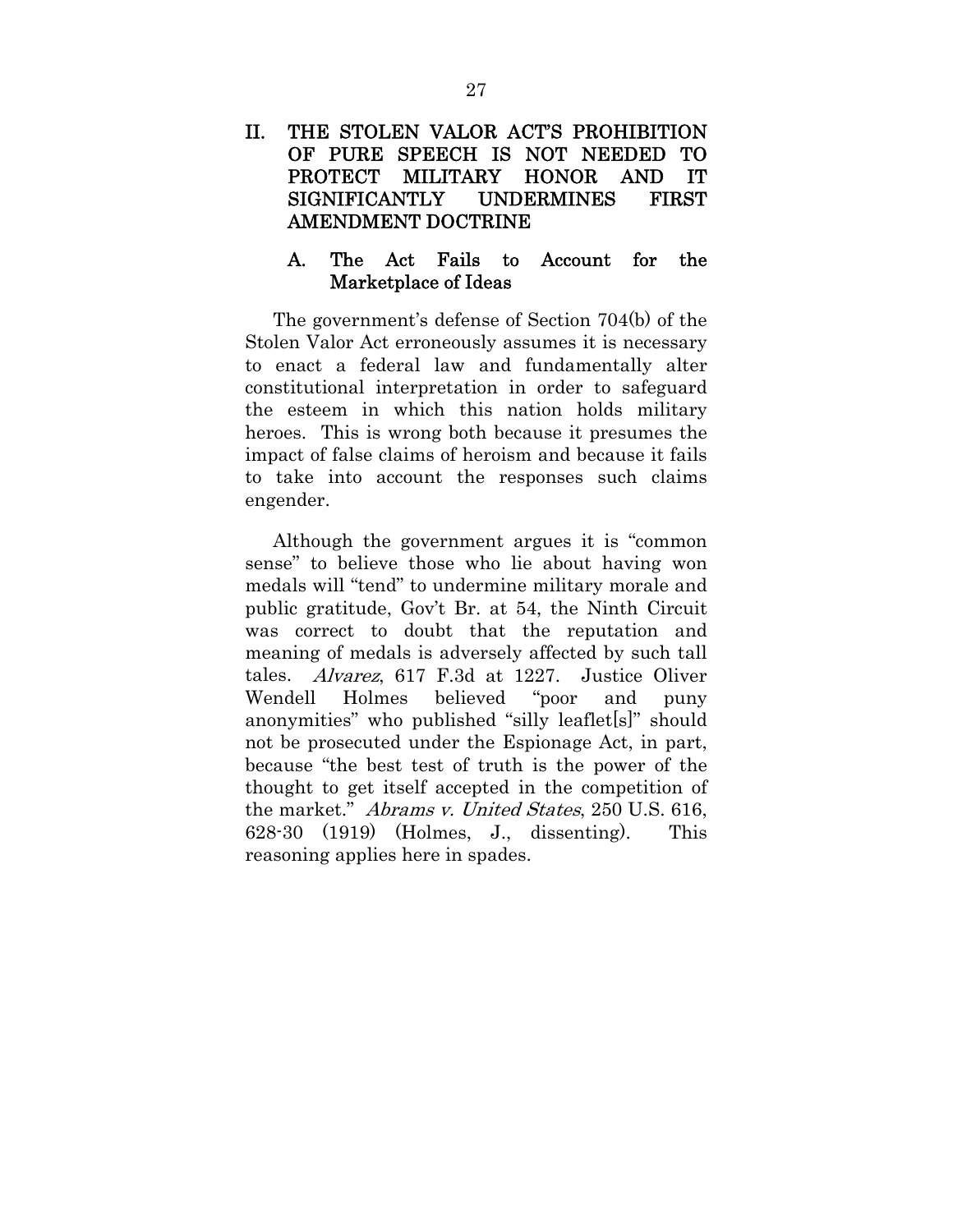The "marketplace of ideas" theory presumes the value of free expression is not confined to any single statement of fact or opinion. Rather, it is determined by the process in which thoughts and claims are expressed, disputed, and either rejected or accepted. When a false statement is made in this process, it is not the occasion to call in the referee to rule on whether the statement is "in" or "out." As Justice Brandeis wrote, "[i]f there be time to expose through discussion the falsehood and fallacies, to avert the evil by the processes of education, the remedy to be applied is more speech, not enforced silence." Whitney v. California, 274 U.S. at 377 (Brandeis, J., concurring).

The court below recognized this principle when it noted that, unlike defamatory statements – which are uniquely difficult to correct – "when someone falsely claims to have been awarded a Congressionally-authorized medal, and his or her false claims are exposed as self-aggrandizing lies, scandal results, and counter-speech can vindicate the truth in a way the law presumes rebuttal of defamatory falsehoods cannot." Alvarez, 617 F.3d at 1211. Indeed, "[t]he social approbation that attends those who would attempt to bask in the reflected glory of honors they have not earned" shows how "the people of this nation continue to revere our brave military men and women regardless of – or perhaps even more so because of – false and vainglorious attempts to appropriate such accolades." Strandlof, 746 F. Supp. 2d at 1191.

The Ninth Circuit correctly concluded that "[w]hen valueless false speech, even proscribable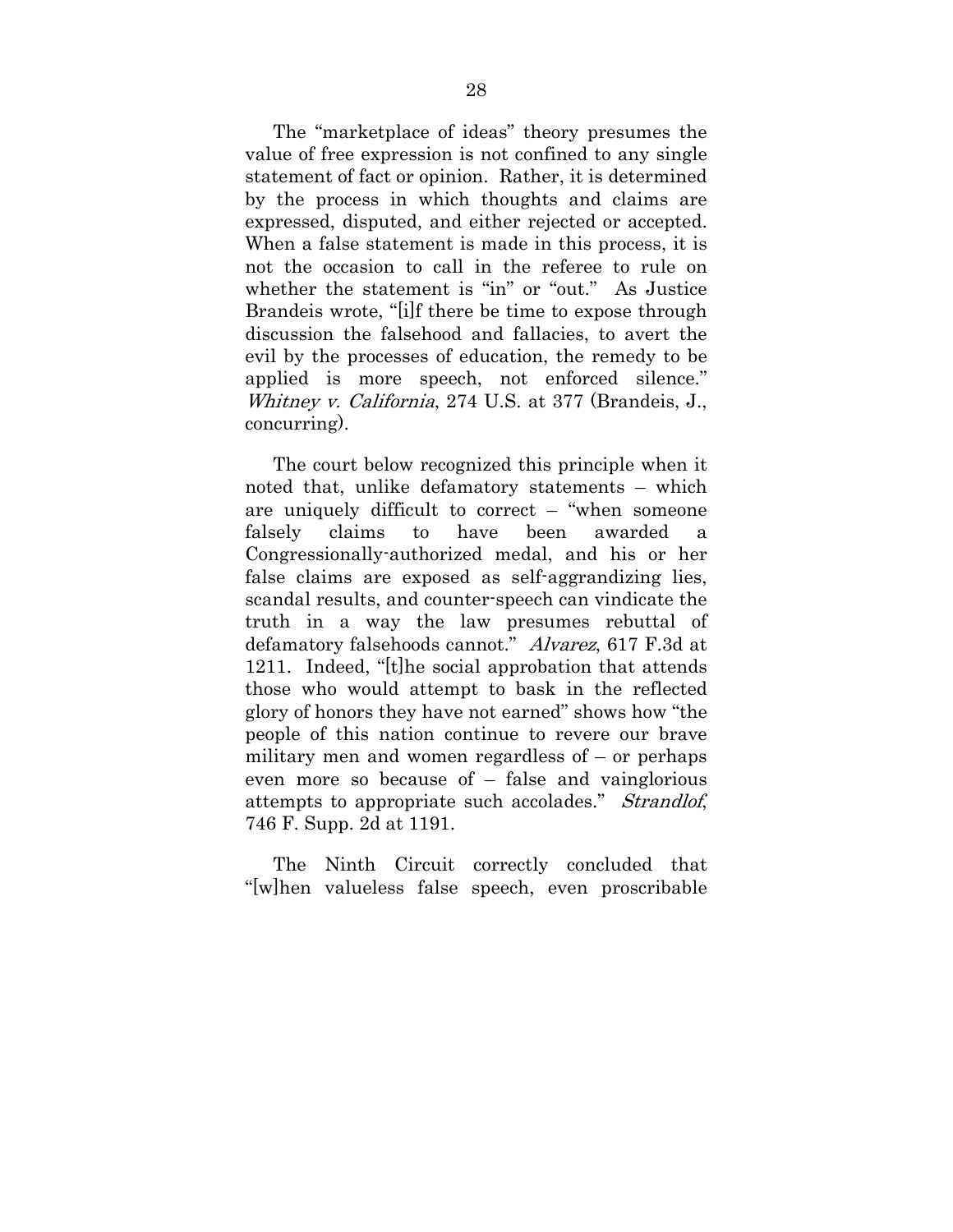speech, can best be checked with more speech, a law criminalizing the speech is inconsistent with the principles underlying the First Amendment." Alvarez, 617 F.3d at 1211. And, specifically with respect to the facts at issue here, it found that "Alvarez's lie, deliberate and despicable as it may have been, did not escape notice and correction in the marketplace." *Id.* at 1216.

### B. More Speech Effectively Remedies Stolen Valor

Xavier Alvarez could be the poster child for the power of more speech. As the court below noted, "Alvarez was perceived as a phony even before the FBI began investigating him, and he has since been publicly humiliated in his community and in the press (one online article described him as an 'idiot,' and another post described him as a 'jerk')." Id. at 1211. This was just the beginning. Alvarez, formerly an obscure local official, was exposed worldwide as a liar. He found himself on the front page of numerous newspapers and had to dodge a "Nightline" camera crew seeking comment. David Allen, Pomona shocker: Meeting ends in one hour, INLAND VALLEY DAILY BULLETIN, Oct. 6, 2009, at 2, available at 2009 WLNR 19709506.

Alvarez's fellow water board commissioners denounced him as a "disgrace." Will Bigham, Water District Rep Requests Alvarez Resign in Wake of False Medal Claim, SAN BERNARDINO COUNTY SUN, May 21, 2008, at 1, available at 2008 WLNR 10055631. They "read from a lengthy list of Alvarez's lies and urged Alvarez to have the 'decency to resign [his] position.'" Approximately forty to fifty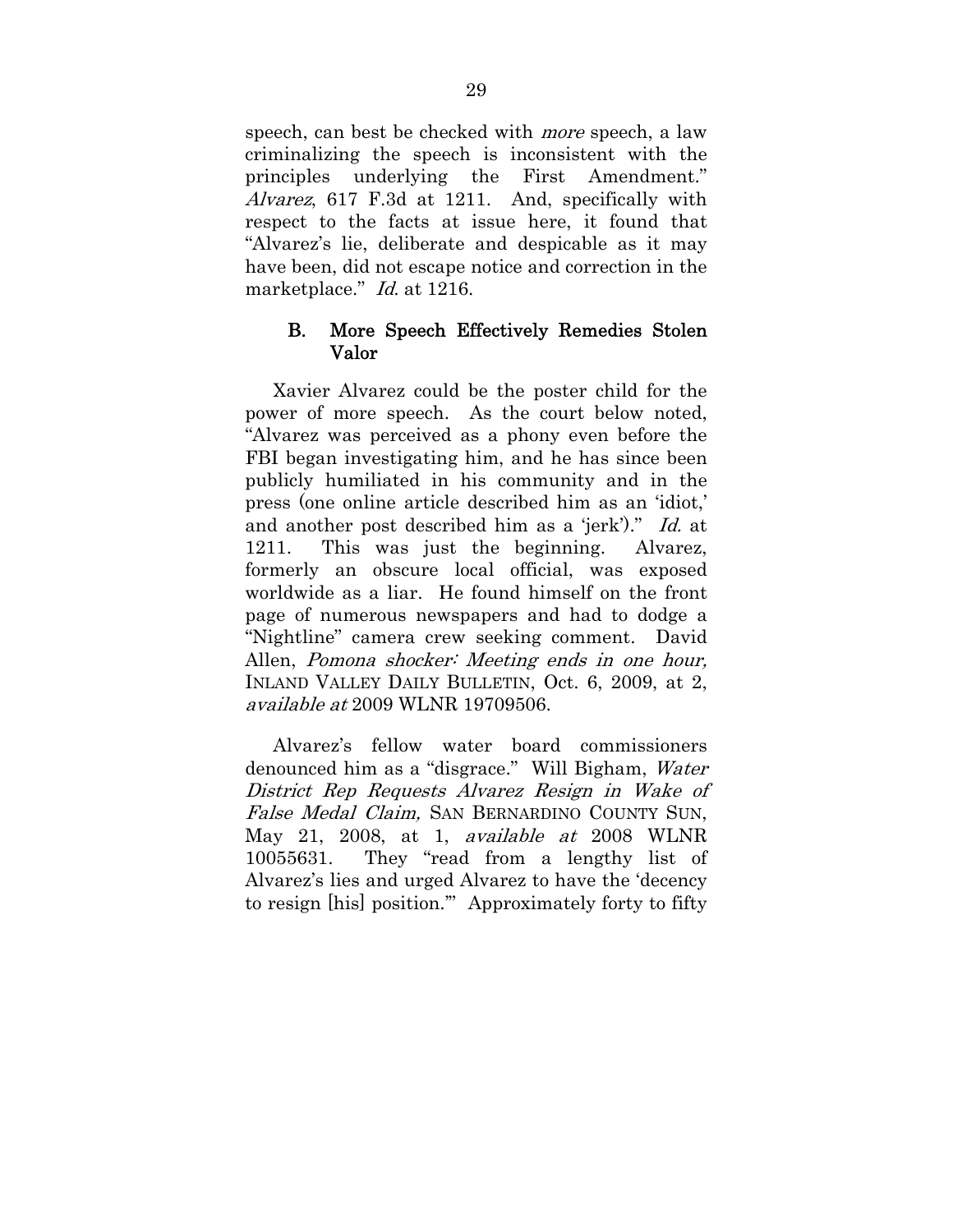veterans appeared before the commission seeking a public apology from Alvarez. Presumably due in part to this scrutiny, Alvarez was later investigated for misappropriating public funds and was sentenced to five years in state prison. See People v. Alvarez, 2010 WL 3964595 (Cal. Ct. App. Oct. 12, 2010) (unpublished).

His story is far from unique. Those who claim honors they have not earned cannot escape the public opprobrium that comes with exposure. For some, the shame of deceit has led their obituaries despite otherwise distinguished careers. For example, the obituary for one Illinois Judge and Navy veteran noted, in its second sentence, that he "resigned from the bench in 1995 rather than face possible criminal charges stemming from his acknowledged lie about having won the Medal of Honor."9 And reports of the 1996 suicide of the Navy's highest ranking officer prominently referred to NEWSWEEK's investigation into whether "he wore two Vietnam War combat decorations that he had not earned."10

<sup>&</sup>lt;sup>9</sup> See Memorial planned for former judge, CHI. TRIB., Apr. 9, 2005, at 13, available at 2005 WLNR 23385102.

<sup>10</sup> Philip Shenon, His Medals Questioned, Top Admiral Kills Himself, N.Y. TIMES, May 17, 1996, available at 1996 WLNR 4362916. Even after his death, it was not clear whether Adm. Jeremy M. Boorda was authorized to wear the combat decorations at issue. See Steven Lee Myers, Admiral, a Suicide, Wins Some Vindication on Combat Awards, N.Y. TIMES, June 25, 1998, available at 1998 WLNR 2970637. This example undermines the claim that it is impossible to innocently but falsely claim to have been awarded a decoration.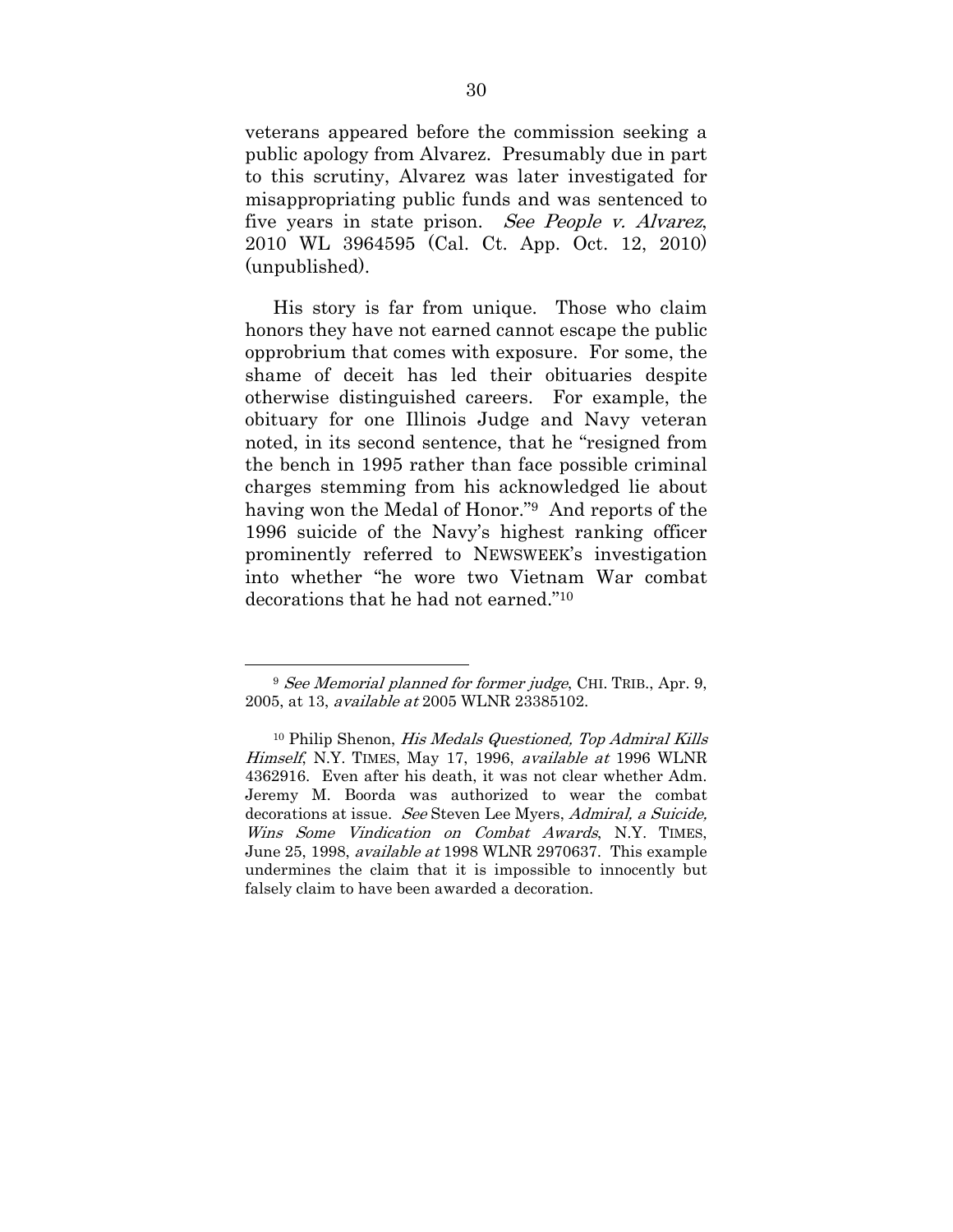Organized efforts of the press and private citizens routinely bring such cases to light. Outraged veterans and others have become "fraud hunters" on a mission to expose false claims of heroism.11 The numerous news articles cited in the government's brief asserting a "'surge' in false claims" merely confirm the effectiveness of veterans groups and the press at exposing phonies like Alvarez. See Gov't Br. at 44 n.10.

As several of the government's *amici* have noted, a 2008 CHICAGO TRIBUNE investigation "used military records to unearth 84 bogus Medals of Honor, 119 Distinguished Service Crosses, 99 Navy Crosses, five Air Force Crosses and 96 Silver Stars" listed in biographies in the reference book WHO'S WHO. See John Crewdson, False Courage: Claims for top military honors don't hold up, CHI. TRIB., Oct. 26, 2008, available at 2008 WLNR 20423903. The article also noted the Pentagon has resisted Congressional efforts to create a national online

 $11$  See, e.g., Pam Belluck, On a Sworn Mission Seeking Pretenders to Military Heroism, N.Y. TIMES, Aug. 10, 2001, at A1, available at 2001 WLNR 3382421 ("Most fraud hunters are veterans motivated by outrage. Operating mostly through Web sites and on their own dime, they scrutinize claims in smalltown newspaper articles and in membership rosters of veterans groups."); Editorial, Making a Sham of Military Honors, VIRGINIA-PILOT AND LEDGER-STAR, Aug. 9, 2004, available at 2004 WLNR 3452826; Tom Farmer, Dishonorable Decoration; Marine's Unearned Medal Exposed, BOS. HERALD, Feb. 10, 2004, available at 2004 WLNR 401638; Man Held in Cole County on Old Warrant Charged for Wearing Fake Medal of Honor, JEFFERSON CITY NEWS-TRIB., July 12, 2002, available at 2002 WLNR 15346628.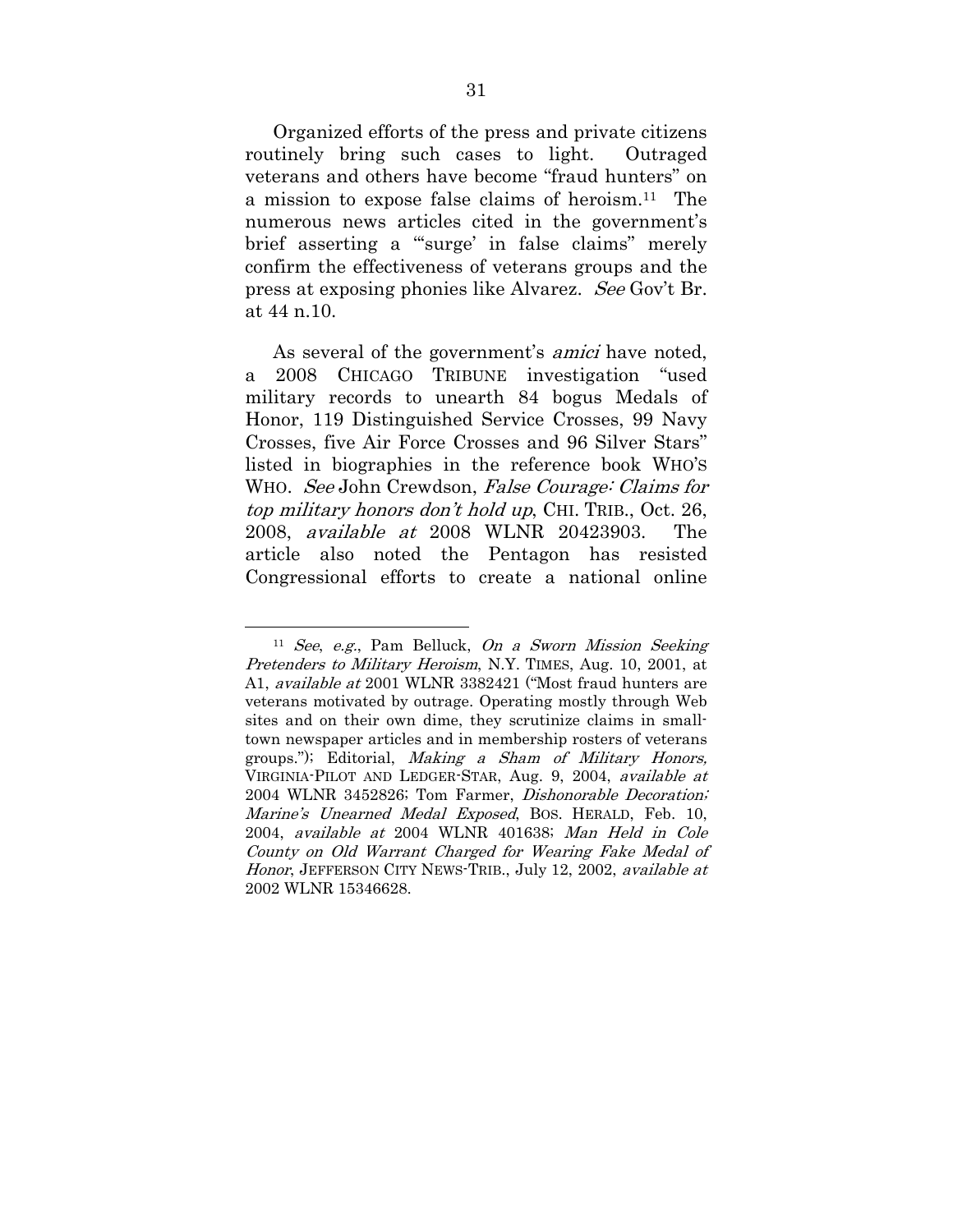database naming all who have earned medals for valor, citing cost and other concerns. Id.

Efforts to ferret out false claims have been made even more effective in recent years by the creation of non-governmental online databases. One such website founded by a Vietnam veteran, stolenvalor.com, is dedicated to exposing imposters.12 Veterans groups similarly ensure that frauds are never forgotten through websites like ReportStolenValor.org. This site, operated by AMVETS, is designed to "help facilitate the reporting of suspected Stolen Valor offenders to federal authorities and the news media."

The press has a particularly important role to play in this area. Gannett's MILITARY TIMES newspapers operate the Hall of Valor, a database with details on tens of thousands of medal recipients. See http://militarytimes.com/citations-medalsawards/. They also maintain the Hall of Stolen Valor, a site dedicated to unmasking imposters. See http://militarytimes.com/projects/hallofstolenvalor. Through these efforts, the names of 24 fake Medal of Honor recipients were scrubbed from the Library of Congress-funded Veterans History Project following an investigation by MILITARY TIMES. Mike Stuckey, Error, fraud mar vets' oral histories, critics say,

 <sup>12</sup> Even before Congress adopted Section 704(b), the founder of the site teamed with an investigative journalist to expose the problem of false claims of military decorations. See B.G. Burkett & Glenna Whitley, Stolen Valor: How the Vietnam Generation Was Robbed of Its Heroes and Its History (1998).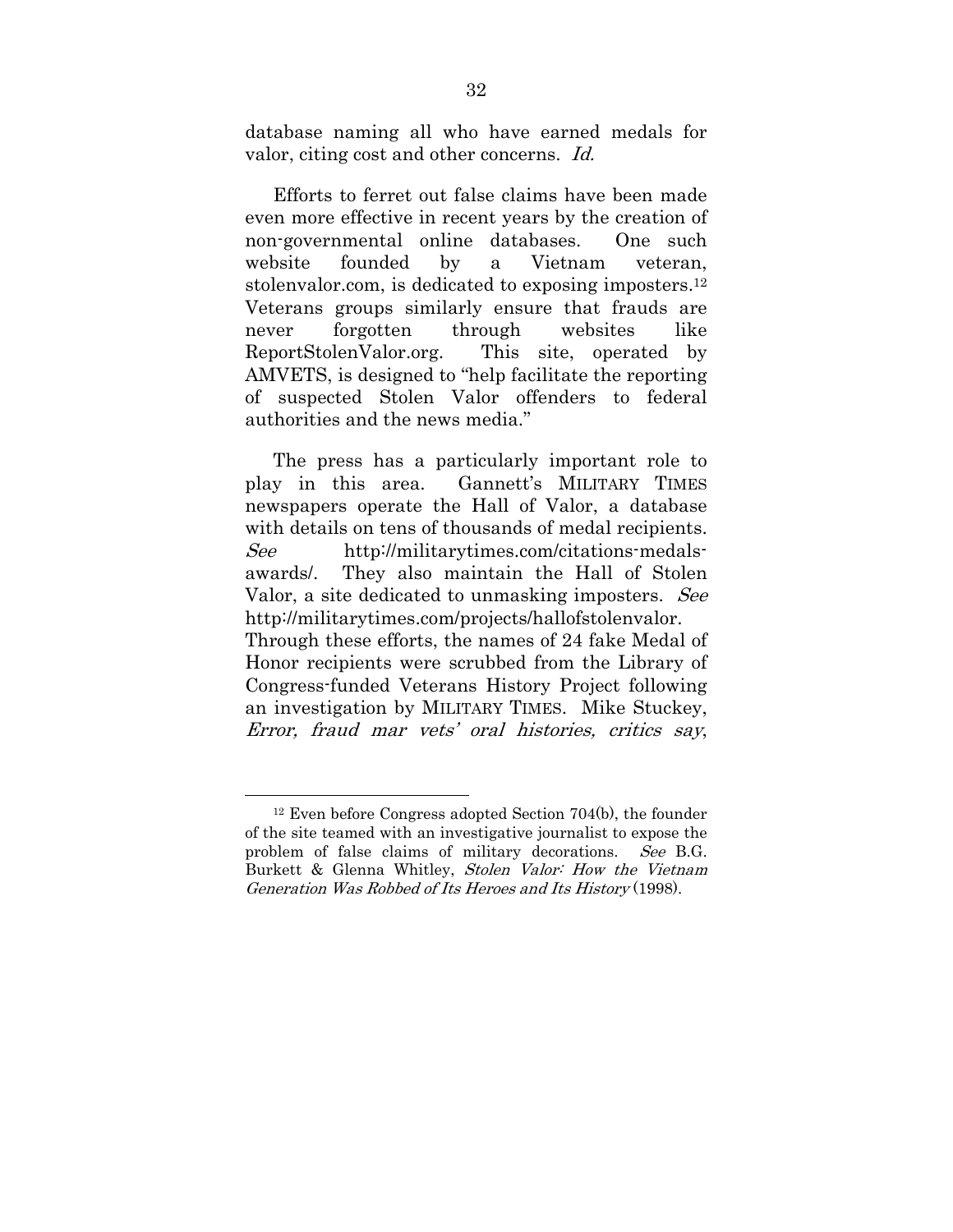available at www.msnbc.msn.com/id/20853588/ns/ us news-military/.

The press also has exposed false claims about military valor made by the government. A recent investigation by McClatchy Newspapers, for example, found accounts of the exploits of a recent Medal of Honor recipient issued by the Marine Corps and the White House were "untrue, unsubstantiated or exaggerated." See Jonathan S. Landay, Marines Promoted Inflated Story for Medal of Honor Recipient, WASH. POST, Dec. 15, 2011, at A1, available at 2011 WLNR 25813809. The award came at a time when "senior Marine Corps officials conceded the pressure to award more medals, and to do it quickly." Id. Similarly, the press uncovered false official accounts of battlefield heroics in the cases of Pat Tillman and Jessica Lynch.13 These instances reinforce both the power of a free press in the marketplace of ideas and the critical importance

<sup>&</sup>lt;sup>13</sup> See, e.g., Scott Lindlaw & Martha Mendoza, General's memo voiced doubts in Tillman's death, Associated Press, Aug. 4, 2007, available at 2007 WLNR 14988150 (press FOIA requests revealed that "Lt. Gen. Stanley McChrystal acknowledged that he had suspected several days before approving the Silver Star citation on April 28, 2004, that Pat Tillman may have died by fratricide" rather than "devastating enemy fire" as noted in the citation); David D. Kirkpatrick, After the War: the Rescue; Reports on Soldier's Capture Are Partly Discounted by Paper, N.Y. TIMES, June 18, 2003, at A14, available at 2003 WLNR 5235265 (noting news reports "cast doubt on several aspects of the initial portrayals of her story, raising questions about whether the United States military manipulated the episode for propaganda purposes and about whether American news organizations were seduced by a gripping, patriotic tale").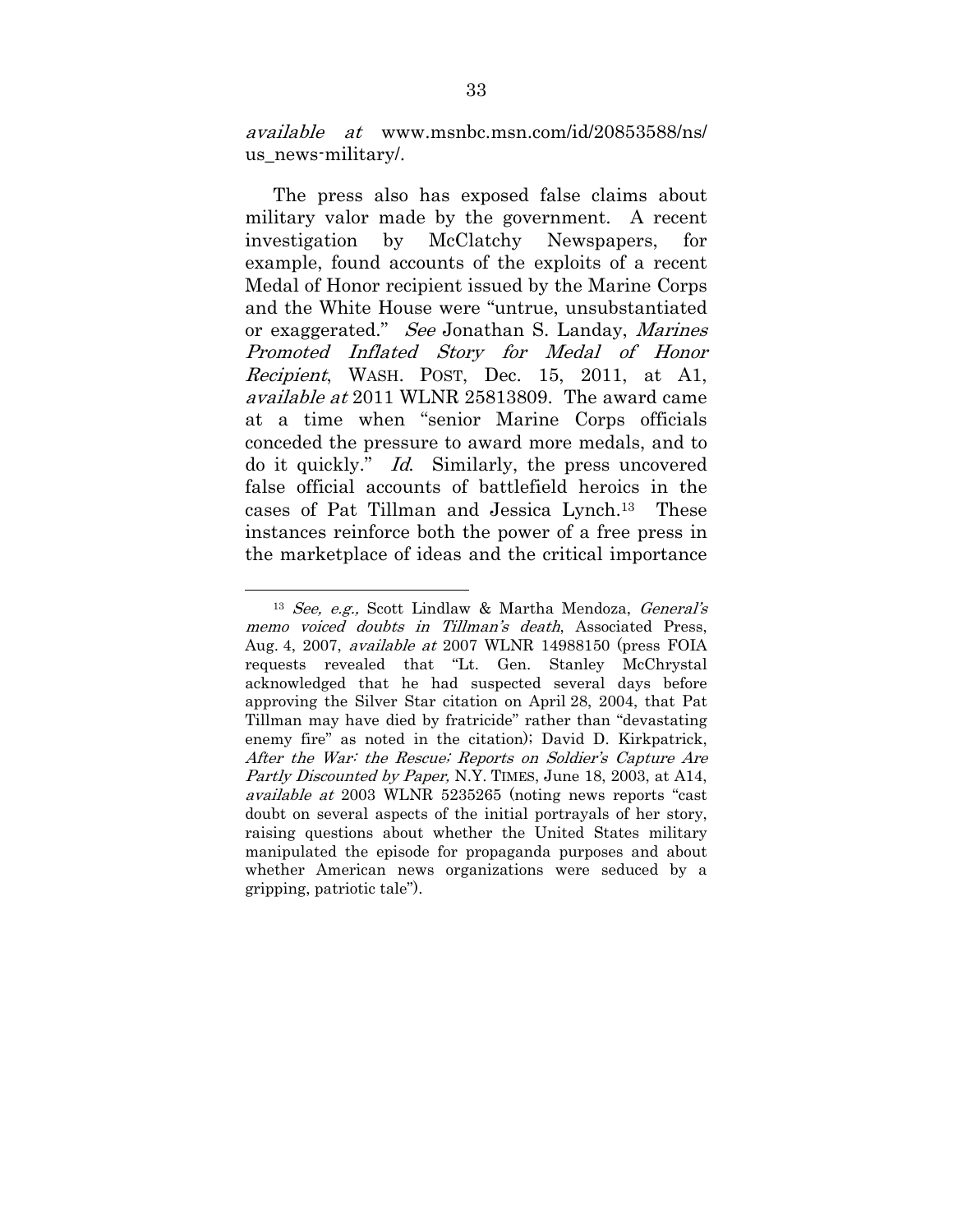of not empowering the government to be the arbiter of truth.

These collective responses are a better measure of the social impact of false assertions of military heroics than are the lies themselves. There is no basis for the government's assertion that, "[i]n the aggregate, false claims make the public skeptical of all claims to have received awards, and they inhibit the government's efforts to ensure that the armed services and the public perceive awards as going to only the most deserving few." Gov't Br. at 14. Quite to the contrary, the sharp reaction to false claims in the marketplace of ideas honors our heroes by discrediting the undeserving and refocusing acclaim where it belongs – on those who honestly earned their medals.

The honor symbolized by military decorations is not preserved by imprisoning those who lie about having won them, but by shining a light on their deceit. This Court made the same point about flag desecration in *Texas v. Johnson* finding that "[t]he way to preserve the flag's special role is not to punish those who feel differently about these matters. It is to persuade them that they are wrong." 491 U.S. at 419.

## C. Public Policy Should Support the Marketplace of Ideas, Not Undermine It

To affirm the Ninth Circuit's holding that Section 704(b) is unconstitutional does not suggest there is no role for public policy in this area. As the court below noted, "[p]reserving the value of military decorations is unquestionably an appropriate and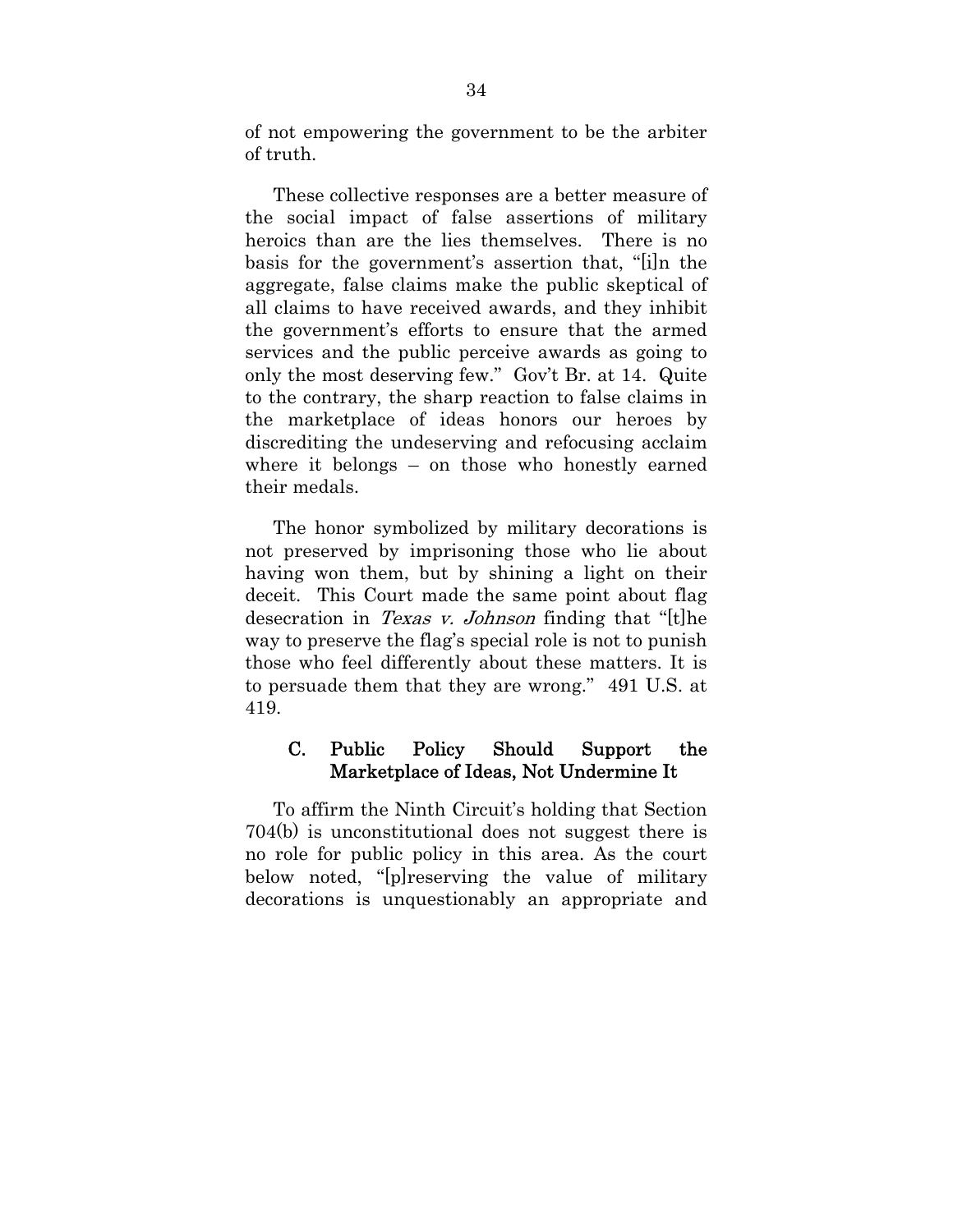worthy governmental objective that Congress may achieve through, for example, publicizing the names of legitimate recipients or false claimants, [or] creating educational programs…." Alvarez, 617 F.3d at 1210. Congress could create grants to support such efforts, or it could fund similar government efforts to recognize legitimate medal winners and expose the fakes. Such measures would support and enhance marketplace efforts by the press and others without distorting First Amendment doctrine.

There also is an appropriate role for law enforcement within existing constitutional bounds. In many cases, false claims of military honors are part of a fraudulent scheme and may be prosecuted without need to alter or expand First Amendment exceptions.14 Recognizing that fact, the Ninth Circuit suggested "Congress could revisit the Act to modify it into a properly tailored fraud statute." Alvarez, 617 F.3d at 1212. One pending proposal to amend the Stolen Valor Act seeks to do just that.15

 <sup>14</sup> See, e.g., United States v. Perelman, 658 F.3d 1134, 1135 (9th Cir. 2011) (defendant prosecuted for wearing Purple Heart he did not earn was also convicted of defrauding Veterans Administration of \$180,000 in disability benefits); United States v. Swisher, 790 F. Supp. 2d 1219 (D. Idaho 2011) (defendant in Stolen Valor Act case also convicted of defrauding Veterans Administration); Strandlof, 746 F. Supp. 2d at 1188 (sponsors of Stolen Valor Act "were concerned that false claims regarding military awards would perpetuate fraud") (citing legislative history).

<sup>15</sup> The Stolen Valor Act of 2011, H.R. 1775 and S.1728, 112th Cong., would not prohibit all lying about medals, but would apply to anyone who "knowingly makes a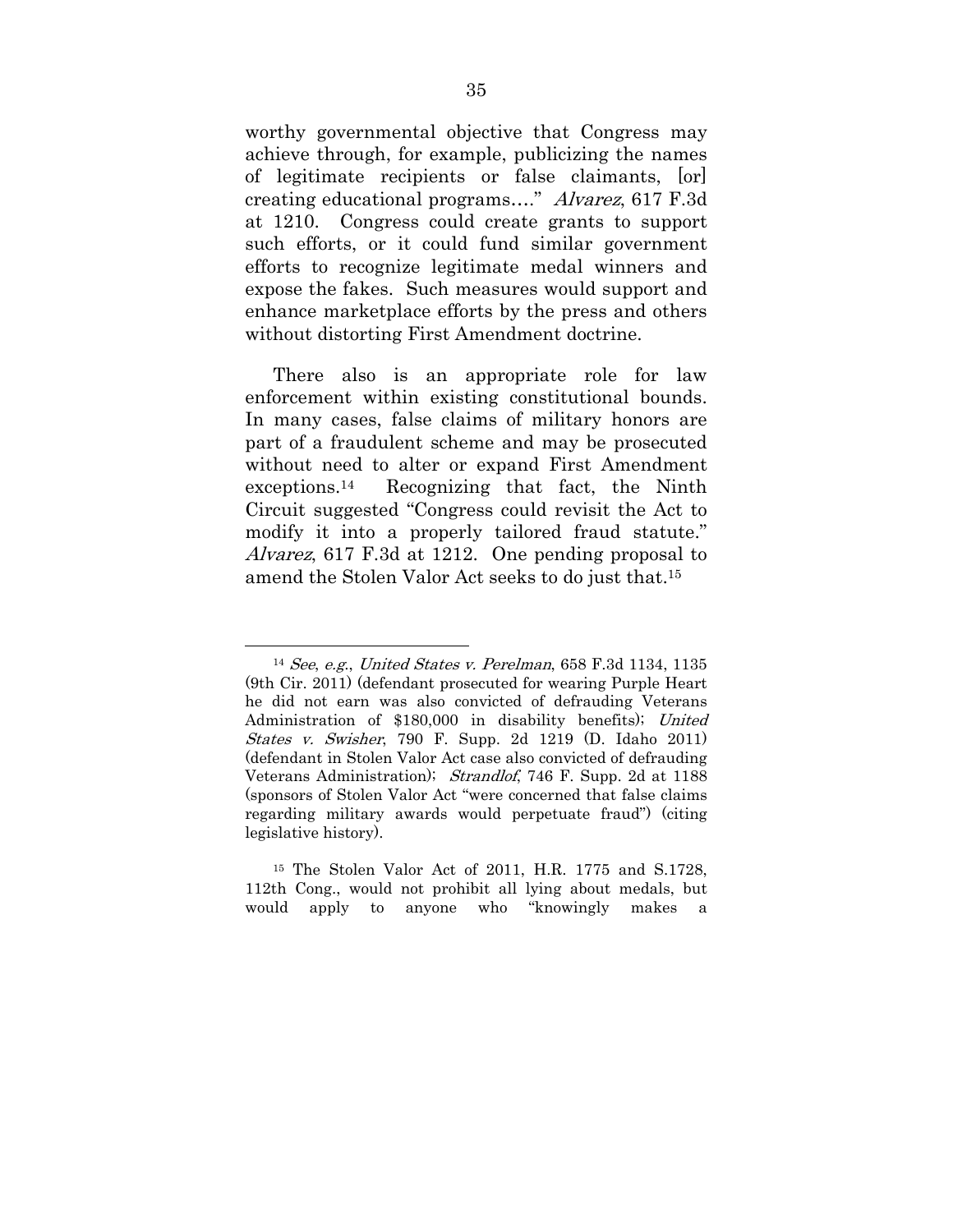Such an approach would serve the interest of preventing the false claims about military honors as a vehicle for fraud. It could do so without requiring this Court to rewrite First Amendment doctrine by recognizing a broad new category of unprotected speech, followed by years of litigation to craft "exceptions to the exception." Military honor would best be preserved by measures that respect current constitutional limits and rely on the marketplace of ideas.

#### **CONCLUSION**

Our nation cannot honor the achievements of military heroes by constricting the freedoms for which they fought. For the same reason, in striking down a state law prohibiting flag desecration, this Court explained that "[w]e do not consecrate the flag by punishing its desecration, for in doing so we dilute the freedom that this cherished emblem represents." Johnson, 491 U.S. at 420. In the context presented here, those who pretend to be heroes should not be permitted to undo the work of those with real courage. As Zechariah Chafee observed of the Espionage Act cases, "[t]hose who gave their lives for freedom would be the last to thank us for throwing aside so lightly the great traditions" of our constitutional heritage. Chafee, supra, at 107.

 $\overline{a}$ 

misrepresentation regarding his or her military service" only if made "with intent to obtain anything of value."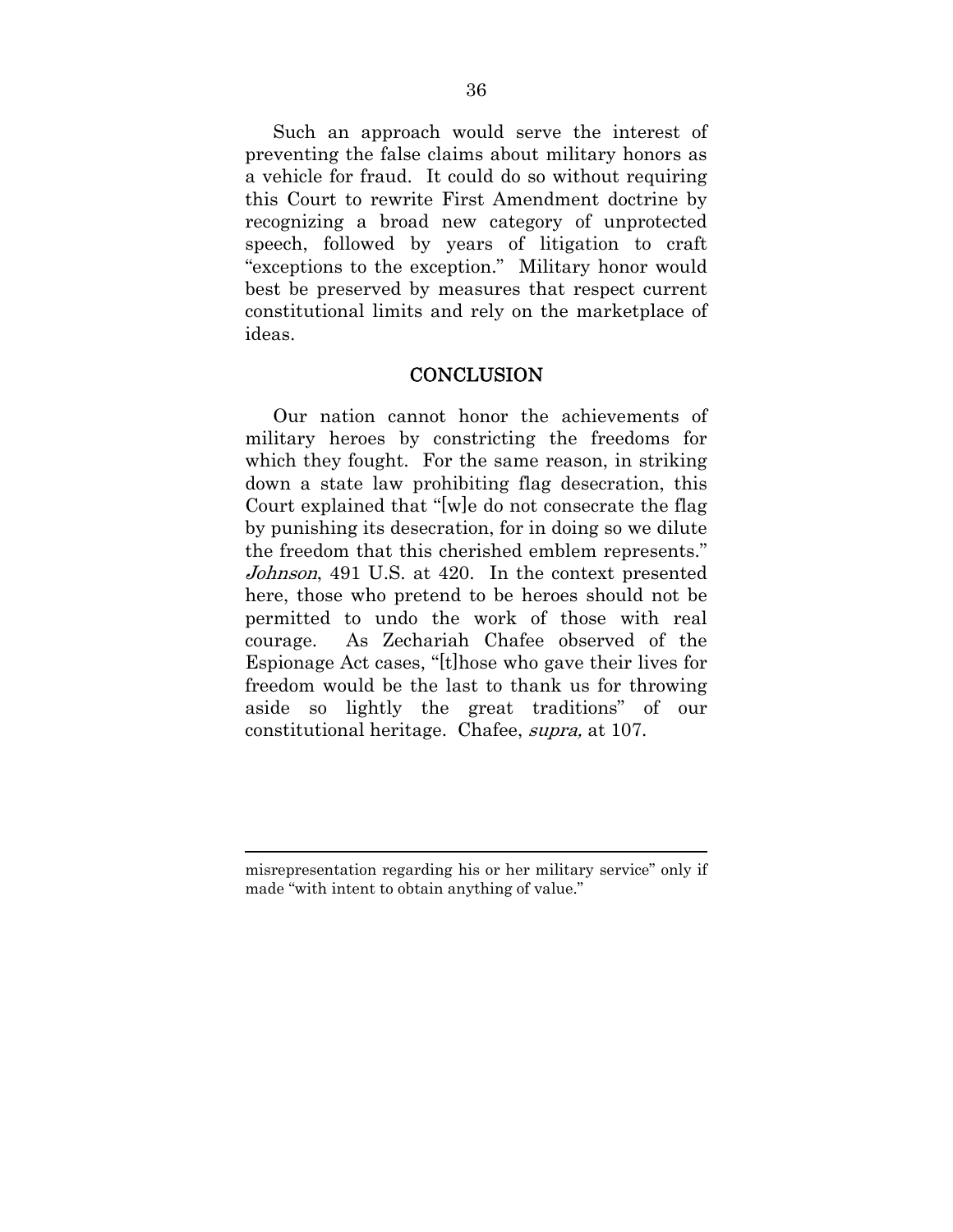For the foregoing reasons, this Court should uphold the Ninth Circuit.

Respectfully submitted,

Robert Corn-Revere Counsel of Record

Ronald G. London John R. Eastburg Erin N. Reid Davis Wright Tremaine LLP 1919 Pennsylvania Avenue, N.W. Suite 800 Washington, D.C. 20006 (202) 973-4225 bobcornrevere@dwt.com

Counsel for Amici Curiae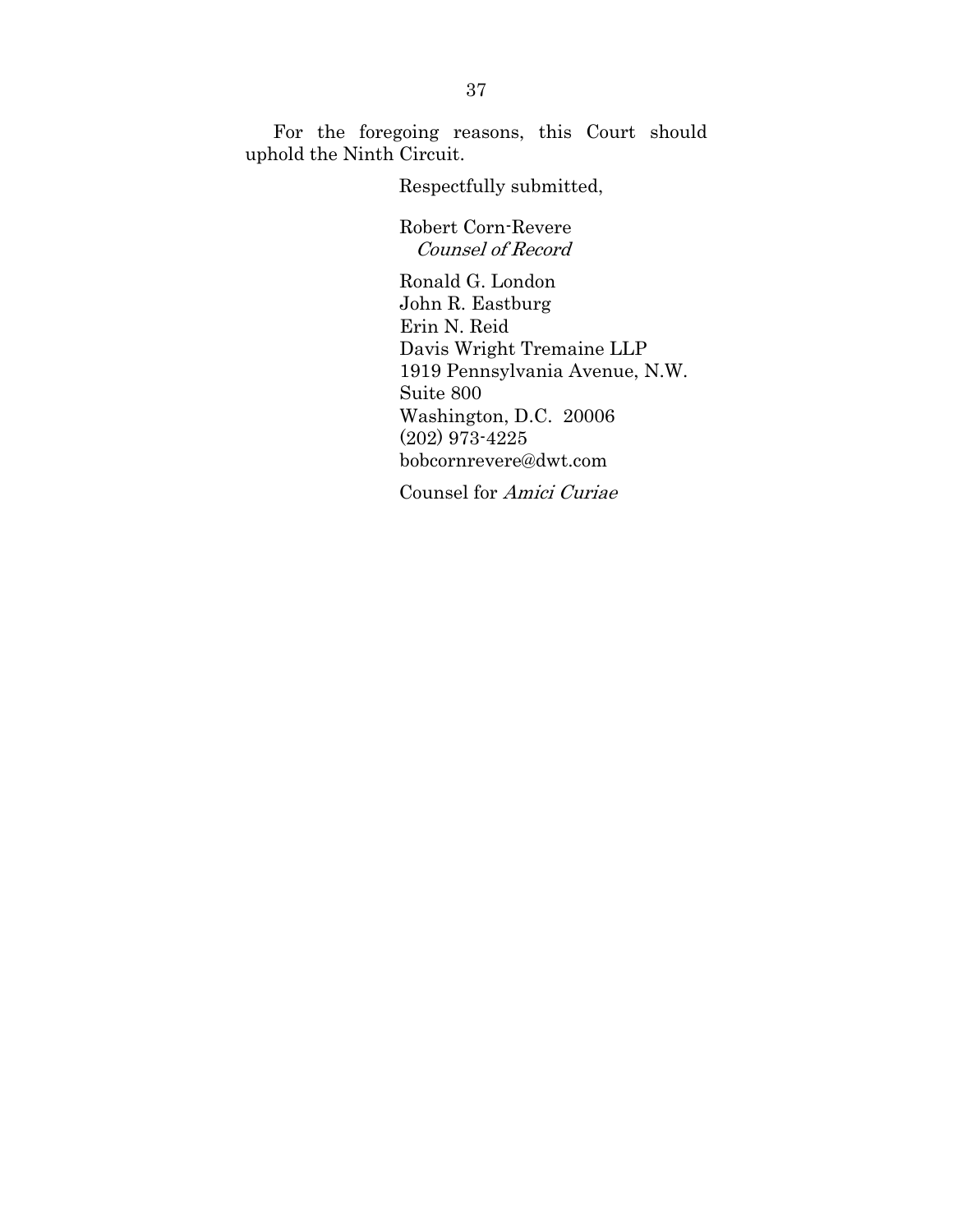#### APPENDIX A

Advance Publications, Inc., directly and through its subsidiaries, publishes 18 magazines with nationwide circulation, daily newspapers in over 20 cities, and weekly business journals in over 40 cities throughout the United States. It also owns many internet sites and has interests in cable systems serving over 2.3 million subscribers.

With some 500 members, The American Society of News Editors ("ASNE") is an organization that includes directing editors of daily newspapers throughout the Americas. ASNE changed its name in April 2009 to the American Society of News Editors and approved broadening its membership to editors of online news providers and academic leaders. Founded in 1922, as the American Society of Newspaper Editors, ASNE is active in a number of areas of interest to top editors with priorities on improving freedom of information, diversity, readership and credibility of newspapers.

The Associated Press ("AP") is a news cooperative organized under the Not-for-Profit Corporation Law of New York, and owned by its 1,500 U.S. newspaper members. The AP's members and subscribers include the nation's newspapers, magazines, broadcasters, cable news services and Internet content providers. The AP operates from 300 locations in more than 100 countries. On any given day, AP's content can reach more than half of the world's population.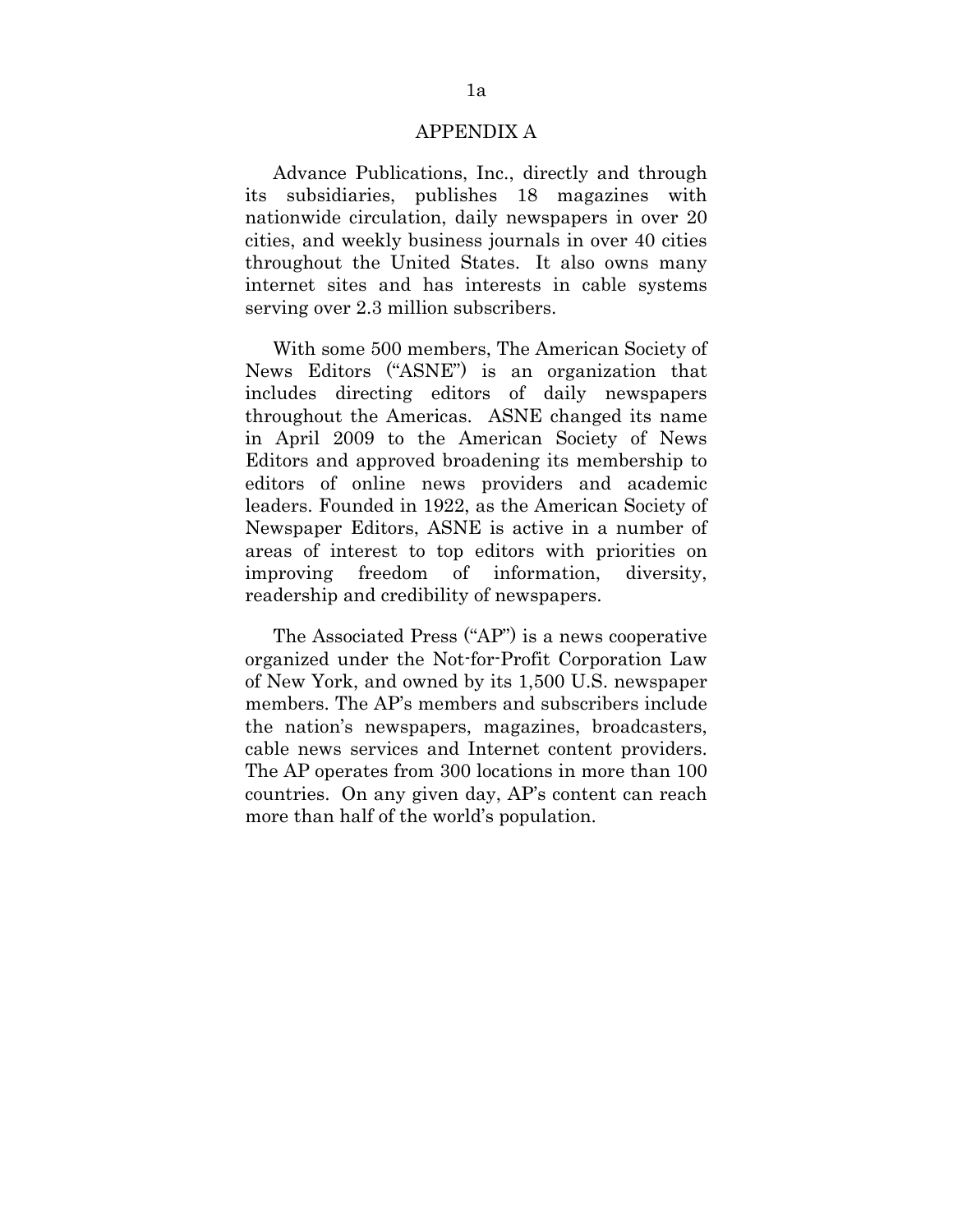Cox Media Group, Inc. is an integrated broadcasting, publishing, direct marketing and digital media company. Its operations include 15 broadcast television stations, a local cable channel, a leading direct marketing company, 85 radio stations, eight daily newspapers and more than a dozen nondaily print publications, and more than 100 digital services.

Daily News, L.P., publishes the New York Daily News, the fourth largest newspaper in the country.

Dow Jones & Company, Inc. is the publisher of The Wall Street Journal, a daily newspaper with a national circulation of over two million, WSJ.com, a news website with more than one million paid subscribers, Barron's, a weekly business and finance magazine, and through its Dow Jones Local Media Group, community newspapers throughout the United States. In addition, Dow Jones provides realtime financial news around the world through Dow Jones Newswires as well as news and other business and financial information through Dow Jones Factiva and Dow Jones Financial Information Services.

The E.W. Scripps Company is a diverse, 131-yearold media enterprise with interests in television stations, newspapers, and local news and information web sites. The company's portfolio of locally focused media properties includes: 19 TV stations (10 ABC affiliates, three NBC affiliates, one independent and five Azteca Spanish language stations); daily and community newspapers in 13 markets; and the Washington, D.C.-based Scripps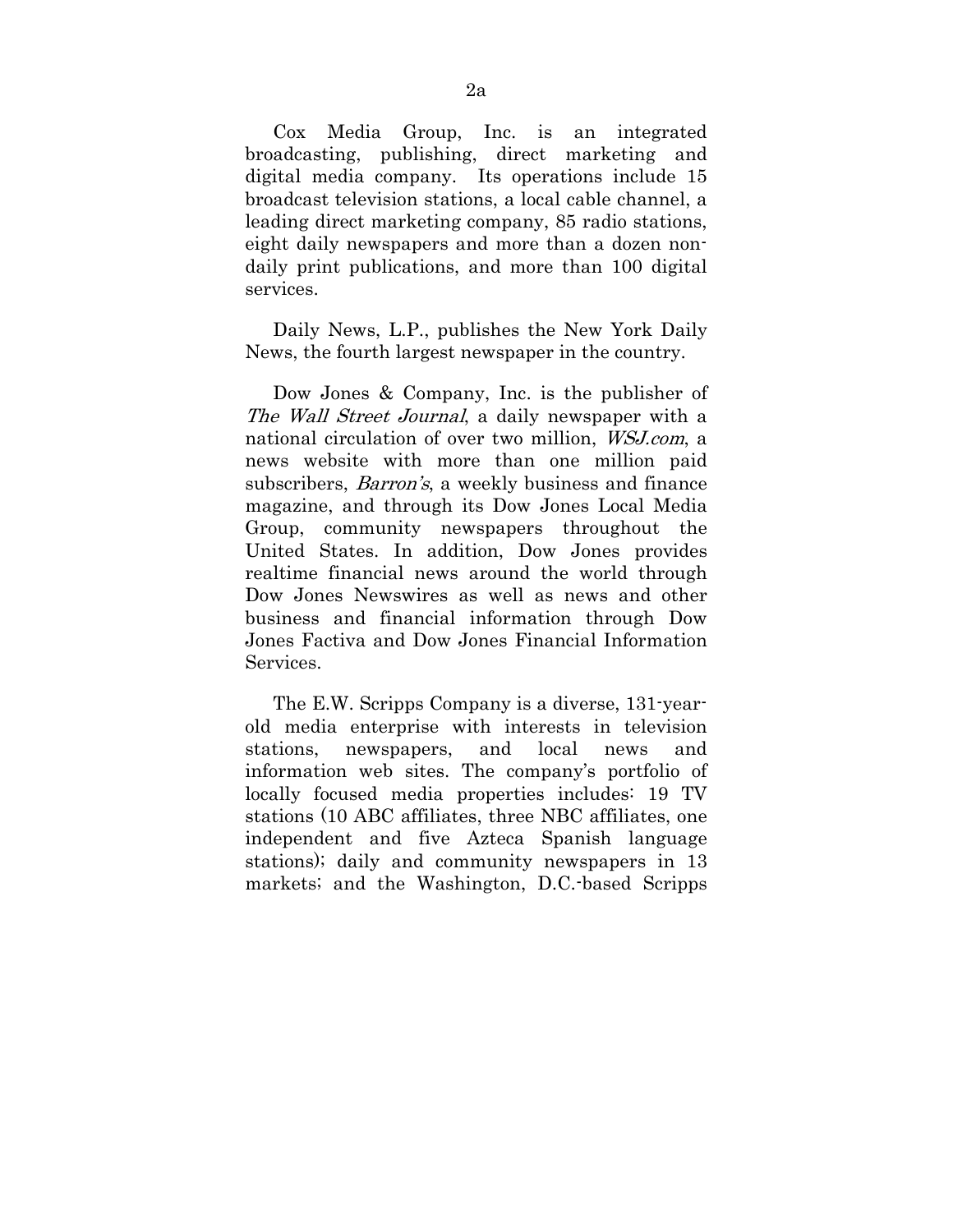Media Center, home of the Scripps Howard News Service.

Gannett Co., Inc. is an international news and information company that publishes 82 daily newspapers in the United States, including USA TODAY, as well as hundreds of non-daily publications. In broadcasting, the company operates 23 television stations in the U.S. with a market reach of more than 21 million households. Each of Gannett's daily newspapers and TV stations operates Internet sites offering news and advertising that is customized for the market served and integrated with its publishing or broadcasting operations.

Magazine Publishers of America is a national trade association including in its present membership more than 240 domestic magazine publishers that publish over 1,400 magazines sold at newsstands and by subscription. MPA members provide broad coverage of domestic and international news in weekly and biweekly publications, and publish weekly, biweekly and monthly publications covering consumer affairs, law, literature, religion, political affairs, science, sports, agriculture, industry and many other interests, avocations and pastimes of the American people. MPA has a long and distinguished record of activity in defense of the First Amendment.

The McClatchy Company publishes 31 daily newspapers and 46 non-daily newspapers throughout the country, including the Sacramento Bee, the Miami Herald, the Kansas City Star and the Charlotte Observer. The newspapers have a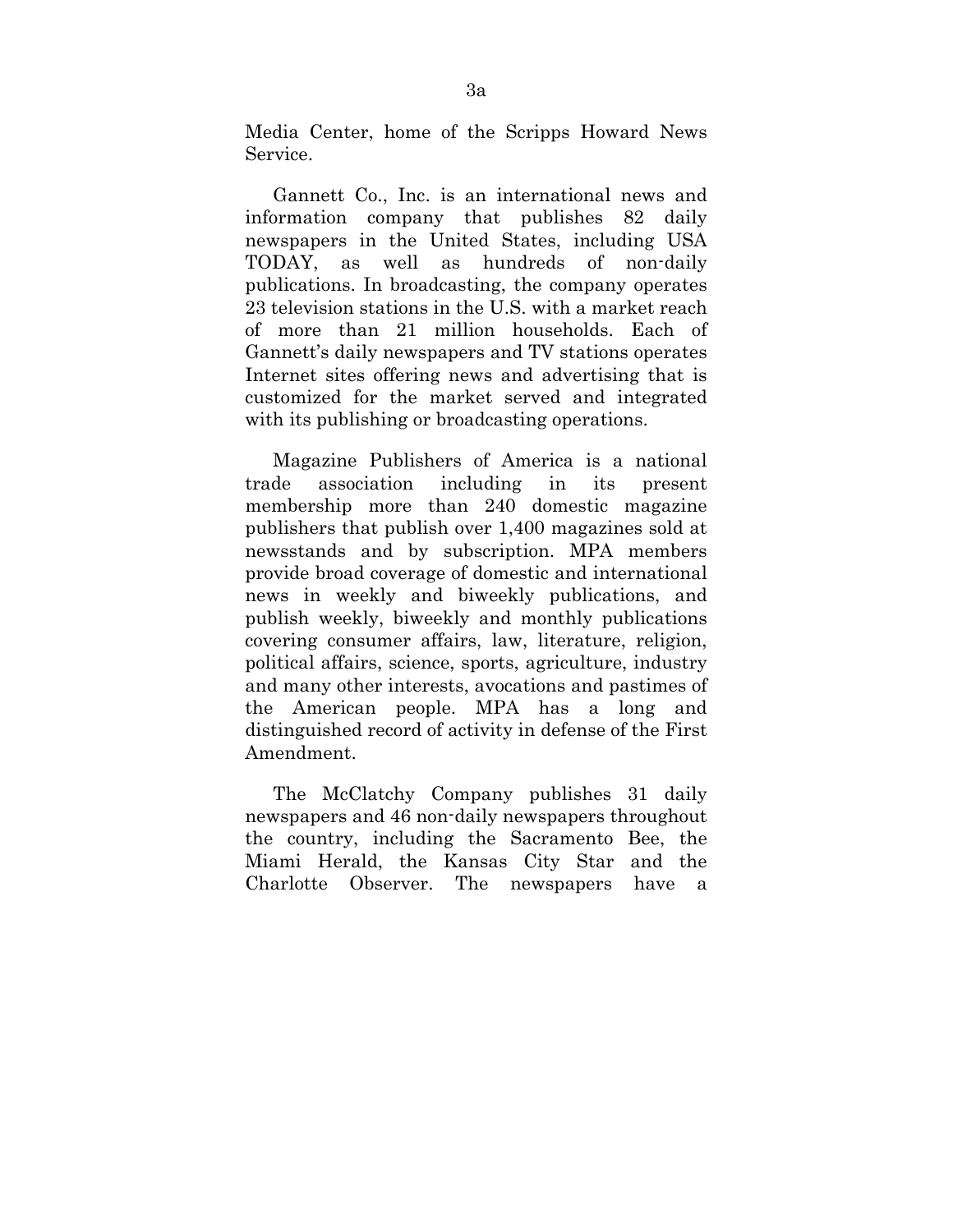combined average circulation of approximately 2.2 million daily and 2.8 million Sunday.

The Media Institute is an independent, nonprofit research organization located in Arlington, Virginia. Through conferences, publications, and filings with courts and regulatory bodies, the Institute advocates a strong First Amendment, a competitive communications industry, and journalistic excellence. The Institute has participated as an amicus curiae in numerous court proceedings, including cases before the United States Supreme Court and federal courts of appeal.

The National Press Club is a membership organization dedicated to promoting excellence in journalism and protecting the First Amendment guarantees of freedom of speech and of press. Founded in 1908, it is the nation's largest journalism association.

The National Press Photographers Association ("NPPA") is a  $501(c)(6)$  non-profit organization dedicated to the advancement of photojournalism in its creation, editing and distribution. NPPA's almost 7,000 members include television and still photographers, editors, students and representatives of businesses that serve the photojournalism industry. Since its founding in 1946, the NPPA has vigorously promoted the constitutional rights of journalists as well as freedom of the press in all its forms, especially as it relates to photojournalism.

The New York Times Company is a leading global multimedia media news and information company, which publishes The New York Times, the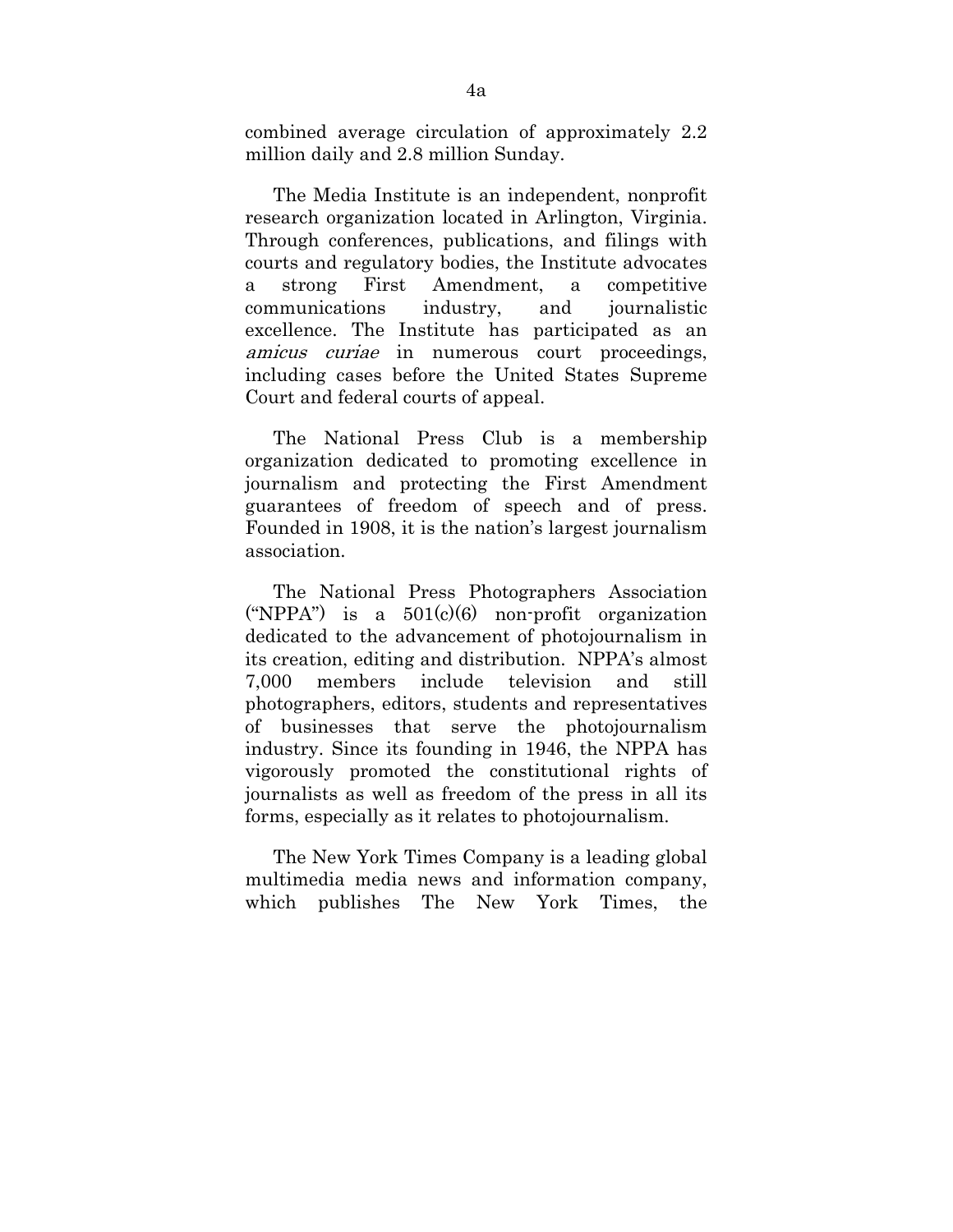International Herald Tribune, and The Boston Globe and operates NYTimes.com, BostonGlobe.com, Boston.com, About.com and related properties.

The Newspaper Guild - CWA is a labor organization that promotes and represents the interests of approximately 30,000 employees within newspapers, news magazines, new media web sites, news services and other media. The Guild's membership, particularly journalists, have a professional interest in government efforts to regulate speech.

NPR, Inc. is an award winning producer and distributor of noncommercial news programming. A privately supported, not for profit membership organization, NPR serves a growing audience of more than 26 million listeners each week by providing news programming to 268 member stations which are independently operated, noncommercial public radio stations. In addition, NPR provides original online content and audio streaming of its news programming. NPR.org offers hourly newscasts, special features and ten years of archived audio and information. NPR has no parent company and does not issue stock.

The Online News Association ("ONA") is the premier U.S.-based organization of online journalists. ONA's members include reporters, news writers, editors, producers, designers, photographers and others who produce news for distribution over the Internet and through other digital media, as well as academics. ONA is dedicated to advancing the interests of online journalists and the public,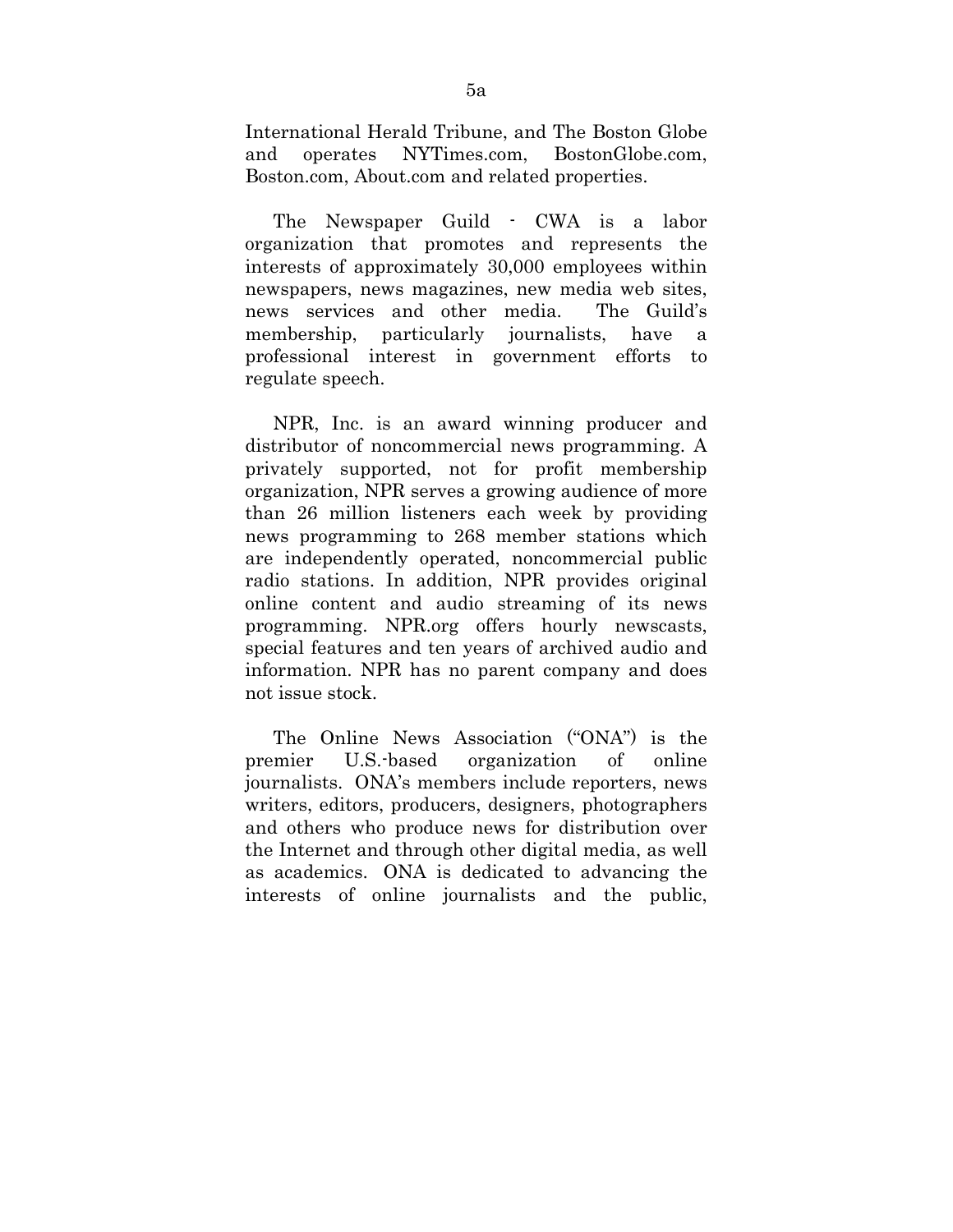generally, by encouraging editorial integrity, editorial independence, journalistic excellence, freedom of expression and freedom of access.

ProPublica is an independent, non-profit newsroom that produces investigative journalism in the public interest. In 2010, it was the first online news organization to win a Pulitzer Prize. In 2011, ProPublica won the first Pulitzer awarded to a body of work that did not appear in print. ProPublica is supported primarily by philanthropy and provides the articles it produces, free of charge, both through its own website and to leading news organizations selected with an eye toward maximizing the impact of each article.

The Radio Television Digital News Association ("RTDNA") is the world's largest and only professional organization devoted exclusively to electronic journalism. RTDNA is made up of news directors, news associates, educators and students in radio, television, cable and electronic media in more than 30 countries. RTDNA is committed to encouraging excellence in the electronic journalism industry and upholding First Amendment freedoms.

The Reporters Committee for Freedom of the Press is a voluntary, unincorporated association of reporters and editors that works to defend the First Amendment rights and freedom of information interests of the news media. The Reporters Committee has provided representation, guidance and research in First Amendment and Freedom of Information Act litigation since 1970.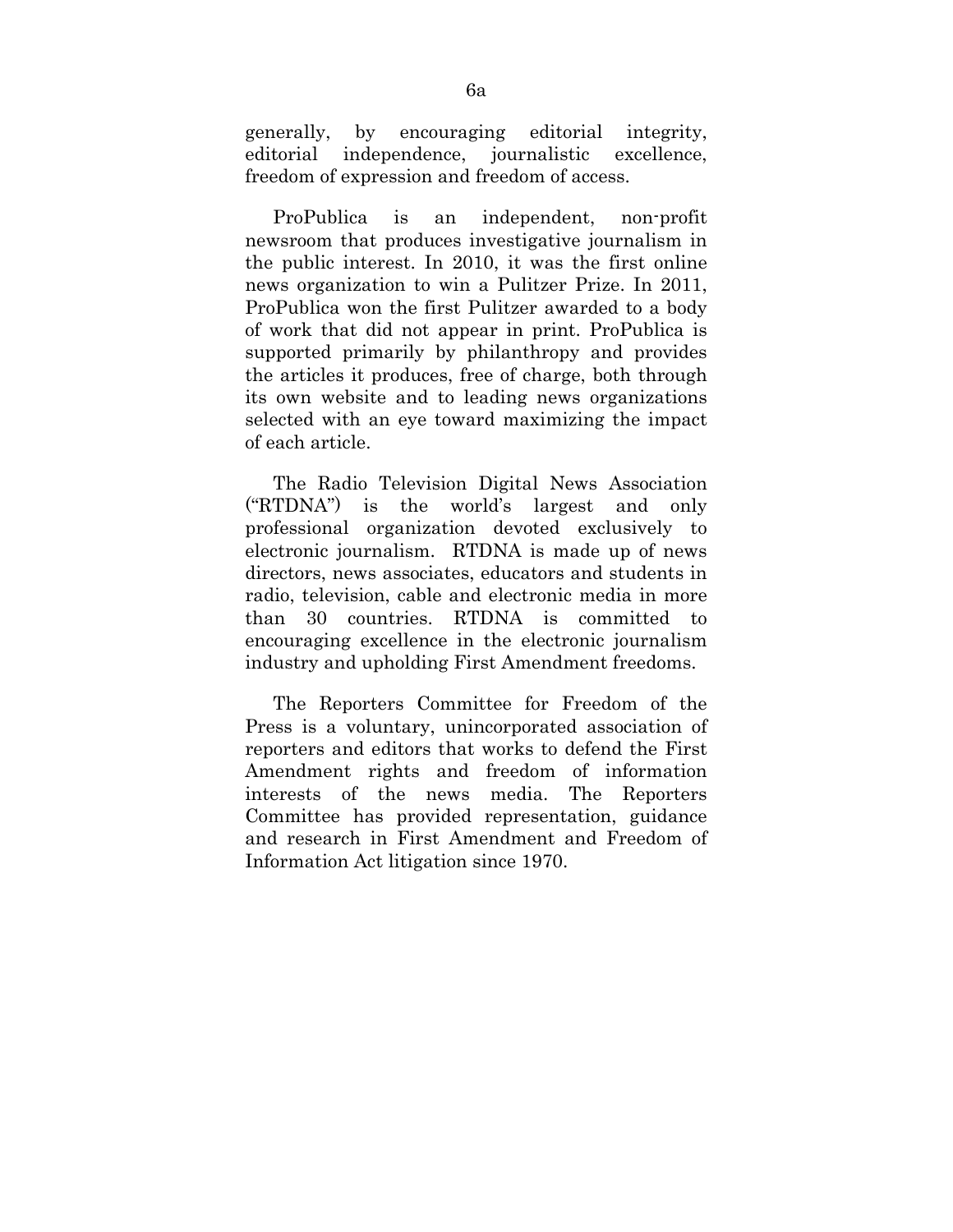The Society of Professional Journalists is dedicated to improving and protecting journalism. It is the nation's largest and most broad-based journalism organization, dedicated to encouraging the free practice of journalism and stimulating high standards of ethical behavior. Founded in 1909 as Sigma Delta Chi, SPJ promotes the free flow of information vital to a well-informed citizenry; works to inspire and educate the next generation of journalists; and protects First Amendment guarantees of freedom of speech and press.

Tribune Company operates broadcasting, publishing and interactive businesses, engaging in the coverage and dissemination of news and entertainment programming. On the publishing side, Tribune publishes eight daily newspapers – Chicago Tribune, Hartford Courant, Los Angeles Times, Orlando Sentinel (Central Florida), The (Baltimore) Sun, The Daily Press (Hampton Roads, Virginia), The Morning Call (Allentown, Pa.), and South Florida Sun-Sentinel. On the broadcasting side, it owns 23 television stations, a radio station, a 24-hour regional cable news network and "Superstation" WGN America. Tribune Company is a privately held company.

The Washington Post publishes a daily and Sunday newspaper with the nation's fifth-largest print circulation, as well as a website (washingtonpost.com) that attracts more than 17 million unique visitors per month.

WNET is the parent company of THIRTEEN, WLIW21, Interactive Engagement Group and